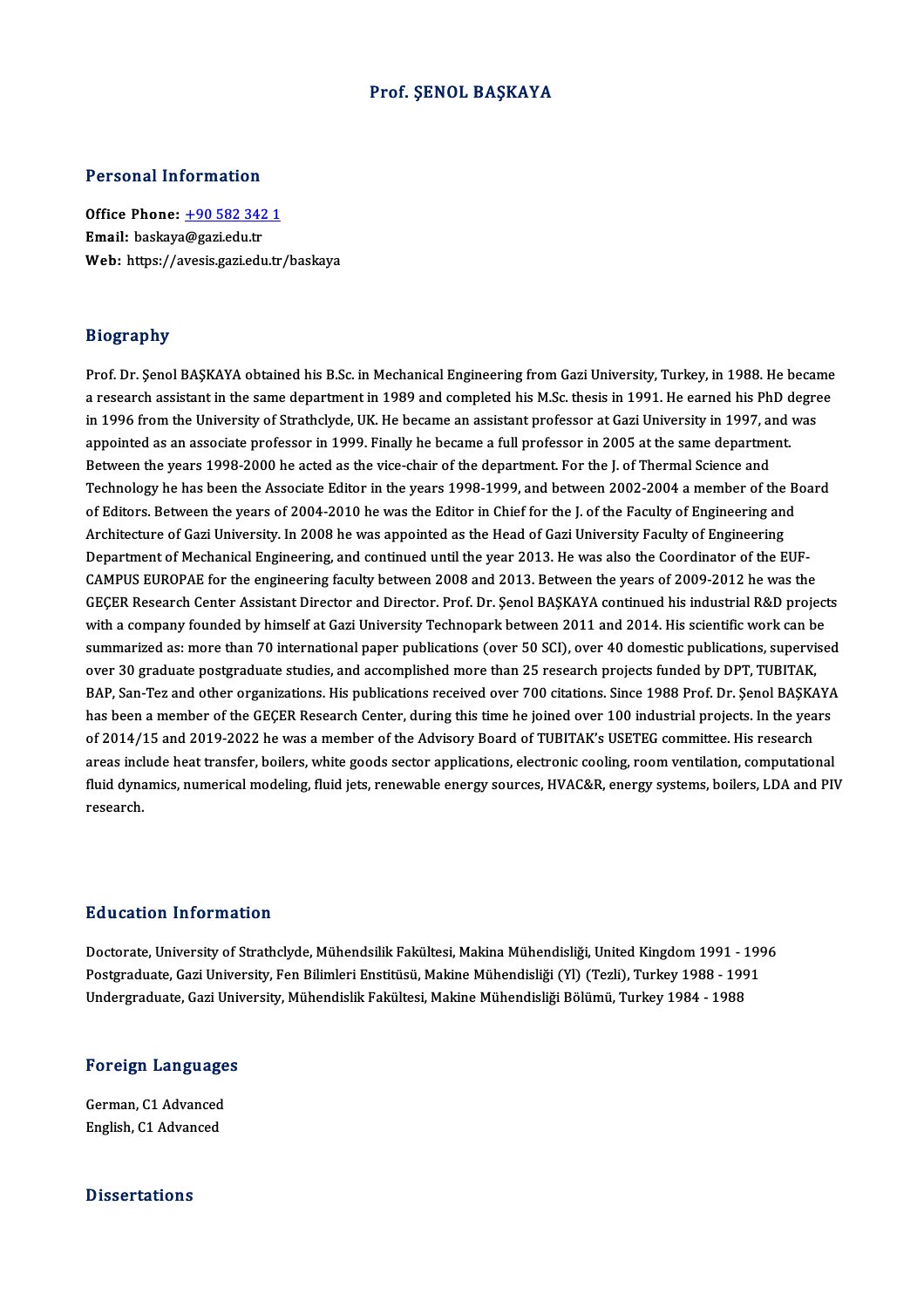Doctorate, Investigations of Natural Convection Ventilation and Axisymmetric Turbulent Steam Jets, University of<br>Strathelyde, Mühandielik Felsültesi, Meltine Mühandieliği, 1996 Doctorate, Investigations of Natural Convection Ventilation and<br>Strathclyde, Mühendislik Fakültesi, Makina Mühendisliği, 1996<br>Pestsraduate, Akulmıa bir kalori<sup>ç</sup>ar kazanının Tungbilek linyiti Doctorate, Investigations of Natural Convection Ventilation and Axisymmetric Turbulent Steam Jets, University of<br>Strathclyde, Mühendislik Fakültesi, Makina Mühendisliği, 1996<br>Postgraduate, Alışılmış bir kalorifer kazanının Strathclyde, Mühendislik Fakültesi, Makina Mühendisliği, 1996<br>Postgraduate, Alışılmış bir kalorifer kazanının Tunçbilek linyiti kullanılarak ısıl performans ve emisyoı<br>deneysel incelenmesi, Gazi University, Fen Bilimleri E deneysel incelenmesi, Gazi University, Fen Bilimleri Enstitüsü, Makine Mühendisliği (Yl) (Tezli), 1990<br>Research Areas

Mechanical Engineering, Thermodynamics, Heat and Mass Transfer, Engineering and Technology

#### Academic Titles / Tasks

Professor, Gazi University, Mühendislik Fakültesi, Makina Mühendisliği, 2005 - Continues Associate Articus 7 - 1 duktu<br>Professor, Gazi University, Mühendislik Fakültesi, Makina Mühendisliği, 2005 - Continues<br>Associate Professor, Gazi University, Mühendislik Fakültesi, Makina Mühendisliği, 1999 - 2005<br>Assistant Professor, Gazi University, Mühendislik Fakültesi, Makina Mühendisliği, 2005 - Continues<br>Associate Professor, Gazi University, Mühendislik Fakültesi, Makina Mühendisliği, 1999 - 2005<br>Assistant Professor, Gazi University, M Associate Professor, Gazi University, Mühendislik Fakültesi, Makina Mühendisliği, 1999 - 2005<br>Assistant Professor, Gazi University, Mühendislik Fakültesi, Makina Mühendisliği, 1997 - 1999<br>Research Assistant, Gazi Universit Research Assistant, Gazi University, Mühendislik Fakültesi, Makina Mühendisliği, 1989 - 1997<br>Academic and Administrative Experience

Academic and Administrative Experience<br>Gazi University, Mühendislik Fakültesi, Makine Mühendisliği Bölümü, 2008 - 2012<br>Cazi University, Mühendislik Fakültesi, Makine Mühendisliği Bölümü, 1998 - 2000 rsodu onne unu rrummiserutre Enpertonee<br>Gazi University, Mühendislik Fakültesi, Makine Mühendisliği Bölümü, 2008 - 2012<br>Gazi University, Mühendislik Fakültesi, Makine Mühendisliği Bölümü, 1998 - 2000 Gazi University, Mühendislik Fakültesi, Makine Mühendisliği Bölümü, 1998 - 2000<br>Advising Theses

Advising Theses<br>BAŞKAYA Ş., Experimental And Numerical Investigation Of Thermal Behavior Of Electronic Boards Inside An Enclosure,<br>Restanaduate, Y.HSHL (Student), 2021 Postgraduate, Y.USUC<br>BAŞKAYA Ş., Experimental And Numer<br>Postgraduate, Y.USUL(Student), 2021<br>BASKAYA S., Numerical Investigation G BAŞKAYA Ş., Experimental And Numerical Investigation Of Thermal Behavior Of Electronic Boards Inside An Enclosu<br>Postgraduate, Y.USUL(Student), 2021<br>BAŞKAYA Ş., Numerical Investigation Of Ceiling Type Radiant Panel Heater,

Postgraduate, Y.USUL(Student), 2021<br>BAŞKAYA Ş., Numerıcal Investıgatıon Of Ceılıng Type Radıant Panel Heater, Postgraduate, T.DİKMEN(Student), 2020<br>BAŞKAYA Ş., Numerıcal Study On Forced Convective Heat Transfer From A Heat BAŞKAYA Ş., Numerıcal Investigation Of Ceiling Ty<br>BAŞKAYA Ş., Numerical Study On Forced Convect<br>Channel, Postgraduate, Y.KUTLU(Student), 2019<br>BASKAYA S., Numerical Investigation Of The Effect BAŞKAYA Ş., Numerıcal Study On Forced Convective Heat Transfer From A Heat Sink With Mini Pin Fins Located Inside A<br>Channel, Postgraduate, Y.KUTLU(Student), 2019<br>BAŞKAYA Ş., Numerical Investigation Of The Effects Of Lamina

Channel, Postgraduate, Y.KUTLU(Student), 2019<br>BAŞKAYA Ş., Numerıcal Investigation Of The Effects Of Lai<br>Cooling Systems, Postgraduate, Ö.FARUK(Student), 2019<br>BASKAYA S. Bir dik kanal iserisindeki yarı silindirik yüzet BAŞKAYA Ş., Numerıcal Investıgatıon Of The Effects Of Lamınary Flow Multiple Water Jets On Heat Transfer In Confined<br>Cooling Systems, Postgraduate, Ö.FARUK(Student), 2019<br>BAŞKAYA Ş., Bir dik kanal içerisindeki yarı silindi

Coolıng Systems, Postgraduate, Ö.FARUK(Student), 2019<br>BAŞKAYA Ş., Bir dik kanal içerisindeki yarı silindirik yüzeylerden olan karışık taşınım ile ısı transferinin nümerik olarak<br>incelenmesi, Postgraduate, S.ÖZDEMİR(Student BAŞKAYA Ş., Bir dik kanal içerisindeki yarı silindirik yüzeylerden olan karışık taşınım ile ısı transferinin nümerik olarak<br>incelenmesi, Postgraduate, S.ÖZDEMİR(Student), 2018<br>Başkaya Ş., Numerıcal Study Of Mıxed Convectio

incelenmesi, Postgraduate, S.ÖZDEMİR(Student), 2018<br>Başkaya Ş., Numerıcal Study Of Mıxed Convection Heat<br>Constrictions, Postgraduate, S.Özdemir(Student), 2018<br>BASKAVA S. Banel radimtör isil güçünün ivilestirilmesi i Başkaya Ş., Numerıcal Study Of Mıxed Convection Heat Transfer In A Vertical Channel With One-Sided Semi Cylindric<br>Constrictions, Postgraduate, S.Özdemir(Student), 2018<br>BAŞKAYA Ş., Panel radyatör isil gücünün iyileştirilmes

Constrictions, Postgraduate, S.Özdemir(Student), 2018<br>BAŞKAYA Ş., Panel radyatör isil gücünün iyileştirilmesi yönünde su kanalı, pan<br>sayısal ve deneysel olarak araştırılması, Doctorate, T.ÇALIŞIR(Student), 2017<br>Başkaya S. BAŞKAYA Ş., Panel radyatör ısıl gücünün iyileştirilmesi yönünde su kanalı, panel ve konvektörün ayrı ayrı ve birlil<br>sayısal ve deneysel olarak araştırılması, Doctorate, T.ÇALIŞIR(Student), 2017<br>Başkaya Ş., Numerıcal And Ex

sayısal ve deneysel olarak araştırılması, Doctorate, T.ÇALIŞIR(Student), 2017<br>Başkaya Ş., Numerıcal And Experimental Investigation Of Water Channel, Panel And Convecto<br>Together To Enhance Thermal Output Of Panel Radiator, Başkaya Ş., Numerıcal And Experimental Investigation Of Water Channel, Panel And Convector Separately And All<br>Together To Enhance Thermal Output Of Panel Radiator, Doctorate, T.Çalışır(Student), 2017<br>BAŞKAYA Ş., The Compar

Together To Enhance Thermal Output<br>BAŞKAYA Ş., The Comparison Of The E.<br>Postgraduate, O.FİKRİ(Student), 2016<br>BASKAYA S. Ağır silah namlularında 79 BAŞKAYA Ş., The Comparison Of The Experimental Efficiency Of The Crossflow And Counterflow Plate Heat Ex<br>Postgraduate, O.FİKRİ(Student), 2016<br>BAŞKAYA Ş., Ağır silah namlularında zorlanmış konveksiyon ile soğutmanın sayısal Postgraduate, O.FİKRİ(Student), 2016<br>BAŞKAYA Ş., Ağır silah namlularında zorlanmış konveksiyon ile soğutmanın sayısal incelenmesi, Postgraduate,

M.AKBULUT(Student), 2016

BAŞKAYA Ş., Thermal Resistance Characterization In Gan Based Transistors By Numerical Analysis, Postgraduate,<br>D.CANSU(Student), 2016 BAŞKAYA Ş., Thermal Resistance Characterization In Gan Based Transistors By Numerical Analysis, Postgraduate,<br>D.CANSU(Student), 2016<br>BAŞKAYA Ş., Çarpan eğik akışkan jet kullanarak düz plaka üzerindeki akış ve ısı transferi

D.CANSU(Student), 2016<br>BAŞKAYA Ş., Çarpan eğik akışkan jet l<br>Postgraduate, A.LAK(Student), 2016<br>Baskaya S. Numarıcal Analysıs Of For BAŞKAYA Ş., Çarpan eğik akışkan jet kullanarak düz plaka üzerindeki akış ve ısı transferinin sayısal olara<br>Postgraduate, A.LAK(Student), 2016<br>Başkaya Ş., Numerıcal Analysıs Of Forced Convection Cooling For Heavy Weapon Bar

Postgraduate, A.LAK(Stud<br>Başkaya Ş., Numerıcal Ana<br>M.Akbulut(Student), 2016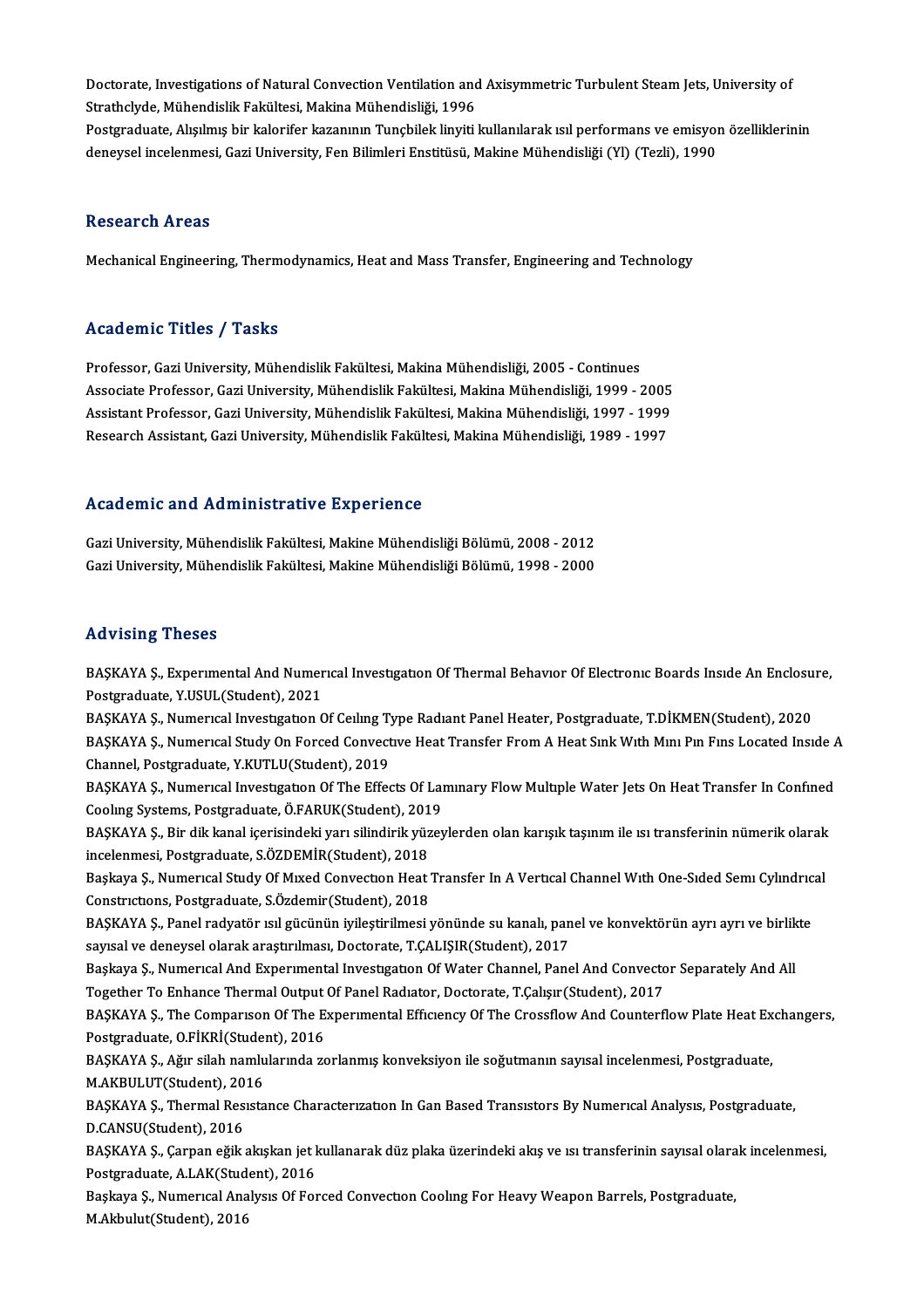Başkaya Ş., Numerıcal Investıgatıon Of Flow And Heat Transfer Of Inclined Impinging Jet On A Flat Surface, Postgraduate,<br>A Lak(Student), 2016 Başkaya Ş., Numerical<br>A.Lak(Student), 2016<br>BASKAVA S., Ernorima Başkaya Ş., Numerical Investigation Of Flow And Heat Transfer Of Inclined Impinging Jet On A Flat Surface, Postgrad<br>A.Lak(Student), 2016<br>BAŞKAYA Ş., Experimental and numerical investigation of convective heat transfer from

A.Lak(Student), 2016<br>BAŞKAYA Ş., Experimental and numerical investigation of conv<br>channel by impinging jets, Doctorate, M.KILIÇ(Student), 2013<br>BASKAYA S., Evnerimental and numerical investigation of best BAŞKAYA Ş., Experimental and numerical investigation of convective heat transfer from electronic components in a<br>channel by impinging jets, Doctorate, M.KILIÇ(Student), 2013<br>BAŞKAYA Ş., Experimental and numerical investiga

channel by impinging jets, Doctorate, M.KILIÇ(Student)<br>BAŞKAYA Ş., Experimental and numerical investigation<br>impinging jets, Doctorate, S.ÇALIŞKAN(Student), 2012<br>BASKAYA S. A study of an anargy intensiye fastory in t BAŞKAYA Ş., Experimental and numerical investigation of heat transfer from rib-roughened surfaces with different<br>impinging jets, Doctorate, S.ÇALIŞKAN(Student), 2012<br>BAŞKAYA Ş., A study of an energy-intensive factory in th

imping<br>BAŞK<br>2012<br>PASK BAŞKAYA Ş., A study of an energy-intensive factory in the context of energy efficiency, Postgraduate, E.A<br>2012<br>BAŞKAYA Ş., Numerical analysis of solid oxide fuel cells in different operation parameters, Postgraduate,<br>S.AKS

2012<br>BAŞKAYA Ş., Numerical analysis of solid oxide fuel cells in different operation parameters, Postgraduate,<br>S.AKSONGUR(Student), 2012 BAŞKAYA Ş., Numerical analysis of solid oxide fuel cells in different operation parameters, Postgraduate,<br>S.AKSONGUR(Student), 2012<br>BAŞKAYA Ş., Parabolic solar collector design, manufacture, tests and feasibility study for

S.AKSONGUR(Student), 2012<br>BAŞKAYA Ş., Parabolic solar collector de:<br>Postgraduate, Ö.ŞİMŞEK(Student), 2012<br>BASKAYA S. Numerical investigation of b

Postgraduate, Ö.ŞİMŞEK(Student), 2012<br>BAŞKAYA Ş., Numerical investigation of heat transfer using impinging jets on ribbed roughened walls, Postgraduate, T.ÇALIŞIR(Student),2011 BAŞKAYA Ş., Numerical investigation of heat transfer using impinging jets on ribbed roughened walls, Postgraduate,<br>T.ÇALIŞIR(Student), 2011<br>BAŞKAYA Ş., IN OPTIMUM USE OF AIRCRAFT PILOT SELECTION SYSTEM (PSS) EFFICIENCY ANA

T.ÇALIŞIR(Student), 2011<br>BAŞKAYA Ş., IN OPTIMUM USE OF AIRCRAFT PIL<br>PROPOSEL, Postgraduate, M.ALİ(Student), 2011<br>BASKAYA S. Numerisəl investigation of sin sendi BAŞKAYA Ş., IN OPTIMUM USE OF AIRCRAFT PILOT SELECTION SYSTEM (PSS) EFFICIENCY ANAL<br>PROPOSEL, Postgraduate, M.ALİ(Student), 2011<br>BAŞKAYA Ş., Numerical investigation of air conditioning of a furnished office room, Postgradu

PROPOSEL, Postgraduate, M.ALİ(Student), 2011<br>BAŞKAYA Ş., Numerical investigation of air conditioning of a furnished office room, Postgraduate,<br>F.KARASAHİN(Student), 2011

BAŞKAYA Ş., Numerical investigation of air conditioning of a furnished office room, Postgraduate,<br>F.KARAŞAHİN(Student), 2011<br>BAŞKAYA Ş., Thermoeconomic comparıson of solar powered absorption refrigeration systems consideri F.KARAŞAHİN(Student), 2011<br>BAŞKAYA Ş., Thermoeconomic comparıson of solar powered absor<br>on their load and source, Postgraduate, M.CEYLAN(Student), 2011<br>BASKAYA S., Frarij veğun bir tesiste anerij verimliliği preja tesarımı BAŞKAYA Ş., Thermoeconomic comparıson of solar powered absorption refrigeration systems considerin<br>on their load and source, Postgraduate, M.CEYLAN(Student), 2011<br>BAŞKAYA Ş., Enerji yoğun bir tesiste enerji verimliliği pro

on their load and source, Postgraduate, M.CEYLAN(Student), 2011<br>BAŞKAYA Ş., Enerji yoğun bir tesiste enerji verimliliği proje tasarımı ve uygulama çalışması, Postgraduate,<br>M.ÖZKÖK(Student), 2010

BAŞKAYA Ş., Enerji yoğun bir tesiste enerji verimliliği proje tasarımı ve uygulama çalışması, Postgraduate,<br>M.ÖZKÖK(Student), 2010<br>Başkaya Ş., BENCHMARKING (KIYASLAMA) YÖNTEMİ İLE ALIŞVERİŞ MERKEZLERİNDE ENERJİ YOĞUNLUĞU A M.ÖZKÖK(Student), 2010<br>Başkaya Ş., BENCHMARKING (KIYASLA<br>Postgraduate, Ö.KAYA(Student), 2010<br>BASKAYA S., Bonchmarking (kuralama Başkaya Ş., BENCHMARKING (KIYASLAMA) YÖNTEMİ İLE ALIŞVERİŞ MERKEZLERİNDE ENERJİ YOĞUNLUĞU ANAL<br>Postgraduate, Ö.KAYA(Student), 2010<br>BAŞKAYA Ş., Benchmarking (kıyaslama) yöntemi ile alışveriş merkezlerinde enerji yoğunluğu a

Postgraduate, Ö.KAYA(Student), 2010<br>BAŞKAYA Ş., Benchmarking (kıyaslama) yöntemi ile alışveriş merkezlerinde enerji yoğunluğu analizi, Postgraduate,<br>Ö.KAYA(Student), 2010 BAŞKAYA Ş., Benchmarking (kıyaslama) yöntemi ile alışveriş merkezlerinde enerji yoğunluğu analizi, Postgraduate,<br>Ö.KAYA(Student), 2010<br>Başkaya Ş., ENERGY EFFICIENCY PROJECT DESIGN AND APPLICATION STUDY OF AN ENERGY-INTENSI

Ö.KAYA(Student), 2010<br>Başkaya Ş., ENERGY EFFICIENCY PROJEC<br>Postgraduate, M.ÖZKÖK(Student), 2010<br>BASKAYA S., NUMERICAL ANALYSIS OF Başkaya Ş., ENERGY EFFICIENCY PROJECT DESIGN AND APPLICATION STUDY OF AN ENERGY-INTENSIVE FACI<br>Postgraduate, M.ÖZKÖK(Student), 2010<br>BAŞKAYA Ş., NUMERICAL ANALYSIS OF A COMMERCIAL DISPLAY CABINET WITH AIR CURTAIN, Postgradu

Postgraduate, M.ÖZKÖK(St<br>BAŞKAYA Ş., NUMERICAL<br>H.MURAT(Student), 2007<br>BASKAYA S. NUMERICAL I BAŞKAYA Ş., NUMERICAL ANALYSIS OF A COMMERCIAL DISPLAY CABINET WITH AIR CURTAIN, Postgraduate,<br>H.MURAT(Student), 2007<br>BAŞKAYA Ş., NUMERICAL INVESTIGATION OF IMPINGING AIR JET HEAT TRANSFER AT LOW NOZZLE PLATE SPACINGS,<br>Pos

H.MURAT(Student), 2007<br>BAŞKAYA Ş., NUMERICAL INVESTIGATION OF IMPINGING AIR JET HEAT TRANSFER AT LOW NOZZLE PLATE SPACINGS,<br>Postgraduate, H.ERGEN(Student), 2007 BAŞKAYA Ş., NUMERICAL INVESTIGATION OF IMPINGING AIR JET HEAT TRANSFER AT LOW NOZZLE PLATE SPA<br>Postgraduate, H.ERGEN(Student), 2007<br>BAŞKAYA Ş., EXPERIMENTAL AND NUMERICAL INVESTIGATION OF ELECTRONICS EQUIPMENT COOLING WITH

Postgraduate, H.ERGEN(Student), 2007<br>BAŞKAYA Ş., EXPERIMENTAL AND NUMERICAL INVES<br>IMPINGING JETS, Doctorate, M.FEVZİ(Student), 2007<br>BASKAYA S., NUMERICAL INVESTICATION OF CAS SO BAŞKAYA Ş., EXPERIMENTAL AND NUMERICAL INVESTIGATION OF ELECTRONICS EQUIPMENT COOLING WITH<br>IMPINGING JETS, Doctorate, M.FEVZİ(Student), 2007<br>BAŞKAYA Ş., NUMERICAL INVESTIGATION OF GAS-SOLID TWO PHASE FLOWHYDRODYNAMICS IN A

IMPINGING JETS, Doctorate, M.FEVZİ(Stu<br>BAŞKAYA Ş., NUMERICAL INVESTIGATIOI<br>Postgraduate, Ö.BAYSAL(Student), 2007<br>BASKAYA S., Bir vüseyi şatılmış hami asıl BAŞKAYA Ş., NUMERICAL INVESTIGATION OF GAS-SOLID TWO PHASE FLOWHYDRODYNAMICS IN A FLUIDIZED BEI<br>Postgraduate, Ö.BAYSAL(Student), 2007<br>BAŞKAYA Ş., Bir yüzeyi ısıtılmış kısmi açık hacimlerden doğal konveksiyonla olan ısı tra

Postgraduate, Ö.BAYSAL(Student), 2007<br>BAŞKAYA Ş., Bir yüzeyi ısıtılmış kısmi açık hacimlerden doğal konveksiyonla olan ısı transferinin sayısal incelenmesi,<br>Postgraduate, S.BAYSAL(Student), 2006 BAŞKAYA Ş., Bir yüzeyi ısıtılmış kısmi açık hacimlerden doğal konveksiyonla olan ısı transferinin sayısal incelenmesi,<br>Postgraduate, S.BAYSAL(Student), 2006<br>BAŞKAYA Ş., Elektrik enerjisi üretiminde kullanılan güneş kulesi

Postgraduate, S.BAYSAL(Student), 200<br>BAŞKAYA Ş., Elektrik enerjisi üretimind<br>Postgraduate, İ.METİN(Student), 2006<br>BASKAYA S. Yatay silindir üzerinde bul BAŞKAYA Ş., Elektrik enerjisi üretiminde kullanılan güneş kulesi içindeki doğal konveksiyonun sayısal olarak incelen<br>Postgraduate, İ.METİN(Student), 2006<br>BAŞKAYA Ş., Yatay silindir üzerinde bulunan dairesel kanatçıklardan

Postgraduate, İ.METİN(Student), 2006<br>BAŞKAYA Ş., Yatay silindir üzerinde bulunan dairese<br>incelenmesi, Postgraduate, S.AKKUŞ(Student), 2005<br>BASKAYA S. Kareyt alralı Banque Hilseb yerteks türü BAŞKAYA Ş., Yatay silindir üzerinde bulunan dairesel kanatçıklardan doğal taşınım ile ısı transferinin sayısal olarak<br>incelenmesi, Postgraduate, S.AKKUŞ(Student), 2005<br>BAŞKAYA Ş., Karşıt akışlı Ranque-Hilsch vorteks tüpün

incelenmesi, Postgraduate, S.AKKUŞ(Student), 2005<br>BAŞKAYA Ş., Karşıt akışlı Ranque-Hilsch vorteks tüpün performansının incelenmesi, Doctorate, K.DİNÇER(S<br>BAŞKAYA Ş., Bir aracın motor bölmesinde gerçekleşen karışık konveksi BAŞKAYA Ş., Karşıt akışlı I<br>BAŞKAYA Ş., Bir aracın me<br>S.EKREM(Student), 2005<br>BASKAYA S., İklimlandirile BAŞKAYA Ş., Bir aracın motor bölmesinde gerçekleşen karışık konveksiyonun sayısal analizi, Postgraduate,<br>S.EKREM(Student), 2005<br>BAŞKAYA Ş., İklimlendirilen bir ofis odasındaki hava dağılımının menfez ve havalandırma yöntem

S.EKREM(Student), 2005<br>BAŞKAYA Ş., İklimlendirilen bir ofis odasındaki hava<br>incelenmesi, Postgraduate, N.TEKİN(Student), 2004<br>BASKAYA S. Doğisil: sartlarda zarlanmış olarak hava BAŞKAYA Ş., İklimlendirilen bir ofis odasındaki hava dağılımının menfez ve havalandırma yöntemlerine göre deneysel<br>incelenmesi, Postgraduate, N.TEKİN(Student), 2004<br>BAŞKAYA Ş., Değişik şartlarda zorlanmış olarak havalandır

incelenmesi, Postgraduate, N.TEKİN(Student), 20<br>BAŞKAYA Ş., Değişik şartlarda zorlanmış olarak h<br>ananlizi, Postgraduate, V.ORCAN(Student), 2003<br>BASKAYA S., Bir ofis adası sahri havalandırılması BAŞKAYA Ş., Değişik şartlarda zorlanmış olarak havalandırılan bir odada bulunan bir insanın rahatlık şartl<br>ananlizi, Postgraduate, V.ORCAN(Student), 2003<br>BAŞKAYA Ş., Bir ofis odası cebri havalandırılmasının sayısal analizi

ananlizi, Postgraduate, V.ORCAN(Student), 2003<br>BAŞKAYA Ş., Bir ofis odası cebri havalandırılmasının sayısal analizi, Postgraduate, G.KUAS(Student), 2002<br>BAŞKAYA Ş., Yatay iki parallel levha arasındaki doğal konveksiyon ile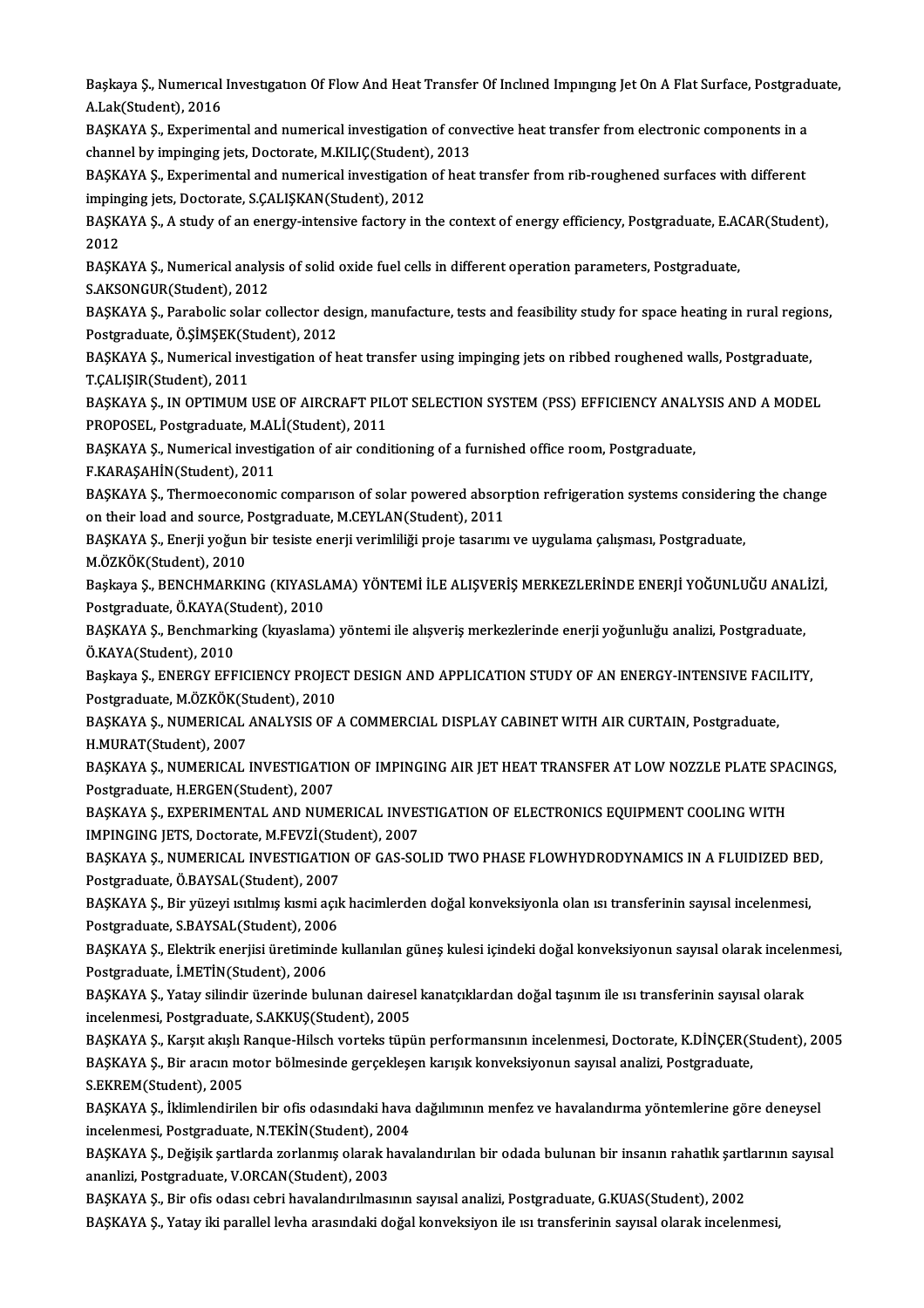#### **Jury Memberships**

Associate Professor Exam, Associate Professor Exam, Gazi Üniversitesi, September, 2020

#### Articles Published in Journals That Entered SCI, SSCI and AHCI Indexes

- rticles Published in Journals That Entered SCI, SSCI and AHCI Indexes<br>I. Evaluation of flow field over panel radiators to investigate the effect of different convector geometries<br>Evaluation<br>Gebour T. Ver Evaluation of flow field over<br>geometries<br>Çalışır T., Yazar H. O. , Başkaya Ş.<br>JOUPNAL OE BUU DING ENGINE! geometries<br>Çalışır T., Yazar H. O. , Başkaya Ş.<br>JOURNAL OF BUILDING ENGINEERING, vol.33, 2021 (Journal Indexed in SCI)<br>Petermination of thermal performance of bydronia redient penel be Calışır T., Yazar H. O. , Başkaya Ş.<br>JOURNAL OF BUILDING ENGINEERING, vol.33, 2021 (Journal Indexed in SCI)<br>II. Determination of thermal performance of hydronic radiant panel heaters for different fluid flow<br>rates, fluid i
- JOURNAL OF BUILDING ENGINEERING, vol.33, 2021 (Journal I<br>Determination of thermal performance of hydronic rad<br>rates, fluid inlet temperatures and room temperatures<br>Coleur T. Bookeys S Determination of<br>rates, fluid inlet te<br>Çalışır T., Başkaya Ş.<br>SADHANA ACADEM rates, fluid inlet temperatures and room temperatures<br>Çalışır T., Başkaya Ş.<br>SADHANA-ACADEMY PROCEEDINGS IN ENGINEERING SCIENCES, vol.45, 2020 (Journal Indexed in SCI)<br>Numerisel investisation of thermal behavior of AlGeN/C Calışır T., Başkaya Ş.<br>SADHANA-ACADEMY PROCEEDINGS IN ENGINEERING SCIENCES, vol.45, 2020 (Journal Indexed in SCI)<br>III. Numerical investigation of thermal behavior of AlGaN/GaN HEMTs on SiC, Si and Sapphire<br>cubetrates
- SADHANA-A<br>Numerical<br>substrates<br><sup>Ilban D.C.</sup> III. Numerical investigation of thermal behavior of AlGaN/GaN HEMTs on SiC, Si and Sapphire substrates<br>substrates<br>Ilhan D. C. , BAŞKAYA Ş.

substrates<br>Ilhan D. C. , BAŞKAYA Ş.<br>JOURNAL OF THE FACULTY OF ENGINEERING AND ARCHITECTURE OF GAZI UNIVERSITY, vol.35, no.4, pp.2125-<br>2134, 2020 (Journal Indoved in SCI) Ilhan D. C. , BAŞKAYA Ş.<br>JOURNAL OF THE FACULTY OF ENGI)<br>2134, 2020 (Journal Indexed in SCI)<br>Numerisal Investisation of Trans IOURNAL OF THE FACULTY OF ENGINEERING AND ARCHITECTURE OF GAZI UNIVERSITY, vol.35, no.4, pp.2125-<br>2134, 2020 (Journal Indexed in SCI)<br>IV. Numerical Investigation of Transient Natural Convection Heat Transfer of non-Newtoni

## 2134, 2020 (Journal Indexed in SCI)<br>Numerical Investigation of Trans<br>Between Eccentric Annulus<br>Harab B. A., CALISIR T., Baskaya S. Numerical Investigation of Trai<br>Between Eccentric Annulus<br>Harab B.A., ÇALIŞIR T., Baskaya Ş.<br>ARABIAN IQURNAL FOR SCIENCE Between Eccentric Annulus<br>Harab B. A. , ÇALIŞIR T., Baskaya Ş.<br>ARABIAN JOURNAL FOR SCIENCE AND ENGINEERING, vol.44, no.6, pp.5631-5646, 2019 (Journal Indexed in SCI)<br>Thermal nerformanes of BCCB nanal radiators for differen

Harab B. A. , ÇALIŞIR T., Baskaya Ş.<br>ARABIAN JOURNAL FOR SCIENCE AND ENGINEERING, vol.44, no.6, pp.5631-5646, 2019 (Journal Indexed in SCI)<br>V. Thermal performance of PCCP panel radiators for different convector dimensi ARABIAN JOURNAL FOR<br>Thermal performance<br>and numerical study<br>Coleur T. Yozer H.O., B. V. Thermal performance of PCCP panel radiators for different convector dimensions - An experimental<br>and numerical study<br>Calışır T., Yazar H. O. , Baskaya Ş. and numerical study<br>Çalışır T., Yazar H. O. , Baskaya Ş.<br>INTERNATIONAL JOURNAL OF THERMAL SCIENCES, vol.137, pp.375-387, 2019 (Journal Indexed in SCI)<br>Numerisel investigation of flow and best transfor on amoeth surface vei

VI. Numerical investigation of flow and heat transfer on smooth surface using inclined impinging jet<br>Lak A., CALISIR T., BASKAYA S. INTERNATIONAL JOURNAL OF<br>Numerical investigation of<br>Lak A., ÇALIŞIR T., BAŞKAYA Ş.<br>JOURNAL OF THE FACULTY OF Numerical investigation of flow and heat transfer on smooth surface using inclined impinging jet<br>Lak A., ÇALIŞIR T., BAŞKAYA Ş.<br>JOURNAL OF THE FACULTY OF ENGINEERING AND ARCHITECTURE OF GAZI UNIVERSITY, vol.34, no.1, pp.16

Lak A., ÇALIŞIR T., BAŞKAYA Ş.<br>JOURNAL OF THE FACULTY OF<br>2019 (Journal Indexed in SCI)<br>Determination of the offect JOURNAL OF THE FACULTY OF ENGINEERING AND ARCHITECTURE OF GAZI UNIVERSITY, vol.34, no.1, pp.16<br>2019 (Journal Indexed in SCI)<br>VII. Determination of the effects of different inlet-outlet locations and temperatures on PCCP pa

### 2019 (Journal Indexed in SCI)<br>Determination of the effects of different inlet-outlet<br>radiator heat transfer and fluid flow characteristics Determination of the effects<br>radiator heat transfer and flu<br>Çalışır T., Yazar H. O. , Baskaya Ş.<br>INTERNATIONAL JOURNAL OF T radiator heat transfer and fluid flow characteristics<br>Calışır T., Yazar H. O. , Baskaya Ş.<br>INTERNATIONAL JOURNAL OF THERMAL SCIENCES, vol.121, pp.322-335, 2017 (Journal Indexed in SCI)

## Calişir T., Yazar H. O. , Baskaya Ş.<br>INTERNATIONAL JOURNAL OF THERMAL SCIENCES, vol.121, pp.322-335, 2017 (Journal Indexed in S<br>VIII. Design and experimental investigation of a thermoelectric self-powered heating system<br>Al INTERNATIONAL JOURNAL OF TH<br>Design and experimental inves<br>Alptekin M., ÇALIŞIR T., Baskaya Ş.<br>ENEPCY CONVERSION AND MANA Design and experimental investigation of a thermoelectric self-powered heating syst<br>Alptekin M., ÇALIŞIR T., Baskaya Ş.<br>ENERGY CONVERSION AND MANAGEMENT, vol.146, pp.244-252, 2017 (Journal Indexed in SCI)<br>NUMERICAL INVESTI

## Alptekin M., ÇALIŞIR T., Baskaya Ş.<br>ENERGY CONVERSION AND MANAGEMENT, vol.146, pp.244-252, 2017 (Journal Indexed in SCI)<br>IX. NUMERICAL INVESTIGATION OF HEAT TRANSFER USING IMPINGING JETS ON TRIANGULAR AND<br>SOUARE RIRRED ENERGY CONVERSION AND MANAGEMENT<br>NUMERICAL INVESTIGATION OF HEAT<br>SQUARE RIBBED ROUGHENED WALLS<br>Color T. Coluiton S. Kilia M. Basirus S. NUMERICAL INVESTIGATION OF HE<br>SQUARE RIBBED ROUGHENED WAL<br>Çalışır T., Çalışkan S., Kilic M., Baskaya Ş.<br>ISLEH IMLVE TEKNICI DERÇISLIQUENA

SQUARE RIBBED ROUGHENED WALLS<br>Çalışır T., Çalışkan S., Kilic M., Baskaya Ş.<br>ISI BILIMI VE TEKNIGI DERGISI-JOURNAL OF THERMAL SCIENCE AND TECHNOLOGY, vol.37, no.1, pp.13-24, 2017<br>(Jaurnal Indaved in SCD Calışır T., Çalışkan S., Kilio<br>ISI BILIMI VE TEKNIGI D.<br>(Journal Indexed in SCI)<br>Eunonimental and num ISI BILIMI VE TEKNIGI DERGISI-JOURNAL OF THERMAL SCIENCE AND TECHNOLOGY, vol.37, no.1, pp.13-24, 2017<br>(Journal Indexed in SCI)<br>X. Experimental and numerical study of heat transfer from a heated flat plate in a rectangular

(Journal Indexed in SCI)<br>Experimental and numerical<br>with an impinging air jet<br>Kilic M., CALIŞIR T., BAŞKAYA Ş. X. Experimental and numerical study of heat transfer from a heated flat plate in a rectangular channel

JOURNAL OF THE BRAZILIAN SOCIETY OF MECHANICAL SCIENCES AND ENGINEERING, vol.39, no.1, pp.329-344,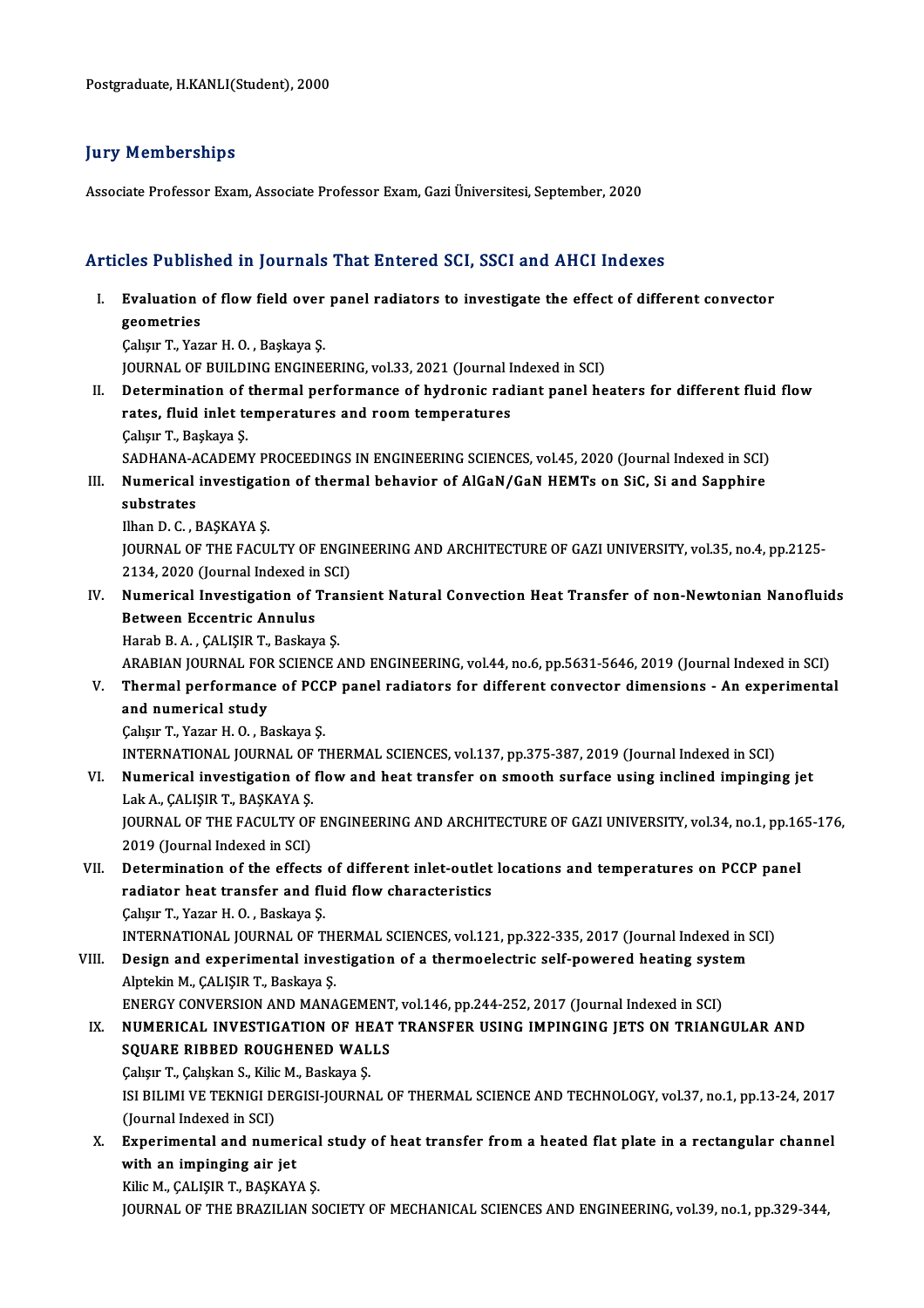2017 (Journal Indexed in SCI)

2017 (Journal Indexed in SCI)<br>XI. EXPERIMENTAL AND NUMERICAL INVESTIGATION OF VORTEX PROMOTER EFFECTS ON HEAT<br>TRANSEED EROM HEATED ELECTRONIC COMPONENTS IN A RECTANCULAR CHANNEL WITH A 2017 (Journal Indexed in SCI)<br>EXPERIMENTAL AND NUMERICAL INVESTIGATION OF VORTEX PROMOTER EFFECTS ON HEAT<br>TRANSFER FROM HEATED ELECTRONIC COMPONENTS IN A RECTANGULAR CHANNEL WITH AN<br>IMPINGING JET EXPERIMENTAL<br>TRANSFER FROI<br>IMPINGING JET<br><sup>Kili</sup>aM CALISIP T TRANSFER FROM HEATED ELECTRONIC COMPONENTS IN A RECTANGULAR CHANNEL WITH AN IMPINGING JET<br>IMPINGING JET<br>Kilic M., ÇALIŞIR T., BAŞKAYA Ş. HEAT TRANSFER RESEARCH, vol.48, no.5, pp.435-463, 2017 (Journal Indexed in SCI) Kilic M., ÇALIŞIR T., BAŞKAYA Ş.<br>HEAT TRANSFER RESEARCH, vol.48, no.5, pp.435-463, 2017 (Journal Indexed in SCI)<br>XII. Numerical investigation of flow field on ribbed surfaces using impinging jets<br>Coluy T. Colukan S. Kilic HEAT TRANSFER RESEARCH, vol.48, no.<br>Numerical investigation of flow fiel<br>Çalışır T., Çalışkan S., Kilic M., Başkaya Ş.<br>JOUPNAL OF THE FACULTY OF ENCINEI Numerical investigation of flow field on ribbed surfaces using impinging jets<br>Çalışır T., Çalışkan S., Kilic M., Başkaya Ş.<br>JOURNAL OF THE FACULTY OF ENGINEERING AND ARCHITECTURE OF GAZI UNIVERSITY, vol.32, pp.119-130,<br>201 Calışır T., Çalışkan S., Kilic M., B.<br>JOURNAL OF THE FACULTY OF<br>2017 (Journal Indexed in SCI)<br>Improvement of beet trans: JOURNAL OF THE FACULTY OF ENGINEERING AND ARCHITECTURE OF GAZI UNIVERSITY, vol.32, pp.119-130,<br>2017 (Journal Indexed in SCI)<br>XIII. Improvement of heat transfer from high heat flux surfaces by using vortex promoters with di 2017 (Journal Indexed in SCI)<br>Improvement of heat transfer<br>geometries and impinging jets<br><sup>Vilio M.</sub> PASYAVA S</sup> **Improvement of h<br>geometries and in<br>Kilic M., BAŞKAYA Ş.<br>JOUPMAL OF THE FA** geometries and impinging jets<br>Kilic M., BAŞKAYA Ş.<br>JOURNAL OF THE FACULTY OF ENGINEERING AND ARCHITECTURE OF GAZI UNIVERSITY, vol.32, no.3, pp.693-707,<br>2017 (Journal Indoved in SCI) Kilic M., BAŞKAYA Ş.<br>JOURNAL OF THE FACULTY OF<br>2017 (Journal Indexed in SCI)<br>Dosian Analysis of Imningi JOURNAL OF THE FACULTY OF ENGINEERING AND ARCHITECTURE OF GAZI UNIVERSITY, vol.32, no.3<br>2017 (Journal Indexed in SCI)<br>XIV. Design Analysis of Impinging Jet Array Heat Transfer From a Surface With V-Shaped and<br>Convergent Di 2017 (Journal Indexed in SCI)<br>Design Analysis of Impinging Jet Array Heat Transf<br>Convergent-Divergent Ribs by the Taguchi Method<br>CALISKAN S. Khalaji M.N., BASKAVA S. KOTCIOČLU I Design Analysis of Impinging Jet Array Heat Tra<br>Convergent-Divergent Ribs by the Taguchi Meth<br>ÇALIŞKAN S., Khalaji M. N. , BAŞKAYA Ş., KOTCİOĞLU İ.<br>HEAT TRANSEER ENCINEERING vel 27. no 15. np 125: Convergent-Divergent Ribs by the Taguchi Method<br>ÇALIŞKAN S., Khalaji M. N. , BAŞKAYA Ş., KOTCİOĞLU İ.<br>HEAT TRANSFER ENGINEERING, vol.37, no.15, pp.1252-1266, 2016 (Journal Indexed in SCI)<br>Eunerimental and Numerical Study o CALISKAN S., Khalaji M. N. , BASKAYA S., KOTCİOĞLU İ.<br>HEAT TRANSFER ENGINEERING, vol.37, no.15, pp.1252-1266, 2016 (Journal Indexed in SCI)<br>XV. Experimental and Numerical Study on Thermoelectric Generator Performance A **HEAT TRANSFER ENGINEER<br>Experimental and Numeri<br>Condensing Combi Boiler**<br>PASKAVA S. KARAASLAN S. Experimental and Numerical Study on Thermoelectric Generato:<br>Condensing Combi Boiler<br>BAŞKAYA Ş., KARAASLAN S., ÇALIŞIR T., YILMAZOĞLU M. Z. , Yilmaz T. O.<br>HEAT TRANSEER ENCINEERING .vol 36. np 1292, 1292, 2015 (Journal In Condensing Combi Boiler<br>BAŞKAYA Ş., KARAASLAN S., ÇALIŞIR T., YILMAZOĞLU M. Z. , Yilmaz T. O.<br>HEAT TRANSFER ENGINEERING, vol.36, pp.1292-1302, 2015 (Journal Indexed in SCI) BAŞKAYA Ş., KARAASLAN S., ÇALIŞIR T., YILMAZOĞLU M. Z. , Yilmaz T. O.<br>HEAT TRANSFER ENGINEERING, vol.36, pp.1292-1302, 2015 (Journal Indexed in SCI)<br>XVI. EXPERIMENTAL PERFORMANCE EVALUATION OF COMBI-HEATERS WITH DIFFERENT EXCHANGER UNITS EXPERIMENTAL PERFORMANCE<br>EXCHANGER UNITS<br>Köseoğlu M. F., Başkaya Ş., Çalışır T.<br>IOUPNAL OF THE EACULTY OF ENCI JOURNAL OF THE FACULTY OF ENGINEERING AND ARCHITECTURE OF GAZI UNIVERSITY, vol.30, no.1, pp.29-37,<br>2015 (Journal Indexed in SCI) Köseoğlu M.F., Başkaya Ş., Çalışır T. JOURNAL OF THE FACULTY OF ENGINEERING AND ARCHITECTURE OF GAZI UNIVERSITY, vol.30, no.1, pp<br>2015 (Journal Indexed in SCI)<br>XVII. Experimental and numerical investigation of geometry effects on multiple impinging air jets<br>Co 2015 (Journal Indexed in SCI)<br>**Experimental and numerical**<br>Çalışkan S., Başkaya Ş., Çalışır T.<br>INTERNATIONAL JOURNAL OF I Experimental and numerical investigation of geometry effects on multiple impinging air jets<br>Çalışkan S., Başkaya Ş., Çalışır T.<br>INTERNATIONAL JOURNAL OF HEAT AND MASS TRANSFER, vol.75, pp.685-703, 2014 (Journal Indexed in Calışkan S., Başkaya Ş., Çalışır T.<br>INTERNATIONAL JOURNAL OF HEAT AND MASS TRANSFER, vol.75, pp.685-703, 2014 (Journal Indexed in SCI)<br>XVIII. Velocity field and turbulence effects on heat transfer characteristics from INTE<br>Velo<br>Celis **Velocity field and tu<br>ribs<br>Caliskan S., Baskaya Ş.<br>INTERNATIONAL JOUL** ribs<br>Caliskan S., Baskaya Ş.<br>INTERNATIONAL JOURNAL OF HEAT AND MASS TRANSFER, vol.55, pp.6260-6277, 2012 (Journal Indexed in SCI)<br>Eunerimental investigation of impinging ist annay best transfor from a surface with V shaned Caliskan S., Baskaya Ș.<br>INTERNATIONAL JOURNAL OF HEAT AND MASS TRANSFER, vol.55, pp.6260-6277, 2012 (Journal Indexed in SC<br>XIX. Experimental investigation of impinging jet array heat transfer from a surface with V-shap INTERNATIONAL JOURNAL OF<br>Experimental investigation<br>convergent-divergent ribs<br>Caliskan S. Baskaya S. XIX. Experimental investigation of impinging jet array heat transfer from a surface with V-shaped and convergent-divergent ribs<br>Caliskan S., Baskaya Ş. INTERNATIONAL JOURNAL OF THERMAL SCIENCES, vol.59, pp.234-246, 2012 (Journal Indexed in SCI) XX. NUMERICAL ANALYSIS OF NATURAL CONVECTION HEAT TRANSFER FROMANNULAR FINS ON A HORIZONTAL CYLINDER NUMERICAL ANALYSIS OF NA<br>HORIZONTAL CYLINDER<br>DOĞAN A., Akkus S., BAŞKAYA Ş.<br>ISLBILIMI VE TEKNICI DERCISLI ISI BILIMI VE TEKNIGI DERGISI-JOURNAL OF THERMAL SCIENCE AND TECHNOLOGY, vol.32, no.2, pp.31-41, 2012<br>(Journal Indexed in SCI) DOĞAN A., Akkus S., BAŞI<br>ISI BILIMI VE TEKNIGI D.<br>(Journal Indexed in SCI)<br>Eunonimental study er ISI BILIMI VE TEKNIGI DERGISI-JOURNAL OF THERMAL SCIENCE AND TECHNOLOGY, vol.32, no.2, pp.31-41, 2<br>(Journal Indexed in SCI)<br>XXI. Experimental study on the heat transfer and pressure drop of a cross-flow heat exchanger with (Journal Indexed in SCI)<br>Experimental study on t<br>different pin-fin arrays<br>KOTCIOČI U L CALISKAN S Experimental study on the heat trandifferent pin-fin arrays<br>KOTCİOĞLU İ., ÇALIŞKAN S., BAŞKAYA Ş.<br>HEAT AND MASS TRANSEER vol 47 no ( different pin-fin arrays<br>KOTCİOĞLU İ., ÇALIŞKAN S., BAŞKAYA Ş.<br>HEAT AND MASS TRANSFER, vol.47, no.9, pp.1133-1142, 2011 (Journal Indexed in SCI)<br>Eunerimental investisation of nerformanse of bet sassade tune Bangue Hilseb KOTCİOĞLU İ., ÇALIŞKAN S., BAŞKAYA Ş.<br>HEAT AND MASS TRANSFER, vol.47, no.9, pp.1133-1142, 2011 (Journal Indexed in SCI)<br>XXII. Experimental investigation of performance of hot cascade type Ranque-Hilsch vortex tube and<br>exer HEAT AND MASS<br>Experimental in<br>exergy analysis<br>Dinger K. Vilmer V

Dincer K., Yilmaz Y., Berber A., Baskaya Ş.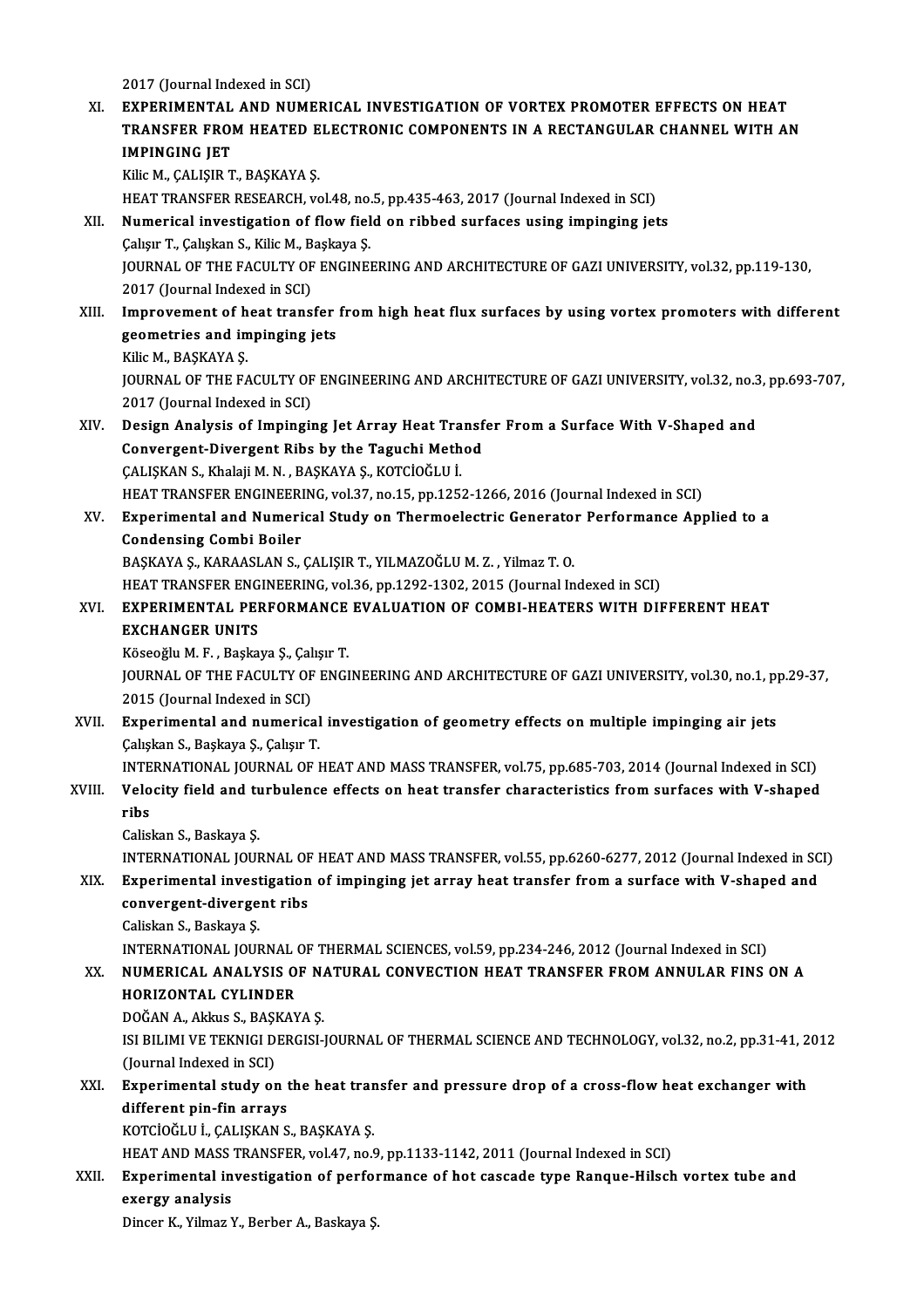INTERNATIONAL JOURNAL OF REFRIGERATION-REVUE INTERNATIONALE DU FROID, vol.34, no.4, pp.1117-1124,<br>2011 (Jaurnal Indoved in SCI)

- INTERNATIONAL JOURNAL OF<br>2011 (Journal Indexed in SCI)<br>NUMERICAL ANALYSIS OF INTERNATIONAL JOURNAL OF REFRIGERATION-REVUE INTERNATIONALE DU FROID, vol.34,<br>2011 (Journal Indexed in SCI)<br>XXIII. NUMERICAL ANALYSIS OF A COMMERCIAL DISPLAY CABINET WITH AIR CURTAIN 2011 (Journal Indexed in SCI)<br>NUMERICAL ANALYSIS OF A COMMERCIAL DISPLAY CABINET WITH AIR CURTAIN JOURNAL OF THE FACULTY OF ENGINEERING AND ARCHITECTURE OF GAZI UNIVERSITY, vol.26, no.2, pp.414-424,<br>2011 (Journal Indexed in SCI) CALISKAN S., ALTUNOK T., BASKAYA S., Gungunes H. M. JOURNAL OF THE FACULTY OF ENGINEERING AND ARCHITECTURE OF GAZI UNIVERSITY, vol.26, no.2, pp.414-4:<br>2011 (Journal Indexed in SCI)<br>XXIV. Rule-based Mamdani-type fuzzy modelling of thermal performance of multi-layer precast c 2011 (Journal Indexed in SCI)<br>Rule-based Mamdani-type fuzzy modelling of t<br>panels used in residential buildings in Turkey<br>Tesun M. Dinser K. Beskave S Rule-based Mamdani-type f<br>panels used in residential b<br>Tosun M., Dincer K., Baskaya Ş.<br>EYBERT SYSTEMS WITH APPLI panels used in residential buildings in Turkey<br>Tosun M., Dincer K., Baskaya Ş.<br>EXPERT SYSTEMS WITH APPLICATIONS, vol.38, no.5, pp.5553-5560, 2011 (Journal Indexed in SCI)<br>Experimental examination of the seeling performance Tosun M., Dincer K., Baskaya Ş.<br>EXPERT SYSTEMS WITH APPLICATIONS, vol.38, no.5, pp.5553-5560, 2011 (Journal Indexed in SCI)<br>XXV. Experimental examination of the cooling performance of Ranque-Hilsch vortex tube on the cutti EXPERT SYSTEMS WITH APPLICATIONS, vol.38, no.5, pp.5553-5560, 2011 (Journal In<br>Experimental examination of the cooling performance of Ranque-Hilsch vol<br>tool nose point of the turret lathe through infrared thermography meth Experimental examination of the cool<br>tool nose point of the turret lathe thr<br>Selek M., Tasdemir S., Dincer K., Baskaya Ş.<br>INTERNATIONAL JOURNAL OF REFRICERA tool nose point of the turret lathe through infrared thermography method<br>Selek M., Tasdemir S., Dincer K., Baskaya Ş.<br>INTERNATIONAL JOURNAL OF REFRIGERATION-REVUE INTERNATIONALE DU FROID, vol.34, no.3, pp.807-815,<br>2011 (Jo Selek M., Tasdemir S., Dincer K.<br>INTERNATIONAL JOURNAL OF<br>2011 (Journal Indexed in SCI)<br>Transient Turbulent Elew s INTERNATIONAL JOURNAL OF REFRIGERATION-REVUE INTERNATIONALE DU FROID, vol.34, no.3, pp.80<br>2011 (Journal Indexed in SCI)<br>XXVI. Transient Turbulent Flow and Heat Transfer Phenomena in Plate-Fin Type Cross-Flow Heat<br>Excha 2011 (Journal Indexed in SCI)<br>Transient Turbulent Flow and Heat Transfer Phenomena in Plate-Fin Type Cross-Flow Heat<br>Exchanger KOTCİOĞLU İ., Cansiz A., ÇALIŞKAN S., BAŞKAYA Ş. HEAT TRANSFER ENGINEERING, vol.32, no.1, pp.20-32, 2011 (Journal Indexed in SCI) KOTCİOĞLU İ., Cansiz A., ÇALIŞKAN S., BAŞKAYA Ş.<br>HEAT TRANSFER ENGINEERING, vol.32, no.1, pp.20-32, 2011 (Journal Indexed in SCI)<br>XXVII. Second law analysis and heat transfer in a cross-flow heat exchanger with a new w HEAT TRAN<br>Second lav<br>generator<br>KOTCIOČI U Second law analysis and heat transfer in a ch<br>generator<br>KOTCİOĞLU İ., ÇALIŞKAN S., Cansiz A., BAŞKAYA Ş.<br>ENEPCY vel 35 no 9 np 3696 3695 3010 (Journa generator<br>KOTCİOĞLU İ., ÇALIŞKAN S., Cansiz A., BAŞKAYA Ş.<br>ENERGY, vol.35, no.9, pp.3686-3695, 2010 (Journal Indexed in SCI)<br>Experimental investigation and ayorgy analysis of the perfe KOTCİOĞLU İ., ÇALIŞKAN S., Cansiz A., BAŞKAYA Ş.<br>ENERGY, vol.35, no.9, pp.3686-3695, 2010 (Journal Indexed in SCI)<br>XXVIII. Experimental investigation and exergy analysis of the performance of a counter flow Ranque-Hilsch<br>v ENERGY, vol.35, no.9, pp.3686-3695, 2010 (Journal Indexed in<br>Experimental investigation and exergy analysis of the<br>vortex tube with regard to nozzle cross-section areas<br>Dincer K, Avgi A, Boskaya S, Borbor A Experimental investigation and exe<br>vortex tube with regard to nozzle<br>Dincer K., Avci A., Baskaya Ş., Berber A.<br>INTERNATIONAL JOURNAL OF REERICI INTERNATIONAL JOURNAL OF REFRIGERATION-REVUE INTERNATIONALE DU FROID, vol.33, no.5, pp.954-962,<br>2010 (Journal Indexed in SCI) Dincer K., Avci A., Baskaya Ş., B<br>INTERNATIONAL JOURNAL OF<br>2010 (Journal Indexed in SCI)<br>The role of iet inlet geomet INTERNATIONAL JOURNAL OF REFRIGERATION-REVUE INTERNATIONALE DU FROID, vol.33, no.5,<br>2010 (Journal Indexed in SCI)<br>XXIX. The role of jet inlet geometry in impinging jet heat transfer, modeling and experiments<br> $V_{0}^{2}$ 2010 (Journal Indexed in S<br>The role of jet inlet geo<br>Koseoglu M. F. , Baskaya Ş.<br>INTERNATIONAL IOURNAL The role of jet inlet geometry in impinging jet heat transfer, modeling and experiments<br>Koseoglu M. F. , Baskaya Ş.<br>INTERNATIONAL JOURNAL OF THERMAL SCIENCES, vol.49, no.8, pp.1417-1426, 2010 (Journal Indexed in SCI)<br>ASSES Koseoglu M. F. , Baskaya Ş.<br>INTERNATIONAL JOURNAL OF THERMAL SCIENCES, vol.49, no.8, pp.1417-1426, 2010 (Journal Indexed in SCI)<br>XXX. ASSESSMENT OF PLUG ANGLE EFFECT ON EXERGY EFFICIENCY OF COUNTERFLOW RANQUE-HILSCH<br>VO INTERNATIONAL JOURNAL OF THERMAL SCIENCES, vol.49, no.<br>ASSESSMENT OF PLUG ANGLE EFFECT ON EXERGY EFFI<br>VORTEX TUBES WITH THE EXERGY ANALYSIS METHOD<br>DINCER K. BASKAVA S ASSESSMENT OF PLU<br>VORTEX TUBES WITH<br>DİNCER K., BAŞKAYA Ş.<br>JOUPNAL OF THE FACU VORTEX TUBES WITH THE EXERGY ANALYSIS METHOD<br>DİNCER K., BAŞKAYA Ş.<br>JOURNAL OF THE FACULTY OF ENGINEERING AND ARCHITECTURE OF GAZI UNIVERSITY, vol.24, no.3, pp.533-538,<br>2000 (Journal Indoved in SCI) DİNCER K., BAŞKAYA Ş.<br>JOURNAL OF THE FACULTY OF<br>2009 (Journal Indexed in SCI)<br>Siring problem for a spees JOURNAL OF THE FACULTY OF ENGINEERING AND ARCHITECTURE OF GAZI UNIVERSITY, v<br>2009 (Journal Indexed in SCI)<br>XXXI. Sizing problem for a cross flow heat exchanger with wing-type vortex generator<br>KOTCIOČI ILI CALISKAN S. ÖZDEM 2009 (Journal Indexed in SCI)<br>Sizing problem for a cross flow heat exchanger<br>KOTCİOĞLU İ., ÇALIŞKAN S., ÖZDEMİR V., BAŞKAYA Ş. Sizing problem for a cross flow heat exchanger with wing-type vortex generato<br>KOTClOĞLU İ., ÇALIŞKAN S., ÖZDEMİR V., BAŞKAYA Ş.<br>HEAT AND MASS TRANSFER, vol.45, no.10, pp.1239-1246, 2009 (Journal Indexed in SCI)<br>Experimenta KOTCİOĞLU İ., ÇALIŞKAN S., ÖZDEMİR V., BAŞKAYA Ş.<br>HEAT AND MASS TRANSFER, vol.45, no.10, pp.1239-1246, 2009 (Journal Indexed in SCI)<br>XXXII. Experimental and numerical investigation of natural convection effects on conf HEAT AND MASS TRANSFER, vol.45, no.10, pp.1239-1246, 2009 (Journal Indexed in SCI)<br>Experimental and numerical investigation of natural convection effects on con<br>heat transfer<br>Koseoglu M. F., Baskaya S. Experimental and nume<br>heat transfer<br>Koseoglu M. F. , Baskaya Ş.<br>INTERNATIONAL IOURNAL heat transfer<br>Koseoglu M. F. , Baskaya Ş.<br>INTERNATIONAL JOURNAL OF HEAT AND MASS TRANSFER, vol.52, pp.1326-1336, 2009 (Journal Indexed in SCI)<br>An Eunerimental Investigation of Heat Transfer Enhancement in a Bestangular Dus
	-

Koseoglu M. F. , Baskaya Ş.<br>INTERNATIONAL JOURNAL OF HEAT AND MASS TRANSFER, vol.52, pp.1326-1336, 2009 (Journal Indexed in SCI)<br>XXXIII. An Experimental Investigation of Heat Transfer Enhancement in a Rectangular Duct with INTERNATIONAL JOURNAL OF HEAT AND MASS T<br>An Experimental Investigation of Heat Trans<br>KOTCİOĞLU İ., ÇALIŞKAN S., Ayhan T., BAŞKAYA Ş.<br>HEAT TRANSEER RESEARCH .vol 40, po 3, pp.363 . An Experimental Investigation of Heat Transfer Enhancement in a Rectangu<br>KOTCİOĞLU İ., ÇALIŞKAN S., Ayhan T., BAŞKAYA Ş.<br>HEAT TRANSFER RESEARCH, vol.40, no.3, pp.263-280, 2009 (Journal Indexed in SCI)<br>Evnonimental investig

## KOTCİOĞLU İ., ÇALIŞKAN S., Ayhan T., BAŞKAYA Ş.<br>HEAT TRANSFER RESEARCH, vol.40, no.3, pp.263-280, 2009 (Journal Indexed in SCI)<br>XXXIV. Experimental investigation of the performance of a Ranque-Hilsch vortex tube with r HEAT TRANSFER RESEARCH, vol.40, no.3, pp.263-280, 2009 (Journal Indexed in SCI)<br>Experimental investigation of the performance of a Ranque-Hilsch vortex t<br>located at the hot outlet<br>Dincer K., Baskaya S., Uysal B. Z., Ucgul Experimental investigation of the pe<br>located at the hot outlet<br>Dincer K., Baskaya Ş., Uysal B. Z. , Ucgul I.<br>INTERNATIONAL JOURNAL OF REERICET

located at the hot outlet<br>Dincer K., Baskaya Ş., Uysal B. Z. , Ucgul I.<br>INTERNATIONAL JOURNAL OF REFRIGERATION-REVUE INTERNATIONALE DU FROID, vol.32, no.1, pp.87-94, 2009<br>(Journal Indoved in SCL) Dincer K., Baskaya Ş., Uy<br>INTERNATIONAL JOURN<br>(Journal Indexed in SCI)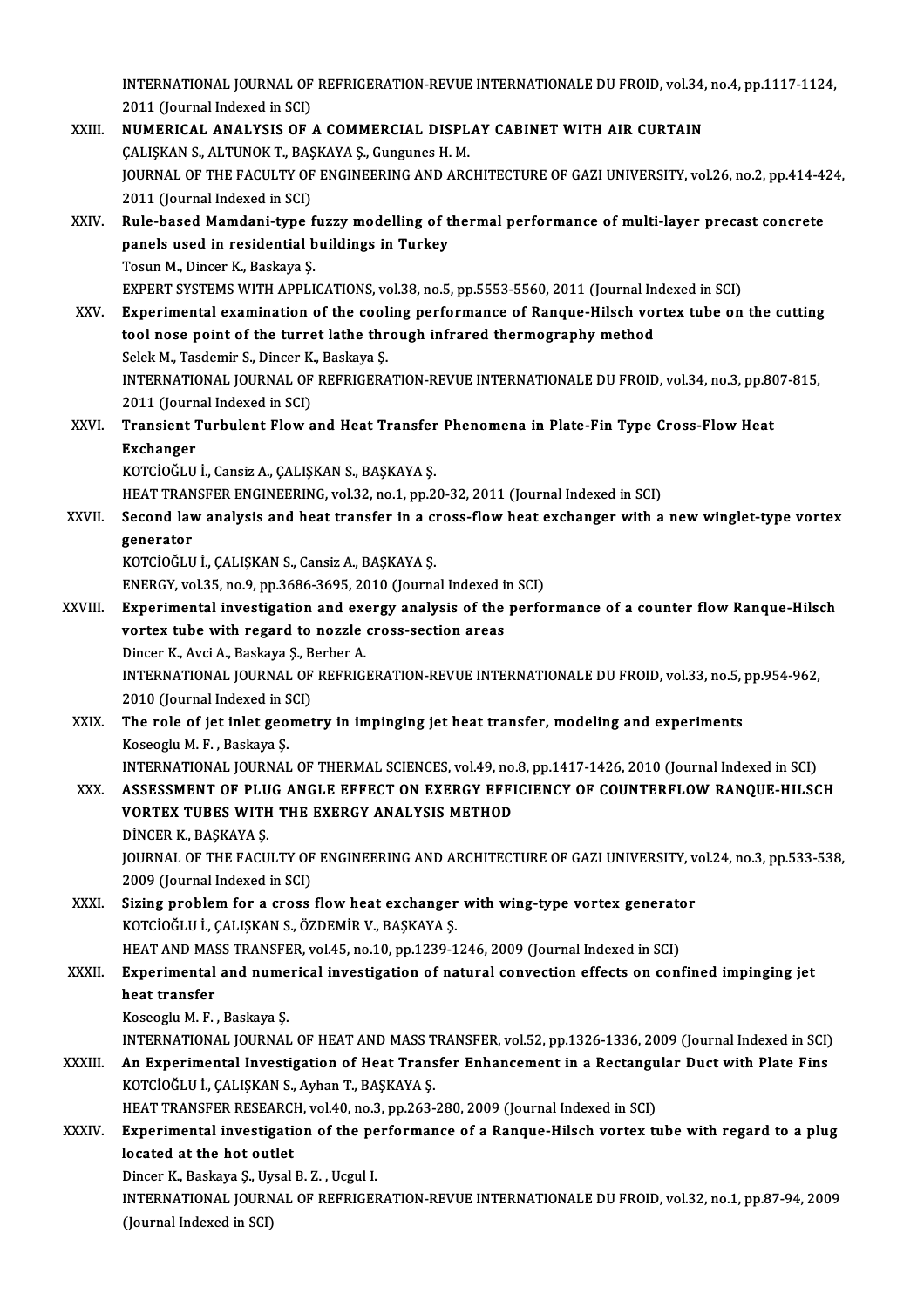| XXXV.         | NUMERICAL ANALYSIS OF NATURAL CONVECTION HEAT TRANSFER FROM PARTIALLY OPEN                                                                                              |
|---------------|-------------------------------------------------------------------------------------------------------------------------------------------------------------------------|
|               | <b>CAVITIES HEATED AT ONE WALL</b>                                                                                                                                      |
|               | DOĞAN A., Baysal S., BAŞKAYA Ş.                                                                                                                                         |
|               | ISI BILIMI VE TEKNIGI DERGISI-JOURNAL OF THERMAL SCIENCE AND TECHNOLOGY, vol.29, no.1, pp.79-90, 2009                                                                   |
|               | (Journal Indexed in SCI)                                                                                                                                                |
| XXXVI.        | Modeling of the effects of length to diameter ratio and nozzle number on the performance of                                                                             |
|               | counterflow Ranque-Hilsch vortex tubes using artificial neural networks                                                                                                 |
|               | Dincer K., Tasdemir S., Baskaya Ş., Uysal B.Z.                                                                                                                          |
|               | APPLIED THERMAL ENGINEERING, vol.28, pp.2380-2390, 2008 (Journal Indexed in SCI)<br>NUMERICAL INVESTIGATION OF NATURAL CONVECTION IN PARTIALLY OPEN AND TILTED CAVITIES |
| <b>XXXVII</b> | DOĞAN A., Baysal S., BAŞKAYA Ş.                                                                                                                                         |
|               | JOURNAL OF THE FACULTY OF ENGINEERING AND ARCHITECTURE OF GAZI UNIVERSITY, vol.23, no.4, pp.895-902,                                                                    |
|               | 2008 (Journal Indexed in SCI)                                                                                                                                           |
| XXXVIII.      | The effect of flow field and turbulence on heat transfer characteristics of confined circular and                                                                       |
|               | elliptic impinging jets                                                                                                                                                 |
|               | Koseoglu M F, Baskaya S.                                                                                                                                                |
|               | INTERNATIONAL JOURNAL OF THERMAL SCIENCES, vol.47, no.10, pp.1332-1346, 2008 (Journal Indexed in SCI)                                                                   |
| XXXIX.        | Numerical analysis of natural convection heat transfer from rectangular shrouded fin arrays on a                                                                        |
|               | horizontal surface                                                                                                                                                      |
|               | Yalcin H. G., Baskaya Ş., Sivrioglu M.                                                                                                                                  |
|               | INTERNATIONAL COMMUNICATIONS IN HEAT AND MASS TRANSFER, vol.35, no.3, pp.299-311, 2008 (Journal                                                                         |
|               | Indexed in SCI)                                                                                                                                                         |
| XL.           | MODELING OF THE EFFECTS OF PLUG TIP ANGLE ON THE PERFORMANCE OF COUNTER-FLOW                                                                                            |
|               | RANQUE-HILSCH VORTEX TUBES USING ARTIFICIAL NEURAL NETWORKS                                                                                                             |
|               | DİNCER K., TAŞDEMİR Ş., BAŞKAYA Ş., Uysal B.Z.                                                                                                                          |
|               | ISI BILIMI VE TEKNIGI DERGISI-JOURNAL OF THERMAL SCIENCE AND TECHNOLOGY, vol.28, no.2, pp.1-7, 2008                                                                     |
|               | (Journal Indexed in SCI)                                                                                                                                                |
| XLI.          | Experimental investigation of the effects of length to diameter ratio and nozzle number on the                                                                          |
|               | performance of counter flow Ranque-Hilsch vortex tubes<br>Dincer K., Baskaya Ş., Uysal B. Z.                                                                            |
|               | HEAT AND MASS TRANSFER, vol.44, no.3, pp.367-373, 2008 (Journal Indexed in SCI)                                                                                         |
| XLII.         | Fuzzy Modeling of Performance of Counterflow Ranque-Hilsch Vortex Tubes with Different                                                                                  |
|               | <b>Geometric Constructions</b>                                                                                                                                          |
|               | Dincer K., Tasdemir S., Baskaya Ş., Ucgul I., Uysal B. Z.                                                                                                               |
|               | NUMERICAL HEAT TRANSFER PART B-FUNDAMENTALS, vol.54, no.6, pp.499-517, 2008 (Journal Indexed in SCI)                                                                    |
| XLIII.        | Numerical investigation of gas-solid flow hydrodynamics in a circulating fluidized bed                                                                                  |
|               | Baysal O., Kosoglu M. F., Topal H., BAŞKAYA Ş.                                                                                                                          |
|               | ISI BILIMI VE TEKNIGI DERGISI-JOURNAL OF THERMAL SCIENCE AND TECHNOLOGY, vol.27, no.2, pp.21-32, 2007                                                                   |
|               | (Journal Indexed in SCI)                                                                                                                                                |
| XLIV.         | Investigation of mixed convection heat transfer in a horizontal channel with discrete heat sources at                                                                   |
|               | the top and at the bottom                                                                                                                                               |
|               | Dogan A., Sivrioglu M., Baskaya Ş.                                                                                                                                      |
|               | INTERNATIONAL JOURNAL OF HEAT AND MASS TRANSFER, vol.49, pp.2652-2662, 2006 (Journal Indexed in SCI)                                                                    |
| XLV.          | Experimental investigation of mixed convection heat transfer from discrete heat sources in a                                                                            |
|               | rectangular channel Dİkdortgen kesitli bir kanalda ayrik isi kaynaklarindan karişik konveksiyonla isi                                                                   |
|               | transferinin deneysel olarak incelenmesi                                                                                                                                |
|               | Doğan A, SİVRİOĞLU M, BAŞKAYA Ş.                                                                                                                                        |
|               | Journal of the Faculty of Engineering and Architecture of Gazi University, vol.21, no.2, pp.311-318, 2006 (Journal<br>Indexed in SCI Expanded)                          |
| XLVI.         | Experimental investigation of mixed convection from an array of discrete heat sources at the bottom                                                                     |
|               | of a horizontal channel                                                                                                                                                 |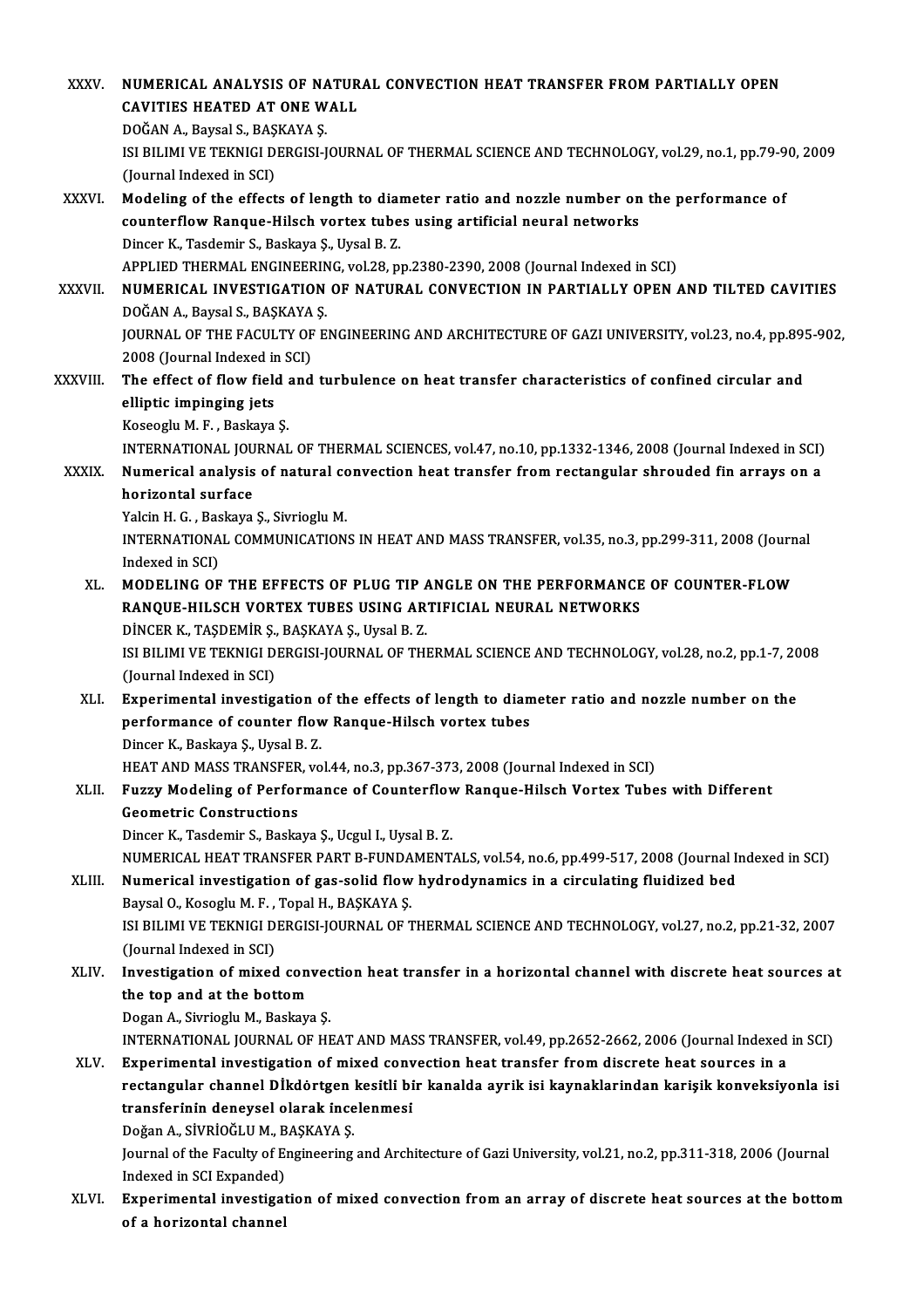Baskaya Ş., Erturhan U., Sivrioglu M.

Baskaya Ş., Erturhan U., Sivrioglu M.<br>HEAT AND MASS TRANSFER, vol.42, no.1, pp.56-63, 2005 (Journal Indexed in SCI)<br>Eunenimental investigation of mived convection heat transfor in a nestan

- XLVII. Experimental investigation of mixed convection heat transfer in a rectangular channel with discrete HEAT AND MASS TRANSFER, vol.42, no.1, pp.56-<br>Experimental investigation of mixed conve<br>heat sources at the top and at the bottom<br>Degan A. Simiegly M. Beslave S heat sources at the top and at the bottom INTERNATIONAL COMMUNICATIONS IN HEAT AND MASS TRANSFER, vol.32, no.9, pp.1244-1252, 2005 (Journal Indexed in SCI) Dogan A., Sivrioglu M., Baskaya Ş. INTERNATIONAL COMMUNICATIONS IN HEAT AND MASS TRANSFER, vol.32, no.9, pp.1244-1252, 2005<br>Indexed in SCI)<br>XLVIII. An experimental study on convection heat transfer from an array of discrete heat sources<br>Reckays S. Etturban
- Indexed in SCI)<br>**An experimental study on conve**<br>Baskaya Ş., Erturhan U., Sivrioglu M.<br>INTERNATIONAL COMMINICATION An experimental study on convection heat transfer from an array of discrete heat sources<br>Baskaya Ş., Erturhan U., Sivrioglu M.<br>INTERNATIONAL COMMUNICATIONS IN HEAT AND MASS TRANSFER, vol.32, pp.248-257, 2005 (Journal Index Baskay<br>INTERN<br>in SCI)<br>Effects INTERNATIONAL COMMUNICATIONS IN HEAT AND MASS TRANSFER, vol.32, pp.248-257, 2005 (Journal In<br>in SCI)<br>XLIX. Effects of plate separation, plate length and temperature difference on buoyancy driven heat<br>transfor in finite her
- in SCI)<br>Effects of plate separation, plate length and<br>transfer in finite horizontal parallel plates<br>Peckave S. Kapli H transfer in finite horizontal parallel plates<br>Baskaya Ş., Kanli H.
	-

HEAT AND MASS TRANSFER, vol.40, pp.293-300, 2004 (Journal Indexed in SCI)

L. An experimental study of surface pressure distribution of a high rise building formed by wind flow HEAT AND MASS TRANSFER, vol.40, pp.293-300, 2004 (Journal Indexed in SCI)<br>An experimental study of surface pressure distribution of a high rise building formed by wind<br>Çok katli bir bina etrafindaki rüzgar akişinin oluştur An experime<br>Çok katli bir<br>incelenmesi<br>AVCÜN C-RA **Çok katli bir bina eth**<br>incelenmesi<br>AYGÜN C., BAŞKAYA Ş.<br>Journal of the Foculty

incelenmesi<br>AYGÜN C., BAŞKAYA Ş.<br>Journal of the Faculty of Engineering and Architecture of Gazi University, vol.18, no.4, pp.15-31, 2003 (Journal AYGÜN C., BAŞKAYA Ş.<br>Journal of the Faculty of El<br>Indexed in SCI Expanded)<br>Investigation of room a Journal of the Faculty of Engineering and Architecture of Gazi University, vol.18, no.4, pp.15-31, 2003 (Journal<br>Indexed in SCI Expanded)<br>LI. Investigation of room air flow regarding effects of occupants, inlet/outlet loca

- Indexed in SCI Expanded)<br>LI. Investigation of room air flow regarding effects of occupants, inlet/outlet locations, inlet velocity,<br>and winter/summer conditions
	- Baskaya Ş., Eken E

and winter/summer conditions<br>Baskaya Ş., Eken E.<br>INTERNATIONAL COMMUNICATIONS IN HEAT AND MASS TRANSFER, vol.30, no.8, pp.1147-1156, 2003 (Journal Baskaya Ş., Eker<br>INTERNATIONA<br>Indexed in SCI)<br>Numarical ana INTERNATIONAL COMMUNICATIONS IN HEAT AND MASS TRANSFER, vol.30, no.8, pp.1147-1156, 2003 (Journal<br>Indexed in SCI)<br>LII. Numerical analysis of natural convection from discrete heat sources inside a horizontal enclosure<br>Vatau

Indexed in SCI)<br>LII. Numerical analysis of natural convection from discrete heat sources inside a horizontal enclosure<br>Yatay kapali bir ortamda ayriki sik aynaklarindan olan doǧal taşinim akişin sayisal incelenmesi BAŞKAYAŞ, Alpay E Yatay kapali bir ortamda ayriki sik aynaklarindan olan doğal taşinim akişin sayisal incelenmesi<br>BAŞKAYA Ş., Alpay E.<br>Journal of the Faculty of Engineering and Architecture of Gazi University, vol.18, no.2, pp.49-62, 2003 (

BAŞKAYA Ş., Alpay E.<br>Journal of the Faculty of El<br>Indexed in SCI Expanded)<br>Numeriaal analysis of a Journal of the Faculty of Engineering and Architecture of Gazi University, vol.18, no.2, pp.49-62, 2003 (Journal<br>Indexed in SCI Expanded)<br>LIII. Numerical analysis of air motion inside a ventilated office room Havalandirila

- Indexed in SCI Expanded)<br>Numerical analysis of air motiol<br>hava hareketinin sayisal analizi<br><sup>Vuqq C</sup>, BASVAVA S **Numerical analysi:<br>hava hareketinin s<br>Kuas G., BAŞKAYA Ş.<br>Journal of the Focult** 
	-

hava hareketinin sayisal analizi<br>Kuas G., BAŞKAYA Ş.<br>Journal of the Faculty of Engineering and Architecture of Gazi University, vol.17, no.2, pp.35-52, 2002 (Journal Kuas G., BAŞKAYA Ş.<br>Journal of the Faculty of El<br>Indexed in SCI Expanded)<br>Eunorimental investisat Journal of the Faculty of Engineering and Architecture of Gazi University, vol.17, no.2, pp.35-52, 2002 (<br>Indexed in SCI Expanded)<br>LIV. Experimental investigation of mixed convection heat transfer in a horizontal and incli

Indexed in SCI Expanded)<br>Experimental investigation of n<br>rectangular channel<br>Ozsunar A., Baskaya Ş., Sivrioglu M. Experimental investigation of n<br>rectangular channel<br>Ozsunar A., Baskaya Ş., Sivrioglu M.<br>HEAT AND MASS TRANSEER vol 29

HEAT AND MASS TRANSFER, vol.38, no.3, pp.271-278, 2002 (Journal Indexed in SCI)

- Ozsunar A., Baskaya Ş., Sivrioglu M.<br>HEAT AND MASS TRANSFER, vol.38, no.3, pp.271-278, 2002 (Journal Indexed in SCI)<br>LV. Numerical analysis of Grashof number, Reynolds number and inclination effects on mixed<br>convection bes HEAT AND MASS TRANSFER, vol.38, no.3, pp.271-278, 2<br>Numerical analysis of Grashof number, Reynolds<br>convection heat transfer in rectangular channels<br>Ozsunar A. Baskava S. Sivriagh: M convection heat transfer in rectangular channels INTERNATIONAL COMMUNICATIONS IN HEAT AND MASS TRANSFER, vol.28, no.7, pp.985-994, 2001 (Journal Indexed in SCI) Ozsunar A., Baskaya Ş., Sivrioglu M.
- LVI. Numerical investigation of fluid flowin a ductwith rectangular cross section under laminar mixed Indexed in SCI)<br>Numerical investigation of fluid flow in a duct with rectangular cross section under laminar mixed<br>convection conditions Dikdörtgen kesitli bir kanalda laminer karişik konveksiyon şartlarindaki akişin<br>sevis sayisal olarak incelenmesi<br>ÖZSUNAR A., BAŞKAYA Ş., SİVRİOĞLU M. convection conditions Dikdörtgen k<br>sayisal olarak incelenmesi<br>ÖZSUNAR A., BAŞKAYA Ş., SİVRİOĞLU M.<br>Journal of the Faquity of Engineering and

sayisal olarak incelenmesi<br>ÖZSUNAR A., BAŞKAYA Ş., SİVRİOĞLU M.<br>Journal of the Faculty of Engineering and Architecture of Gazi University, vol.15, pp.71-86, 2000 (Journal Indexed<br>in SCL Eunanded) ÖZSUNAR A., BAŞ<br>Journal of the Fa<br>in SCI Expanded)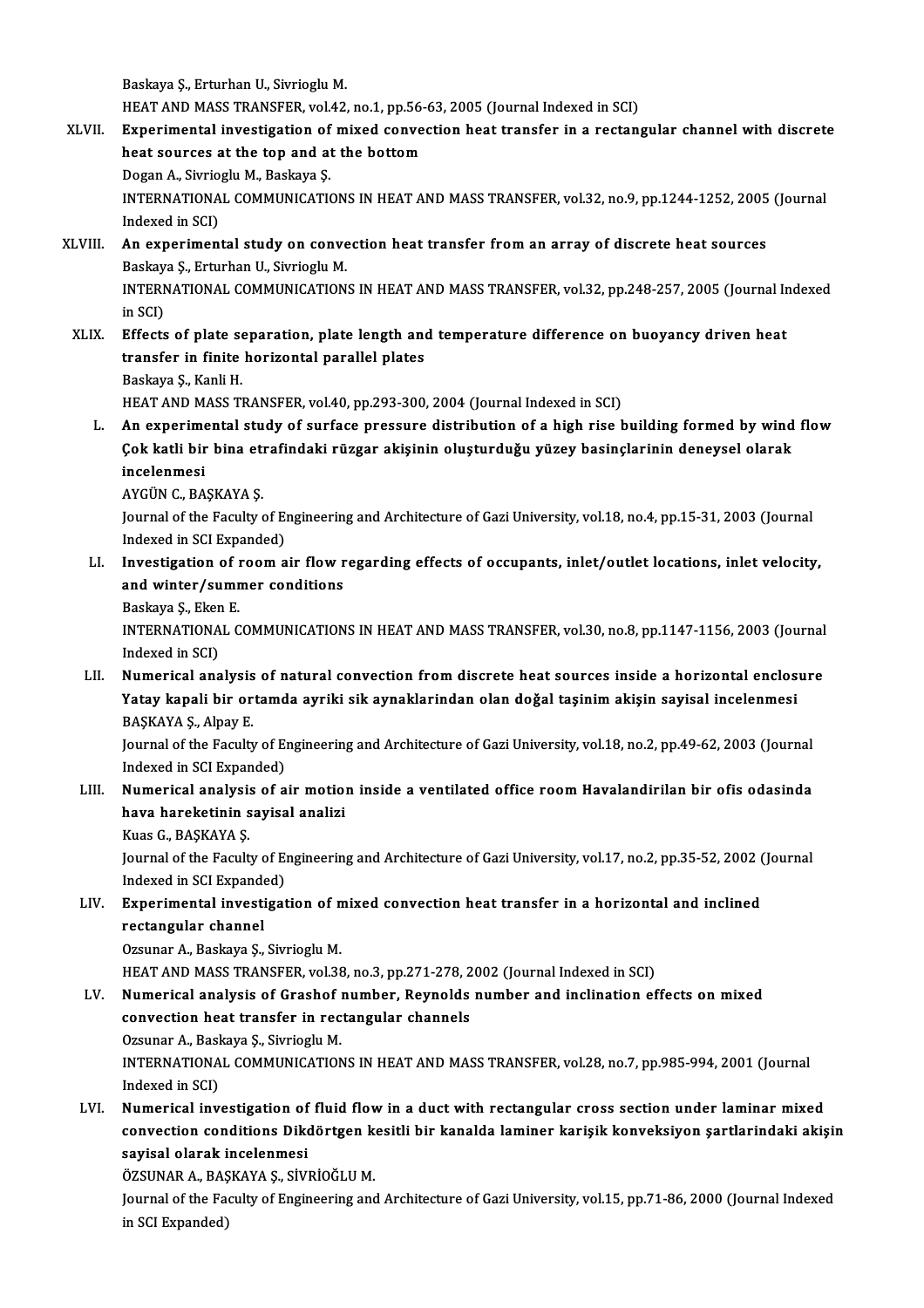LVII. Parametric study of natural convection heat transfer from horizontal rectangular fin arrays<br>Reckays S. Sivricaly M. Orel: M. Parametric study of natural<br>Baskaya Ş., Sivrioglu M., Ozek M.<br>INTERNATIONAL JOURNAL OF T Parametric study of natural convection heat transfer from horizontal rectangular fin arrays<br>Baskaya Ş., Sivrioglu M., Ozek M.<br>INTERNATIONAL JOURNAL OF THERMAL SCIENCES, vol.39, no.8, pp.797-805, 2000 (Journal Indexed in SC Baskaya \$., Sivrioglu M., Ozek M.<br>INTERNATIONAL JOURNAL OF THERMAL SCIENCES, vol.39, no.8, pp.797-805, 2000 (Journal Indexed in SCI)<br>LVIII. Numerical simulation of the effects of plate separation and inclination on heat tr INTERNATIONAL JOURN.<br>Numerical simulation<br>driven open channels<br>Baskava S. Aktas M. Opu **Numerical simulation of t<br>driven open channels<br>Baskaya Ş., Aktas M., Onur N.<br>HEAT AND MASS TRANSEED** driven open channels<br>Baskaya Ş., Aktas M., Onur N.<br>HEAT AND MASS TRANSFER, vol.35, no.4, pp.273-280, 1999 (Journal Indexed in SCI)<br>Miving characteristics of turbulant water vanour ists measured using an is Baskaya Ş., Aktas M., Onur N.<br>HEAT AND MASS TRANSFER, vol.35, no.4, pp.273-280, 1999 (Journal Indexed in SCI)<br>LIX. Mixing characteristics of turbulent water vapour jets measured using an isokinetic sampling probe<br>Baskaya S HEAT AND MASS TRANSFER, vo.<br>Mixing characteristics of ture<br>Baskaya Ş., Gilchrist A., Fraser S.<br>EXPERIMENTS IN ELUIDS vol.24 Mixing characteristics of turbulent water vapour jets measured using<br>Baskaya \$., Gilchrist A., Fraser S.<br>EXPERIMENTS IN FLUIDS, vol.24, no.1, pp.27-38, 1998 (Journal Indexed in SCI)<br>The radial spreed and avial desay of tem LX. The radial spread and axial decay of temperature in turbulent condensing jets<br>Baskaya S., Gilchrist A., Fraser S. EXPERIMENTS IN FLUIDS, vol.24<br>The radial spread and axial of<br>Baskaya \$., Gilchrist A., Fraser S.<br>INTERNATIONAL COMMUNICAT The radial spread and axial decay of temperature in turbulent condensing jets<br>Baskaya \$., Gilchrist A., Fraser S.<br>INTERNATIONAL COMMUNICATIONS IN HEAT AND MASS TRANSFER, vol.24, no.4, pp.465-474, 1997 (Journal<br>Indeved in S Baskaya Ş., Gilch<br>INTERNATIONA<br>Indexed in SCI)<br>Buovonav indi INTERNATIONAL COMMUNICATIONS IN HEAT AND MASS TRANSFER, vol.24, no.4, pp.465-474, 1997 (Journal<br>Indexed in SCI)<br>LXI. Buoyancy-induced flow through a narrow chamber containing an internal heat source: Comparison<br>of our exte Indexed in SCI)<br>Buoyancy-induced flow through a narrow chamber contain<br>of experimental measurements and numerical simulations<br>Beskave S. Silshrist A. Enasor S. Buoyancy-induced flow thro<br>of experimental measuremer<br>Baskaya Ş., Gilchrist A., Fraser S.<br>PROCEEDINCS OF THE INSTITUT of experimental measurements and numerical simulations<br>Baskaya Ş., Gilchrist A., Fraser S.<br>PROCEEDINGS OF THE INSTITUTION OF MECHANICAL ENGINEERS PART C-JOURNAL OF MECHANICAL

ENGINEERING SCIENCE, vol.210, no.5, pp.489-498, 1996 (Journal Indexed in SCI)

#### Articles Published in Other Journals

- rticles Published in Other Journals<br>I. The influence of different geometrical dimensions of convectors on the heat transfer from panel<br>redistars The influe<br>The influe<br>Colum<sup>T</sup> P The influence of d<br>radiators<br>Çalışır T., Başkaya Ş.<br>S.N. Annlied Sciences radiators<br>Çalışır T., Başkaya Ş.<br>SN Applied Sciences, vol.3, no.3, pp.284, 2021 (Journal Indexed in ESCI)<br>Numerisel investigation of heat transfor from heat seurees plas
	-

Calışır T., Başkaya Ş.<br>SN Applied Sciences, vol.3, no.3, pp.284, 2021 (Journal Indexed in ESCI)<br>II. Numerical investigation of heat transfer from heat sources placed in a horizontal rectangular<br>channel SN Applie<br>Numeric<br>channel<br>DOČAN 4 channel<br>DOĞAN A., Sivrioğlu M., BAŞKAYA Ş.<br>Cumhuriyet Science Journal, vol.41, no.3, pp.732-740, 2020 (Other Refereed National Journals)<br>Flow and Heet Transfor Characteristics of Inclined Jot Impingement en a Elet Plate

DOĞANA.,SivrioğluM.,BAŞKAYAŞ.

III. Flow and Heat Transfer Characteristics of Inclined Jet Impingement on a Flat Plate<br>Lak A., CALISIR T., BASKAYA S. Cumhuriyet Science Journal, vo<br>Flow and Heat Transfer Ch<br>Lak A., ÇALIŞIR T., BAŞKAYA Ş.<br>JOUPNAL OF POLYTECHNIC PO Flow and Heat Transfer Characteristics of Inclined Jet Impingement on a Flat Plate<br>Lak A., ÇALIŞIR T., BAŞKAYA Ş.<br>JOURNAL OF POLYTECHNIC-POLITEKNIK DERGISI, vol.23, no.3, pp.697-706, 2020 (Journal Indexed in ESCI)<br>EXPERIME

IV. EXPERIMENTAL AND NUMERICIAL INVESTIGATION OF CEILING MOUNTED RADIANTPANELS HEAT JOURNAL OF POLYTECHNIC-POLITEKNIK DERGISI, vol.23, no.3, pp.697-70<br>EXPERIMENTAL AND NUMERICIAL INVESTIGATION OF CEILING I<br>OUTPUT FOR DIFFERENT INLET-OUTET WATER TEMPERATURES<br>Fraür E. Sorbat Ü. Colisur T. Baskava S. Tonal H OUTPUT FOR DIFFERENT INLET-OUTET WATER TEMPERATURES<br>Ergür E., Serhat Ü., Çalışır T., Başkaya Ş., Topal H.

International Journal of Scientific Research in Information Systems and Engineering, vol.4, no.1, pp.42-48, 2018 (Refereed Journals of Other Institutions) International Journal of Scientific Research in Information Systems and Engineering, vol.4, no.1, pp.42-48<br>(Refereed Journals of Other Institutions)<br>V. Experimental and numerical investigation of ceiling mounted radiant pa

- (Refereed Journals of Other Institutions)<br>Experimental and numerical investigation<br>different inlet-outlet water temperatures<br>Frgün E. Ünyor S. CALISIP T. RASKAVA S. TOR Experimental and numerical investigation of continuent in the toutiet water temperatures<br>Ergür E., Ünver S., ÇALIŞIR T., BAŞKAYA Ş., TOPAL H.<br>Int Lef Scientific Besearsh in Information Systems a different inlet-outlet water temperatures<br>Ergür E., Ünver S., ÇALIŞIR T., BAŞKAYA Ş., TOPAL H.<br>Int. J. of Scientific Research in Information Systems and Engineering, vol.4, no.1, pp.42-50, 2018 (Refereed Journals<br>of Other Ergür E., Ünver S., ÇAI<br>Int. J. of Scientific Rese<br>of Other Institutions)<br>Eunouimental and A Int. J. of Scientific Research in Information Systems and Engineering, vol.4, no.1, pp.42-50,<br>of Other Institutions)<br>VI. Experimental and Numerical Prediction of Flow Field around a Panel Radiator<br>Color T. Boskave S. Varor
- of Other Institutions)<br>VI. Experimental and Numerical Prediction of Flow Field around a Panel Radiator<br>Calışır T., Başkaya Ş., Yazar H. O. , Yücedağ S. Experimental and Numerical Prediction of Flow Field around a Panel Radiator<br>Çalışır T., Başkaya Ş., Yazar H. O. , Yücedağ S.<br>Journal of Environmental Science, vol.5, no.1, pp.1-11, 2016 (Refereed Journals of Other Institut Callsur T., Başkaya Ş., Yazar H. O. , Yücedağ S.<br>Journal of Environmental Science, vol.5, no.1, pp.1-11, 2016 (Refereed Journals of Other Institutions)<br>VII. Experimental efficiency comparison of cross flow and counter flow
- Journal of Environmer<br><mark>Experimental efficie</mark><br>Dağ O. F. , BAŞKAYA Ş.<br>Euronsan Journal of S. Experimental efficiency comparison of cross flow and counter flow plate air to air heat excha<br>Dağ 0. F. , BAŞKAYA Ş.<br>European Journal of Science & Technology, vol.8, no.1, pp.19-23, 2016 (Other Refereed National Journals)<br>

Dağ O. F. , BAŞKAYA Ş.<br>European Journal of Science & Technology, vol.8, no.1, pp.19-23, 2016 (Other Refereed National Journals)<br>VIII. Non newtonian nano akışkanla dolu olan iki dairesel silindir arasındaki laminer doğa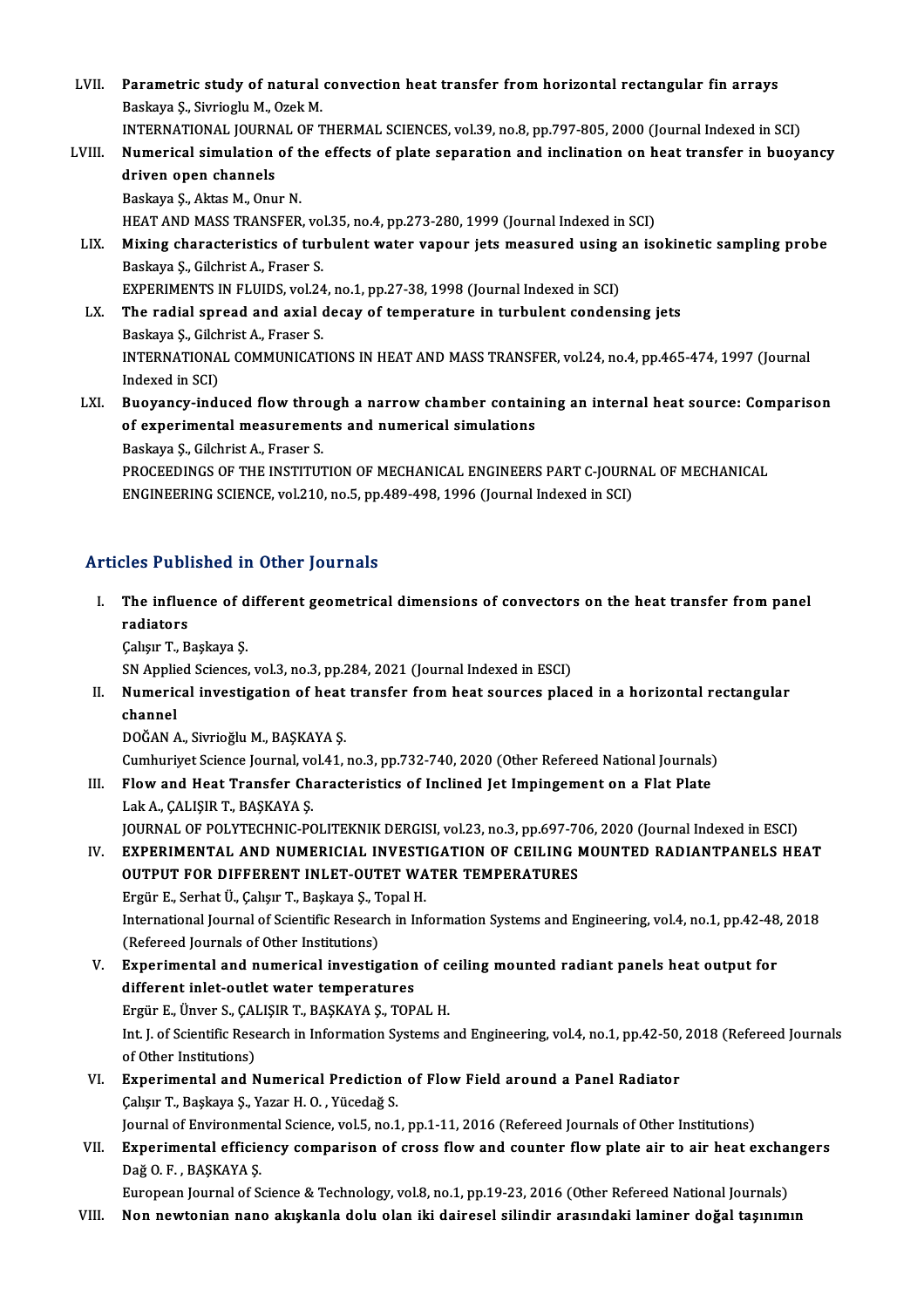incelenmesi

HarabB.A. ,Başkaya Ş.,ÇalışırT.

GAU Journal of Social and Applied Sciences, vol.6, no.2, pp.37-48, 2016 (Other Refereed National Journals)

## Harab B. A. , Başkaya Ş., Çalışır T.<br>GAU Journal of Social and Applied Sciences, vol.6, no.2, pp.37-48, 2016 (Other Refereed National Journals)<br>IX. Exergetic Evaluation of an Integrated Gasification Combined Cycle Power Pl GAU Journal of Social and Applied Scien<br>Exergetic Evaluation of an Integrat<br>Different Types of Turkish Lignite<br>AMIPAREDIN E, VILMAZOČLUM Z, R Exergetic Evaluation of an Integrated Gasifi<br>Different Types of Turkish Lignite<br>AMIRABEDIN E., YILMAZOĞLUM. Z. , BAŞKAYA Ş.<br>Turkish Journal of Engineering and Envirenments

Different Types of Turkish Lignite<br>AMIRABEDIN E., YILMAZOĞLU M. Z. , BAŞKAYA Ş.<br>Turkish Journal of Engineering and Environmental Sciences, vol.37, no.1, pp.42-56, 2013 (Refereed Journals of<br>Other Institutions) AMIRABEDIN E., YI<br>Turkish Journal of<br>Other Institutions)<br>Aluskan olarak b Turkish Journal of Engineering and Environmental Sciences, vol.37, no.1, pp.42-56, 2013 (Refereed Journa<br>Other Institutions)<br>X. Akışkan olarak hava, oksijen, karbondioksit ve azot kullanılan vorteks tüpün performansının<br>in

### Other Institut<br>Akışkan olar<br>incelenmesi<br><sup>Poskovo S</sup> Akışkan o<br>incelenme<br>Başkaya Ş.<br>Mühandisa incelenmesi<br>Başkaya Ş.<br>Mühendis ve Makina Dergisi, vol.47, no.1, pp.36-40, 2006 (Other Refereed National Journals)

## Başkaya Ş.<br>Mühendis ve Makina Dergisi, vol.47, no.1, pp.36-40, 2006 (Other Refereed National Journals)<br>XI. Numerical investigation of air flow inside an office room under various ventilation conditions<br>Reclevye S Mühendis<br>**Numerica**<br>Başkaya Ş.<br><sup>Romukkala</sub></sup> Numerical investigation of air flow inside an office room under various ventilation conditions<br>Başkaya Ş.<br>Pamukkale Üniversitesi Mühendislik Bilimleri Dergisi, vol.12, no.1, pp.87-95, 2006 (National Refreed University<br>Iour

Başkaya<br>Pamukka<br>Journal)<br>Numeris Pamukkale Üniversitesi Mühendislik Bilimleri Dergisi, vol.12, no.1, pp.87-95, 2006 (National Refreed Un<br>Journal)<br>XII. Numerical flow visualization of natural convection from horizontal rectangular fin arrays<br>RASYAVA S. SİV

## Journal)<br><mark>Numerical flow visualization of</mark><br>BAŞKAYA Ş., SİVRİOĞLU M., Özek M.<br>Isı Bilimi ve Telmiği Dergisi, vel 25. r Numerical flow visualization of natural convection from horizontal rectangular fi<br>BAŞKAYA Ş., SİVRİOĞLU M., Özek M.<br>Isı Bilimi ve Tekniği Dergisi, vol.25, no.1, pp.22-28, 2005 (Other Refereed National Journals)<br>Numerical i

BAŞKAYA Ş., SİVRİOĞLU M., Özek M.<br>Isı Bilimi ve Tekniği Dergisi, vol.25, no.1, pp.22-28, 2005 (Other Refereed National Journals)<br>XIII. Numerical investigation of buoyancy driven heat transfer in finite horizontal paral Isı Bilimi ve<br>**Numerica**<br>Başkaya Ş.<br>Isı Bilimi ve Numerical investigation of buoyancy driven heat transfer in finite horizontal p<br>Başkaya Ş.<br>Isı Bilimi ve Tekniği Dergisi, vol.24, pp.126-134, 2004 (Other Refereed National Journals)<br>Değisik asılarda akan bayanın sak katlı

## Başkaya Ş.<br>Isı Bilimi ve Tekniği Dergisi, vol.24, pp.126-134, 2004 (Other Refereed National Journals)<br>XIV. Değişik açılarda akan havanın çok katlı bir bina modeli etrafında oluşturduğu yüzey basınç<br> Isı Bilimi ve Tekniği Dergisi, vol.24, pp.126-134,<br>Değişik açılarda akan havanın çok katlı bir<br>profillerinin rüzgar tünelinde incelenmesi<br><sup>Bookaya</sup> S De<mark>ğişik a</mark><br>profillerii<br>Başkaya Ş.<br>Je Bilimi v profillerinin rüzgar tünelinde incelenmesi<br>Başkaya Ş.<br>Isı Bilimi ve Tekniği Dergisi, vol.23, pp.33-45, 2003 (Other Refereed National Journals)<br>Akıskan özelliklerinin sısaklıkla değisiminin karısık konveksiyen ile ısı tzans

## Başkaya Ş.<br>Isı Bilimi ve Tekniği Dergisi, vol.23, pp.33-45, 2003 (Other Refereed National Journals)<br>XV. Akışkan özelliklerinin sıcaklıkla değişiminin karışık konveksiyon ile ısı transferine etkisinin sayısal<br>Analiri Isi Bilim<br><mark>Akışka</mark>ı<br>analizi <mark>Akışkan ö</mark><br>analizi<br>Başkaya Ş.<br>Gazi Üniyel

**analizi**<br>Başkaya Ş.<br>Gazi Üniversitesi Fen Bilimleri Dergisi Part: C Tasarım ve Teknoloji, vol.14, pp.1201-1213, 2001 (National Refreed Başkaya Ş.<br>Gazi Üniversitesi Fe<br>University Journal)<br>Yatay diladörtson Gazi Üniversitesi Fen Bilimleri Dergisi Part: C Tasarım ve Teknoloji, vol.14, pp.1201-1213, 2001 (National Refreed<br>University Journal)<br>XVI. Yatay dikdörtgen kesitli bir kanalda laminer karışık konveksiyon şartlarında ısı

## University Journal)<br>Yatay dikdörtgen kesitli<br>dağılımının incelenmesi Yatay dikdörtgen ke<br>dağılımının incelenn<br>Özsunar A., Başkaya Ş.<br>Ceri Üniversitesi Fen E

**dağılımının incelenmesi**<br>Özsunar A., Başkaya Ş.<br>Gazi Üniversitesi Fen Bilimleri Dergisi Part: C Tasarım ve Teknoloji, vol.14, pp.505-518, 2001 (National Refreed Özsunar A., Başkaya<br>Gazi Üniversitesi Fe<br>University Journal)<br>YATAY DİKDÖPTC

#### University Journal)<br>XVII. YATAY DİKDÖRTGEN KESİTLİ BİR KANALDA LAMİNER KARIŞIK KONVEKSİYON SARTLARINDA ISI University Journal)<br>YATAY DİKDÖRTGEN KESİTLİ BİR KANALDA LAMİNER KARIŞIK KONVEKSİYON ŞARTLARINDA ISI<br>TAMİNER KARISIK KONVEKSİYON SARTLARINDA ISI TRANSEERİ VE SICAKLIK DAĞILIMININ YATAY DİKDÖRTGEN KESİTLİ BİR KANALDA LAMİNER KARIŞIK KONVEKSİYON ŞARTLARIND.<br>TRANSFERİ VE SICAKLIK DAĞILIMININ İNCELENMESİ YATAY DİKDÖRTGEN KESİTLİ BİR KAN<br>LAMİNER KARIŞIK KONVEKSİYON ŞARTLARINDA ISI TRANSFERİ VE SICAKLIK TRANSFERİ VI<br>LAMİNER KAR<br>İNCELENMESİ<br>ÖZSUNAR A-RA LAMİNER KARIŞIK KONVEKSİYON ŞARTLARINDA ISI TRANSFERİ VE SICAKLIK DAĞILIMININ İNCELENMESİ<br>İNCELENMESİ<br>ÖZSUNAR A., BAŞKAYA Ş., SİVRİOĞLU M.

Gazi Üniversitesi Fen Bilimleri Dergisi, 2000 (Refereed Journals of Other Institutions)

## ÖZSUNAR A., BAŞKAYA Ş., SİVRİOĞLU M.<br>Gazi Üniversitesi Fen Bilimleri Dergisi, 2000 (Refereed Journals of Other Institutions)<br>XVIII. Dikdörtgen kesitli bir kanalda laminer karışık konveksiyon şartlarındaki akışın sayısa Gazi Üniversit<br>Dikdörtgen<br>incelenmesi<br>ÖZSUNAR A Dikdörtgen kesitli bir kanalda lamin<br>incelenmesi<br>ÖZSUNAR A., BAŞKAYA Ş., SİVRİOĞLU M.<br>Ceri Üniy. Müh. Mim Feltültesi Dergisi va incelenmesi<br>ÖZSUNAR A., BAŞKAYA Ş., SİVRİOĞLU M.<br>Gazi Üniv. Müh.-Mim. Fakültesi Dergisi, vol.15, no.1, pp.71-86, 2000 (Refereed Journals of Other Institutions)<br>Enee senyestion between vertisel and inslined navallel plates

## ÖZSUNAR A., BAŞKAYA Ş., SİVRİOĞLU M.<br>Gazi Üniv. Müh.-Mim. Fakültesi Dergisi, vol.15, no.1, pp.71-86, 2000 (Refereed Journals of Other Ins<br>XIX. Free convection between vertical and inclined parallel plates with asymmetr Gazi Üniv. l<br>Free conv<br>Başkaya Ş.<br>Gazi Ünivel Free convection between vertical and inclined parallel plates with asymmetric heating<br>Başkaya Ş.<br>Gazi Üniversitesi Fen Bilimleri Dergisi Part: C Tasarım ve Teknoloji, vol.12, pp.779-790, 1999 (National Refreed<br>University J

Başkaya Ş.<br>Gazi Üniversitesi Fe<br>University Journal)<br>The computations

## XX. The computational simulation of the concentration field of a condensing water vapour jet and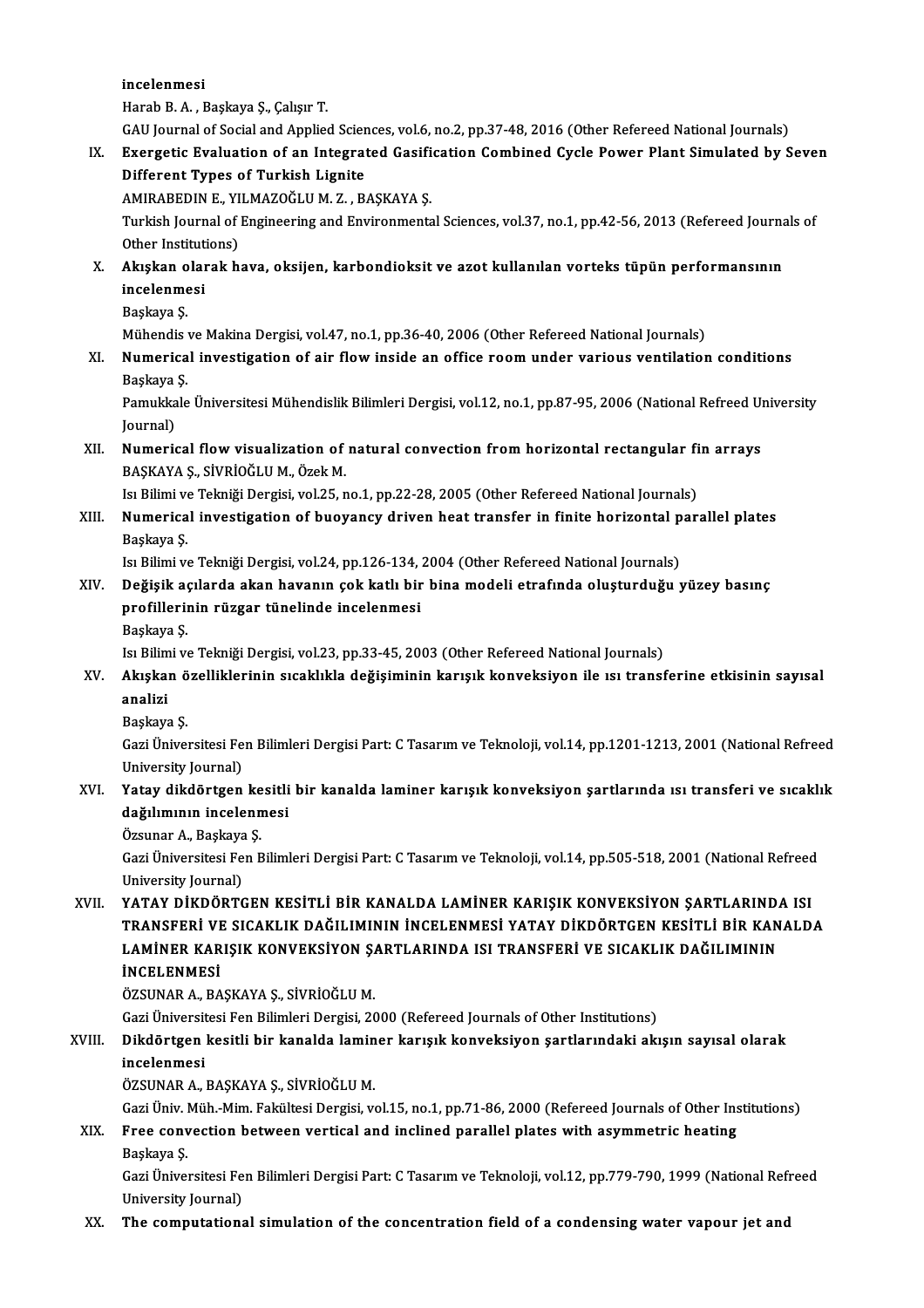# COMPATISON WITH EXPETIMENTAL<br>PASKAVA S

compariso<br>BAŞKAYA Ş.<br>Turkish Jour

comparison with experimental data<br>BAŞKAYA Ş.<br>Turkish Journal of Engineering and Environmental Sciences, vol.22, no.3, pp.245-254, 1998 (Refereed Journals of BAŞKAYA Ş.<br>Turkish Journal of J<br>Other Institutions)<br>The numerisal sa Turkish Journal of Engineering and Environmental Sciences, vol.22, no.3, pp.245-254, 1998 (Refereed Journa<br>Other Institutions)<br>XXI. The numerical calculation of the velocity field of steam jets and comparisons with experim

Other Institutions<br>The numerical<br>measurements<br>Paskava S The nume<br>measuren<br>Başkaya Ş.<br>Je Bilimi v

measurements<br>Başkaya Ş.<br>Isı Bilimi ve Tekniği Dergisi, vol.19, pp.1-7, 1998 (Other Refereed National Journals)

#### Refereed Congress / Symposium Publications in Proceedings

efereed Congress / Symposium Publications in Proceedings<br>I. Investigation of the effect of spiral mini pin fins on the forced convective heat transfer from a heat<br>Rink reed<br>Inve:<br>sink Investigation of the effect<br>sink<br>Kutlu Y., Çalışır T., Başkaya Ş.<br>2ND INTERNATIONAL EURAS sink<br>Kutlu Y., Çalışır T., Başkaya Ş.<br>2ND INTERNATIONAL EURASIAN CONFERENCE ONSCIENCE, ENGINEERING AND

Kutlu Y., Çalışır T., Başkaya Ş.<br>2ND INTERNATIONAL EURASIAN CONFERENCE ONSCIENCE, ENGINEERING AND<br>TECHNOLOGY(EURASIANSCIENTECH 2020), Gaziantep, Turkey, 7 - 09 October 2020<br>Numerisel analysis of a tynisel leggyer boeth yık

2ND INTERNATIONAL EURASIAN CONFERENCE ONSCIENCE, ENGINEERING AND<br>TECHNOLOGY(EURASIANSCIENTECH 2020), Gaziantep, Turkey, 7 - 09 October 2020<br>II. Numerical analysis of a typical lacquer booth which is used in the automotive TECHNOLOGY(EUF<br>Numerical analy:<br>İşeri A., Başkaya Ş.<br>II International An Numerical analysis of a typical lacquer booth which is used in the automotive industry<br>İşeri A., Başkaya Ş.<br>II International Ankara Conf. of Scientific Research, Ankara, Turkey, 6 - 08 March 2020, pp.326-341<br>Experimental I İşeri A., Başkaya Ş.<br>II International Ankara Conf. of Scientific Research, Ankara, Turkey, 6 - 08 March 2020, pp.326-341<br>III. Experimental Investigation of Frost Formation on a Finned Tube Heat Exchanger under Various<br>

II International Ankara Conf. of Scientific Research, Ankara, Turkey, 6 - 08 March 2020, pp.326-341

Baş H., Çalışır T., Başkaya Ş.

Conditions<br>Baş H., Çalışır T., Başkaya Ş.<br>2nd INTERNATIONAL CONFERENCE ON LIFE AND ENGINEERING SCIENCES, İstanbul, Turkey, 27 - 29 June 2019<br>A Numerisel Investisation of a Ceiling Tyne Bediant Banel Heater

## IV. A Numerical Investigation of a Ceiling Type Radiant Panel Heater 2nd INTERNATIONAL CONFERE<br>**A Numerical Investigation o**<br>Dikmen T., Çalışır T., Başkaya Ş.<br><sup>Eth</sup> International Sumnosium ol

A Numerical Investigation of a Ceiling Type Radiant Panel Heater<br>Dikmen T., Çalışır T., Başkaya Ş.<br>6th International Symposium on Academic Studies in Science, Engineering and Architecture Sciences, Ankara,<br>Turkay 12, 15 Ju Dikmen T., Çalışır T., Başkay<br>6th International Symposiu<br>Turkey, 13 - 15 June 2019<br>Numorical investisation 6th International Symposium on Academic Studies in Science, Engineering and Architecture Sciences, Ank:<br>Turkey, 13 - 15 June 2019<br>V. Numerical investigation of mixed convection in a vertical channel with opposing rectangul

## Turkey, 13 - 15<br>Numerical inv<br>constrictions<br>Ördemin S. Colv Numerical investigation of m<br>constrictions<br>Özdemir S., Çalışır T., Başkaya Ş.<br><sup>6th International Sumnasium on</sup>

6th International<br>6th International Symposium on Engineering, Artificial Intelligence and Applications, Girne, Cyprus (Kktc), 6 - 08<br>6th International Symposium on Engineering, Artificial Intelligence and Applications, Gir Özdemir S., Çalışır T., Başkaya Ş.

## 6th International Symposium on Engineering, Artificial Intelligence and Applications, Girne, Cyprus (Kktc), 6 - 08<br>March 2019<br>VI. Numerical study on forced convective heat transfer from a heat sink with mini pin fins locat March 201<sup>1</sup><br>**Numerical**<br>**a channel**<br>Kuth Y. Co Numerical study on force<br>a channel<br>Kutlu Y., Çalışır T., Başkaya Ş.<br><sup>6th Intornational Sumnosium</sup>

a channel<br>Kutlu Y., Çalışır T., Başkaya Ş.<br>6th International Symposium on Engineering, Artificial Intelligence and Applications, Girne, Cyprus (Kktc), 6 - 08<br>March 2019 Kutlu Y., Çalış<br>6th Internatio<br>March 2019<br>Validation 6th International Symposium on Engineering, Artificial Intelligence and Applications, Girne, Cypru<br>March 2019<br>VII. Validation of A Finite Element Thermal Analysis Model of a Simple Electronics Board<br>Usul V. Agar B. RASKAVA

## March 2019<br>**Validation of A Finite Ele**<br>Usul Y., Acar B., BAŞKAYA Ş.<br><sup>Oth</sup> International Conferenc Validation of A Finite Element Thermal Analysis Model of a Simple Electronics Board<br>Usul Y., Acar B., BAŞKAYA Ş.<br>9th International Conference on Recent Advances in Space Technologies (RAST), İstanbul, Turkey, 11 - 14 June<br>

Usul Y., Acar B., BA<br>9th International C<br>2019, pp.321-327<br>A Numerical inve 9th International Conference on Recent Advances in Space Technologies (RAST), İstanbul, Turkey, 11 - 14 June<br>2019, pp.321-327<br>VIII. A Numerical investigation of heat transfer rate and flow characteristics with submerged mu

## 2019, pp.321-327<br>A Numerical investigation of heat transfer<br>water jet arrays on high heat flux surfaces A Numerical investigation of h<br>water jet arrays on high heat f<br>Çakmak Ö. F. , Çalışır T., Başkaya Ş.<br>International Eurosian Conference

Çakmak Ö. F., Çalışır T., Başkaya Ş.

water jet arrays on high heat flux surfaces<br>Çakmak Ö. F. , Çalışır T., Başkaya Ş.<br>International Eurasian Conference on Science, Engineering and Technology, Ankara, Turkey, 22 - 23 November<br>2018 International Eurasian Conference on Science, Engineering and Technology, Ankara, Turkey, 22 - 23 Novem<br>2018<br>IX. Numerical Study of Mixed Convection Heat Transfer in a Vertical Channel with one-sided Semi<br>Cylidrical Constr

## 2018<br>Numerical Study of Mixe<br>Cylidrical Constrictions<br>Ördemin S. Colsur T. Boska Numerical Study of Mixed Constructions<br>Cylidrical Constrictions<br>Özdemir S., Çalışır T., Başkaya Ş.<br>International Science and Engin

Cylidrical Constrictions<br>Özdemir S., Çalışır T., Başkaya Ş.<br>International Science and Engineering Congress – 2018, North Cyprus, Girne, Cyprus (Kktc), 4 - 06 September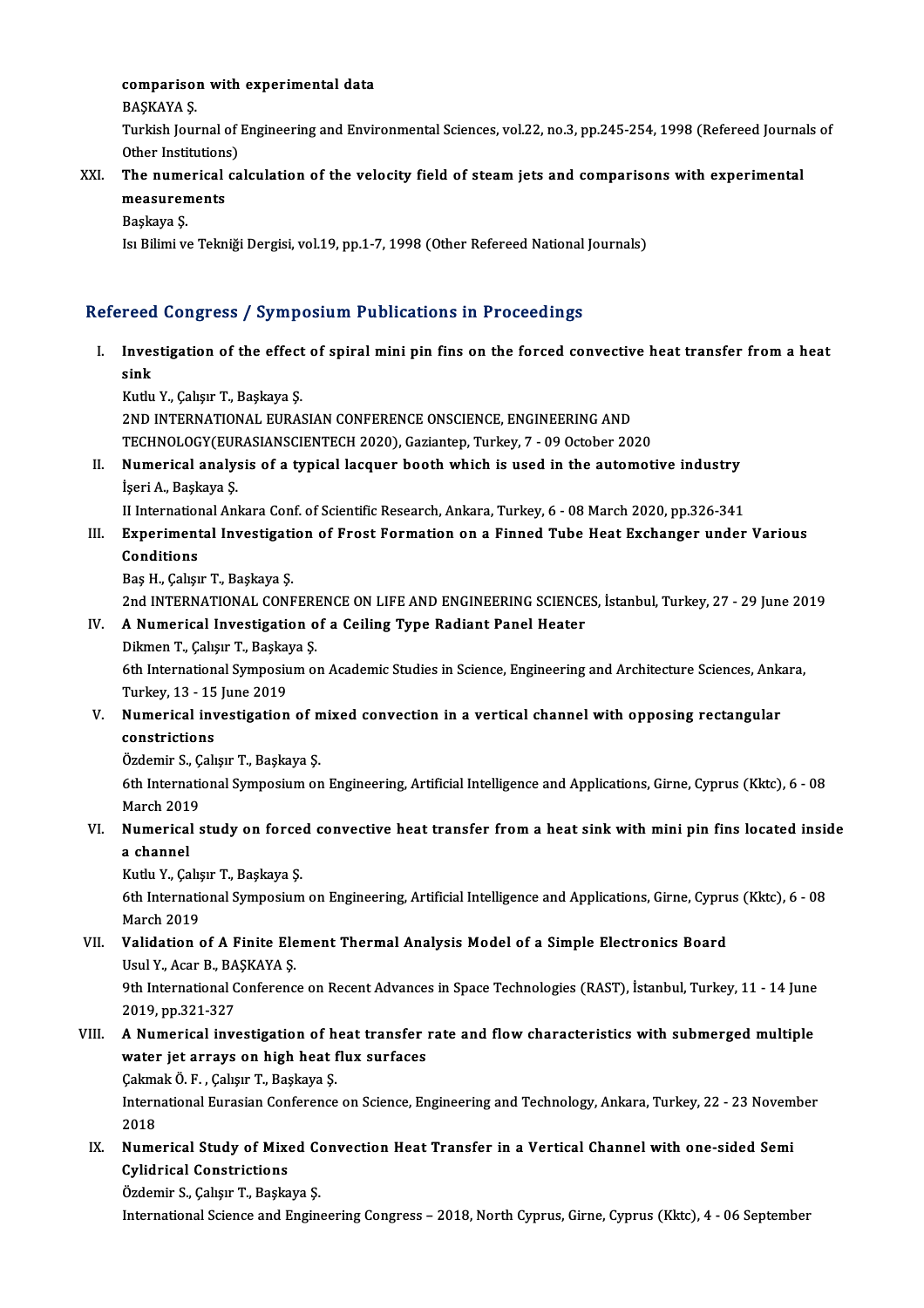2018

- 2018<br>X. NUMERICAL STUDY OF MIXED CONVECTION HEAT TRANSFER IN A VERTICAL CHANNEL WITH ONE-<br>SIDED SEMI CYLINDRICAL CONSTRICTIONS 2018<br>NUMERICAL STUDY OF MIXED CONVECTION<br>SIDED SEMI CYLINDRICAL CONSTRICTIONS<br>Ördemir S. CALISID T. BASKAVA S NUMERICAL STUDY OF MIXED (<br>SIDED SEMI CYLINDRICAL CON<br>Özdemir S., ÇALIŞIR T., BAŞKAYA Ş.<br>International Science and Engineeri SIDED SEMI CYLINDRICAL CONSTRICTIONS<br>Özdemir S., ÇALIŞIR T., BAŞKAYA Ş.<br>International Science and Engineering Congress, Girne, Cyprus (Kktc), 4 - 06 September 2018
- XI. Direct Single Impingement Jet Cooling of High Heat Flux Surfaces International Science and Engineering C<br>Direct Single Impingement Jet Cool:<br>Çalışır T., Ergür E., Parlak M., Başkaya Ş.<br><sup>2nd International Conference on Viable</sub></sup>

3rd International Conference on Viable Energy Trends (InVEnT-2018), Sankt-Peterburg, Russia, 1 - 03 September<br>2018 Calışır<br>3rd In<br>2018<br>Inves 3rd International Conference on Viable Energy Trends (InVEnT-2018), Sankt-Peterburg, Russ<br>2018<br>XII. Investigation of the Effect of Convectors on the Flow Field above Panel Radiators<br>Colum T. Baskays S. Varar H.O. Topel H.

2018<br>Investigation of the Effect of Convect<br>Çalışır T., Başkaya Ş., Yazar H. O. , Topal H.<br>2rd International Conference on Engineen 3rd International Conference on Engineering Technology and Applied Sciences, ICETAS, Skopje, Macedonia, Skopje,<br>Macedonia, 17 - 21 July 2018 Calışır T, Başkaya Ş, Yazar H.O., Topal H.

### 3rd International Conference on Engineering Technology and Applied Sciences, ICETAS, Skopje<br>Macedonia, 17 - 21 July 2018<br>XIII. Heat Output of Panel Radiators at Different Height and Length for an Efficient Use Macedonia, 17 - 21 July 2018<br>Heat Output of Panel Radiate<br>Çalışır T., Başkaya Ş., Yazar H. O.<br><sup>2nd Intornational Conference on</sup> Çalışır T., Başkaya Ş., Yazar H. O.

3rd International Conference on Engineering Technology and Applied Sciences, ICETAS, Skopje, Macedonia, 17 - 21<br>July 2018 3rd International Conference on Engineering Technology and Applied Sciences, ICETAS, Skopje, Macedonia, 17<br>July 2018<br>XIV. Solar and Biogas Hybrid Energy Resources Used With An Example of Hospital Building Project in

July 201<br><mark>Solar al</mark><br>Turkey<br>TOPAL E Solar and Biogas Hybrid Energy Resoure<br>Turkey<br>TOPAL H., Altınsoy Y., ÇALIŞIR T., BAŞKAYA Ş.<br>4th International Conference en Engineering. Turkey<br>TOPAL H., Altmsoy Y., ÇALIŞIR T., BAŞKAYA Ş.<br>4th International Conference on Engineering and Natural Science, ICENS, Kiev, Ukraine, 2 - 06 May 2018<br>Solar And Biagas Hybrid Energy Besourses Heed With An Example Of He

TOPAL H., Altınsoy Y., ÇALIŞIR T., BAŞKAYA Ş.<br>4th International Conference on Engineering and Natural Science, ICENS, Kiev, Ukraine, 2 - 06 May 2018<br>XV. Solar And Biogas Hybrid Energy Resources Used With An Example Of Ho 4th Inter<br>Solar Ar<br>Turkey<br><sup>Tonal H</sup> Turkey<br>Topal H., Altınsoy Y., Başkaya Ş., Çalışır T.<br>ICENS 4th International Conference on Engineering and Natural Science, Kyyiv, Ukraine, 2 - 06 May 2018<br>Energy and Exergy Analysis of 10 kWe Solar Organis Bankine Cycle

TopalH.,AltınsoyY.,Başkaya Ş.,ÇalışırT.

- XVI. Energy and Exergy Analysis of 10 kWe Solar Organic Rankine Cycle<br>Topal H., Baseğmez A., Altınsoy Y., Calısır T., Baskaya S. ICENS 4th International Conference on Engineering an<br>Energy and Exergy Analysis of 10 kWe Solar Org<br>Topal H., Başeğmez A., Altınsoy Y., Çalışır T., Başkaya Ş.<br>ICENS 4th International Conference on Engineering an ICENS 4th International Conference on Engineering and Natural Science, Kyyiv, Ukraine, 2 - 06 May 2018
- Topal H., Başeğmez A., Altınsoy Y., Çalışır T., Başkaya Ş.<br>ICENS 4th International Conference on Engineering and Natural Science, Kyyiv, Ukraine, 2 06 May 2018<br>XVII. Numerical investigation of different parameters on the ICENS 4th International Conference on Engineering and Natural Science, Kyyiv, Ukraine, 2 - 0<br>Numerical investigation of different parameters on the laminar natural convection<br>annular space between horizontal cylinders fill Numerical investigation of different p<br>annular space between horizontal cyl<br>Harab B.A., Çalışır T., Başkaya Ş., Topal H.<br>Eth International Sumnesium en Engineeri annular space between horizontal cylinders filled with non-newtonian nano fluid<br>Harab B. A. , Çalışır T., Başkaya Ş., Topal H.<br>5th International Symposium on Engineering, Artificial Intelligence Applications, ISEAIA 2017, Harab B. A. , Çalışır T., B<br>5th International Sympo<br>1 - 03 November 2017<br>Eunouimentel and nu

## 5th International Symposium on Engineering, Artificial Intelligence Applications, ISEAIA 2017, Girne, Cypr<br>1 - 03 November 2017<br>XVIII. Experimental and numerical investigation of ceiling mounted radiant panels heat output 1 - 03 November 2017<br>Experimental and numerical investigation<br>different inlet-outlet water temperatures Experimental and numerical investigation of<br>different inlet-outlet water temperatures<br>Eda E., Ünver S., ÇALIŞIR T., BAŞKAYA Ş., TOPAL H.<br>Eth International Sumperium on Engineering, Artif

different inlet-outlet water temperatures<br>Eda E., Ünver S., ÇALIŞIR T., BAŞKAYA Ş., TOPAL H.<br>5th International Symposium on Engineering, Artificial Intelligence Applications, ISEAIA 2017, Girne, Cyprus (Kktc), Eda E., Ünver S., ÇALIŞII<br>5th International Sympo<br>1 - 03 November 2017<br>Exnorimental investi 5th International Symposium on Engineering, Artificial Intelligence Applications, ISEAIA 2017, Girne, Cypr<br>1 - 03 November 2017<br>XIX. Experimental investigation of system performance and emission behavior in biomass fueled<br>

1 - 03 November 2017<br>Experimental investigation<br>domestic heating boilers<br>Topel H. Altmeeu Y. Boskavs Experimental investigation of systen<br>domestic heating boilers<br>Topal H., Altınsoy Y., Başkaya Ş., Çalışır T.<br>International Sumnosium on Engineering

domestic heating boilers<br>Topal H., Altınsoy Y., Başkaya Ş., Çalışır T.<br>International Symposium on Engineering, Artificial Intelligence Applications, ISEAIA 2017, Girne, Cyprus (Kktc), 1 -Topal H., Altınsoy Y.,<br>International Sympo<br>03 November 2017<br>Enhancement of H International Symposium on Engineering, Artificial Intelligence Applications, ISEAIA 20<br>03 November 2017<br>XX. Enhancement of Heat Output of Panel radiators using numerical techniques<br>Coluy T. Boskave S. Varar H.O. Vijeodoğ

## 03 November 2017<br>Enhancement of Heat Output of Panel radiators using numerical techniques<br>Çalışır T., Başkaya Ş., Yazar H. O. , Yücedağ S. Enhancement of Heat Output of Panel radiators using numerical techniques<br>Çalışır T., Başkaya Ş., Yazar H. O. , Yücedağ S.<br>Proceedings of the 2nd Thermal and Fluid Engineering Conference, TFEC2017 4th International Workshop Calışır T., Başkaya Ş., Yazar H. O. , Yücedağ S.<br>Proceedings of the 2nd Thermal and Fluid Engineering Conference, TFEC2017 4th Internation<br>Heat Transfer, IWHT2017, Nevada, United States Of America, 2 - 05 April 2017, pp.64

### Proceedings of the 2nd Thermal and Fluid Engineering Conference, TFEC2017 4th International Workshop on<br>Heat Transfer, IWHT2017, Nevada, United States Of America, 2 - 05 April 2017, pp.649-662<br>XXI. Determination of the eff Heat Transfer, IWHT2017, Nevada, United Sta<br>Determination of the effect of different<br>field around a panel radiator using PIV<br>Celeur T. Beeksus S. Veren H.O. Vüsedež S. Determination of the effect of different<br>field around a panel radiator using PIV<br>Çalışır T., Başkaya Ş., Yazar H. O. , Yücedağ S.<br>Proseedings of the 2nd Thermal and Fluid E. field around a panel radiator using PIV<br>Çalışır T., Başkaya Ş., Yazar H. O. , Yücedağ S.<br>Proceedings of the 2nd Thermal and Fluid Engineering Conference, TFEC2017 4th International Workshop on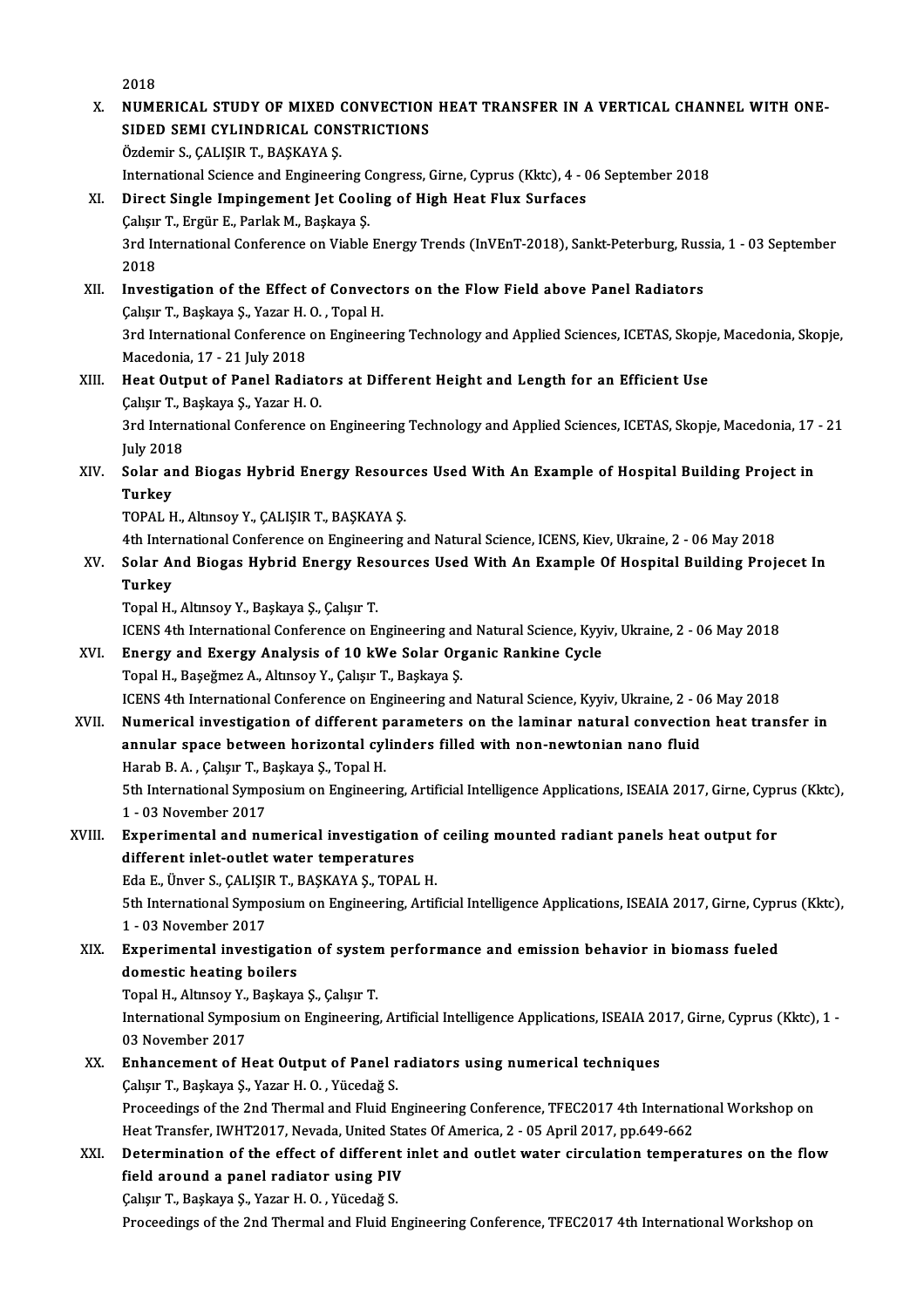Heat Transfer, IWHT2017, Nevada, United States Of America, 2 - 05 April 2017, pp.1303-1316<br>Thermal resistance characterization in Can based transistors by numerical analysis Heat Transfer, IWHT2017, Nevada, United States Of America, 2 - 05 April 2017, pp.1303-1316<br>XXII. Thermal resistance characterization in Gan based transistors by numerical analysis Heat Transfer, IWHT20<br>Thermal resistance<br>İlhan D. C. , BAŞKAYA Ş.<br><sup>2nd</sup> International Confe Thermal resistance characterization in Gan based transistors by numerical analysis<br>İlhan D. C. , BAŞKAYA Ş.<br>3rd International Conference on Computational And Experimental Science and Engineering (ICCESEN-2016), 19 -<br>24 Oct İlhan D. C. , BAŞK<br>3rd International<br>24 October 2016<br>Experimental D. XXIII. Experimental Determination of Panel Radiator Heat Output According to EN 442 2 24 October 2016<br>Experimental Determination of Panel R<br>Çalışır T., Başkaya Ş., Yazar H. O. , Yücedağ S.<br>Int Conference on Engineering and Natural. Int. Conference on Engineering and Natural Science – Summer Session (ICENS-Summer 2016), Kyoto, Japan, 12 - 14 July 2016 Calışır T., Başl<br>Int. Conferenc<br>14 July 2016<br>Evnoriments Int. Conference on Engineering and Natural Science – Summer Session (ICENS-Summer 20<br>14 July 2016<br>XXIV. Experimental and Numerical Prediction of Flow Field around a Panel Radiator<br>CALISIP T. PASKAVA S. Varar H.O. Visedoğ S ÇALIŞIR T., BAŞKAYA Ş., Yazar H. O. , Yücedağ S.<br>Int. Conference on Environment and Renewable Energy (ICERE 2016), 25 - 27 May 2016 Experimental and Numerical Prediction of Flow Field around a Panel Radiator<br>CALISIR T., BASKAYA S., Yazar H. O. , Yücedağ S.<br>Int. Conference on Environment and Renewable Energy (ICERE 2016), 25 - 27 May 2016<br>Experimental E CALISIR T., BASKAYA S., Yazar H. O. , Yücedağ S.<br>Int. Conference on Environment and Renewable Energy (ICERE 2016), 25 - 27 May 2016<br>XXV. Experimental Efficiency Comparison of Cross Flow and Counter Flow Plate Air to Air He Int Conference<br>Experiment<br>Exchangers<br>Dež O.E. Pes Experimental Efficiency Co<br>Exchangers<br>Dağ O. F. , Başkaya Ş., Çalışır T.<br>Int Conforence on Envirenmer Exchangers<br>Dağ O. F. , Başkaya Ş., Çalışır T.<br>Int. Conference on Environment and Renewable Energy (ICERE 2016), Munich, Germany, 25 - 27 May 2016 Dağ O. F. , Başkaya Ş., Çalışır T.<br>Int. Conference on Environment and Renewable Energy (ICERE 2016), Munich, Germany, 25 - 27 May 2016<br>XXVI. Panel Radyatör Isıl Gücünün Farklı Bağlantı Konumu ve Giriş Çıkış Sıcaklıklar Int. Conferend<br>Panel Radya<br>İncelenmesi<br>Cakay T. Basl Panel Radyatör Isıl Gücünün Farklı Bağ<br>İncelenmesi<br>Çalışır T., Başkaya Ş., Yazar H. O. , Yücedağ S.<br>1. Uluslararası Sehir Gaure ve Sağlık Kangre İncelenmesi<br>Çalışır T., Başkaya Ş., Yazar H. O. , Yücedağ S.<br>1. Uluslararası Şehir, Çevre ve Sağlık Kongresi, Gazimagusa, Cyprus (Kktc), 11 - 15 May 2016<br>A. Study of Laminar Natural Convection in Annular Spages Batween Dif Calışır T., Başkaya Ş., Yazar H. O. , Yücedağ S.<br>1. Uluslararası Şehir, Çevre ve Sağlık Kongresi, Gazimagusa, Cyprus (Kktc), 11 - 15 May 2016<br>XXVII. A Study of Laminar Natural Convection in Annular Spaces Between Diffe 1. Uluslararası Şehir, Çevre ve Sağlık Kongresi, Gazimagusa, Cypru:<br>A Study of Laminar Natural Convection in Annular Spaces<br>Circular Cylinders Filled with Non newtonian Nano Fluids<br>Harab B. A., BASKAVA S. CALISIP T A Study of Laminar Natural Con<br>Circular Cylinders Filled with No<br>Harab B.A., BAŞKAYA Ş., ÇALIŞIR T.<br>International Sumnesium on Engines International Symposium on Engineering, Artificial Intelligence & Applications (ISEAIA 2015), 4 - 06 November 2015 Harab<br>Intern<br>2015<br>Eyner International Symposium on Engineering, Artificial Intelligence & Applications (ISEAIA 2015), 4 - 06 November<br>2015<br>XXVIII. Experimental efficiency comparison of crossflow and counterflow plate air to air heat exchanger<br>D32 2015<br><mark>Experimental efficie</mark><br>Dağ O. F. , BAŞKAYA Ş.<br>2nd International Cort Dağ O. F. , BAŞKAYA Ş.<br>2nd International Conference on Computational and Experiemntal Science and Engineering, 14 - 19 October 2015 Dağ O. F. , BAŞKAYA Ş.<br>2nd International Conference on Computational and Experiemntal Science and Engineering, 14 - 19 October 2<br>XXIX. Performance comparisons of diffuser inlet and outlet positions on the temperature and v 2nd International Conference on Computat<br>Performance comparisons of diffuser<br>variations in a furnished office room<br>Kanasabin E. Baskave S. Colsar T. Colsakan Performance comparisons of diffuser in<br>variations in a furnished office room<br>Karaşahin F., Başkaya Ş., Çalışır T., Çalışkan S.<br><sup>9th Intornational Sumnosium on Turbulanco</sup> variations in a furnished office room<br>Karaşahin F., Başkaya Ş., Çalışır T., Çalışkan S.<br>8th International Symposium on Turbulence, Heat and Mass Transfer (THMT'15), Sarajevo, Bosnia And<br>Harragayina 15 - 18 Sartambar 2015 Karaşahin F., Başkaya Ş., Çalışır T., Çalış<br>8th International Symposium on Turbu<br>Herzegovina, 15 - 18 September 2015<br>Numerisal analyais of different dif 8th International Symposium on Turbulence, Heat and Mass Transfer (THMT'15), Sarajevo, Bosnia And<br>Herzegovina, 15 - 18 September 2015<br>XXX. Numerical analysis of different diffuser and vent numbers in a commercial display c Herzegovina, 15 - 18 September 2015<br>Numerical analysis of different diffuser and velocities<br>curtain for different environmental velocities<br>Süngünes H.M., Beskave S. Coleur T. Kösseğlu M. E Numerical analysis of different diffuser and ve<br>curtain for different environmental velocities<br>Güngüneş H. M. , Başkaya Ş., Çalışır T., Köseoğlu M. F.<br><sup>Oth Intornational Sumnosium on Turbulanca Hast an</sup> curtain for different environmental velocities<br>6üngüneş H. M. , Başkaya Ş., Çalışır T., Köseoğlu M. F.<br>8th International Symposium on Turbulence, Heat and Mass Transfer (THMT'15), Sarajevo, Bosnia And Herzegovina,15 -18 September 2015 8th International Symposium on Turbulence, Heat and Mass Transfer (THMT'15), S<br>Herzegovina, 15 - 18 September 2015<br>XXXI. Güneş Kollektörlerinde Boru Çapı Etkisinin Deneysel Olarak İncelenmesi<br>Coslup E. Beskava S. Coluy T. Herzegovina, 15 - 18 September 2015<br>Güneş Kollektörlerinde Boru Çapı Etkisinin Deneys<br>Coşkun E., Başkaya Ş., Çalışır T., Yücedağ S., Tarakçıoğlu S.<br>20 Hlucel Isı Bilimi ve Telmiği Kongresi (H. 1971/15), Peli Güneş Kollektörlerinde Boru Çapı Etkisinin Deneysel Olarak İncelenmesi<br>Coşkun E., Başkaya Ş., Çalışır T., Yücedağ S., Tarakçıoğlu S.<br>20. Ulusal Isı Bilimi ve Tekniği Kongresi (ULIBTK'15), Balıkesir, Turkey, 2 - 05 Septembe Coşkun E., Başkaya Ş., Çalışır T., Yücedağ S., Tarakçıoğlu S.<br>20. Ulusal Isı Bilimi ve Tekniği Kongresi (ULIBTK'15), Balıkesir, Turkey, 2 - 05 September 2015<br>XXXII. Çarpan Jet ve Farklı geometride akış yönlendiriciler 20. Ulusal Isı Bilimi ve Tekı<br>Çarpan Jet ve Farklı geo<br>transferinin artırılması<br>Kılıs M. Beskave S. Galisur Çarpan Jet ve Farklı geon<br>transferinin artırılması<br>Kılıç M., Başkaya Ş., Çalışır T.<br>20 Ulucal Isı Bilimi ve Telmi transferinin artırılması<br>Kılıç M., Başkaya Ş., Çalışır T.<br>20. Ulusal Isı Bilimi ve Tekniği Kongresi (ULIBTK'15), Balıkesir, Turkey, 2 - 05 September 2015<br>Ağır silab namlularında ayyı soğutma tekniğinin sayısal inselenmesi Kılıç M., Başkaya Ş., Çalışır T.<br>20. Ulusal Isı Bilimi ve Tekniği Kongresi (ULIBTK'15), Balıkesir, Turkey, 2 - 0!<br>XXXIII. Ağır silah namlularında sıvı soğutma tekniğinin sayısal incelenmesi<br>Başkaya Ş. 20. Ulusal l<br>**Ağır silah**<br>Başkaya Ş.<br>20. Ulusal l Ağır silah namlularında sıvı soğutma tekniğinin sayısal incelenmesi<br>Başkaya Ş.<br>20. Ulusal Isı Bilimi ve Tekniği Kongresi (ULIBTK'15), Balıkesir, Turkey, 2 - 05 September 2015, pp.78-86<br>A Numarical Investigation of Thermoel Başkaya Ş.<br>20. Ulusal Isı Bilimi ve Tekniği Kongresi (ULIBTK'15), Balıkesir, Turkey, 2 - 05 September 2<br>XXXIV. A Numerical Investigation of Thermoelectric Generators for Heating Appliance 20. Ulusal Isı Bilimi ve Tekniği Kongresi (ULIB<br>A Numerical Investigation of Thermoele<br>Alptekin M., Çalışır T., Yılmaz T. O. , Başkaya Ş.<br><sup>2nd International Sumnesium on Innevative T</sub></sup> A Numerical Investigation of Thermoelectric Generators for Heating Appliance<br>Alptekin M., Çalışır T., Yılmaz T. O. , Başkaya Ş.<br>3rd International Symposium on Innovative Technologies in Engineering and Science (ISITES 2015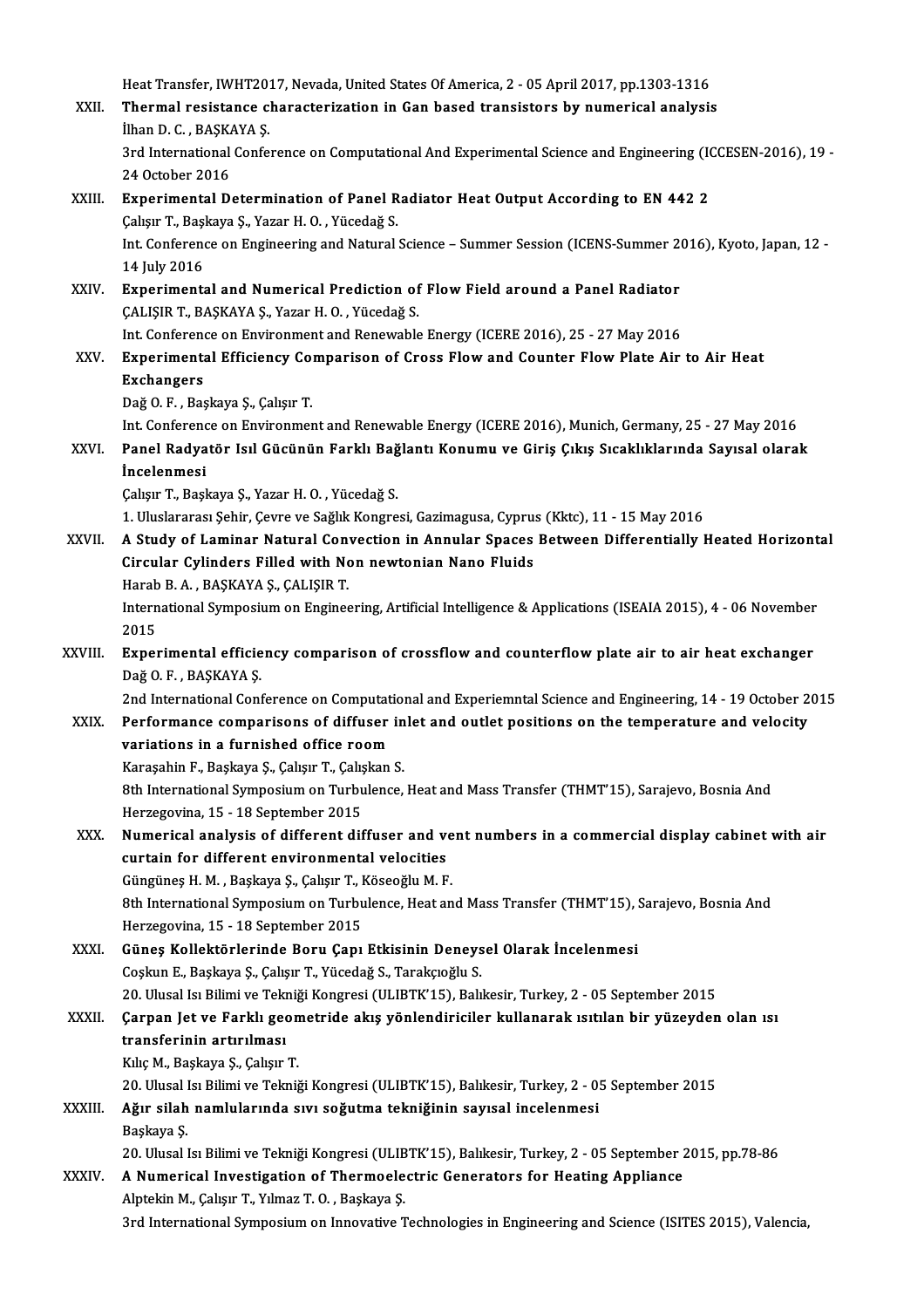|               | Spain, 3 - 05 June 2015                                                                                                                                                                   |
|---------------|-------------------------------------------------------------------------------------------------------------------------------------------------------------------------------------------|
| <b>XXXV</b>   | Parametric numerical investigation of heat transfer from convectors to improve efficiency of panel<br>radiators                                                                           |
|               | Çalışır T., Başkaya Ş., Yazar H.O., Yücedağ S.                                                                                                                                            |
|               | ICHMT International Symposium on Advances in Computational Heat Transfer, New Jersey, United States Of<br>America, 25 - 29 May 2015                                                       |
| XXXVI.        | A numerical study by using thermoelectric generators for power generation                                                                                                                 |
|               | Alptekin M., Çalışır T., Yılmaz T.O., Başkaya Ş.                                                                                                                                          |
|               | SOLARTR 2014 Conference & Exhibition, İzmir, Turkey, 19 - 21 November 2014                                                                                                                |
| <b>XXXVII</b> | Experimental and numerical investigation of flow field and heat transfer from electronic                                                                                                  |
|               | components in a rectangular channel with an impinging jet                                                                                                                                 |
|               | ÇALIŞIR T., KÖSEOĞLU M. F., Kilic M., BAŞKAYA Ş.                                                                                                                                          |
|               | 9th International Conference on Experimental Fluid Mechanics, Cesky Krumlov, Czech Republic, 18 - 21 November                                                                             |
|               | 2014, vol 92                                                                                                                                                                              |
| XXXVIII.      | Experimental investigation of panel radiator heat output enhancement for efficient thermal use                                                                                            |
|               | under actual operating conditions                                                                                                                                                         |
|               | ÇALIŞIR T., BAŞKAYA Ş., Yazar H. O., Yucedag S.                                                                                                                                           |
|               | 9th International Conference on Experimental Fluid Mechanics, Cesky Krumlov, Czech Republic, 18 - 21 November                                                                             |
|               | 2014, vol 92                                                                                                                                                                              |
| XXXIX.        | Çarpan Akışkan Jetler Kullanarak Yamuk Kanatçıklı Yüzeyler Üzerindeki Akış ve Isı Transferinin                                                                                            |
|               | Sayısal Olarak İncelenmesi                                                                                                                                                                |
|               | Çalışır T., Çalışkan S., Kılıç M., Başkaya Ş.                                                                                                                                             |
|               | Çankaya Üniversitesi 7. Mühendislik ve Teknoloji Sempozyumu (MTS 7), Ankara, Turkey, 15 - 16 May 2014,                                                                                    |
|               | pp 178-186                                                                                                                                                                                |
| XL.           | Bir Kombinin Isı Hücresinde Akış ve Isı Transferinin Sayısal Olarak İncelenmesi                                                                                                           |
|               | Başkaya Ş                                                                                                                                                                                 |
|               | Çankaya Üniversitesi 7. Mühendislik ve Teknoloji Sempozyumu (MTS 7), Ankara, Turkey, 15 - 16 May 2014,                                                                                    |
|               | pp 124-132                                                                                                                                                                                |
|               | XLI. Experimental and Numerical Investigation of Heat Transfer From Electronic Components in a                                                                                            |
|               | Rectangular Channel With an Impinging Jet                                                                                                                                                 |
|               | Kılıç M., Çalışır T., Başkaya Ş.                                                                                                                                                          |
|               | Çankaya Üniversitesi 7. Mühendislik ve Teknoloji Sempozyumu (MTS 7), Ankara, Turkey, 15 - 16 May 2014,                                                                                    |
|               | pp 213-219                                                                                                                                                                                |
| XLII.         | Bir Kombi Isı Hücresinin Isı Transferi ve Akış Karakteristiğinin Sayısal Olarak İncelenmesi                                                                                               |
|               | KARAASLAN S., ÇALIŞIR T., YILMAZOĞLU M. Z., Yılmaz T., BAŞKAYA Ş.                                                                                                                         |
|               | 19. Ulusal Isı Bilimi ve Tekniği Kongresi, Turkey, 9 - 12 September 2013, pp.728-733<br>Investigation of Thermal Comfort inside a Furnished Office Room According to Velocity Temperature |
| XLIII.        | Variations                                                                                                                                                                                |
|               | Karaşahin F., Çalışır T., Başkaya Ş.                                                                                                                                                      |
|               | 7th Mediterranean Congress of Climatization (CLIMAMED 13), İstanbul, Turkey, 3 - 04 October 2013                                                                                          |
| XLIV.         | Kanatçık etkisinin akışkan jetler üzerindeki etkisinin deneysel olarak incelenmesi                                                                                                        |
|               | Çalışkan S., Başkaya Ş.                                                                                                                                                                   |
|               | 19. Ulusal Isı Bilimi ve Tekniği Kongresi, ULIBTK'13, Samsun, Turkey, 9 - 12 September 2013, pp.145-153                                                                                   |
| XLV.          | Bir Kombi Isı Hücresinin Isı Transferi ve Akış Karakterisitiğinin Sayısal Olarak İncelenmesi                                                                                              |
|               | Karaaslan S., Çalışır T., Yılmazoğlu M. Z., Başkaya Ş., Yılmaz T. O.                                                                                                                      |
|               | 19. Ulusal Isı Bilimi ve Tekniği Kongresi, Samsun, Samsun, Turkey, 9 - 12 September 2013                                                                                                  |
| XLVI.         | Çarpan Akışkan Jetleri Kullanarak Üçgen Kanatçıklı Yüzeyler Üzerindeki Akış Ve Isı Transferinin                                                                                           |
|               | Sayısal Olarak İncelenmesi                                                                                                                                                                |
|               | Çalışır T., Çalışkan S., Başkaya Ş.                                                                                                                                                       |
|               | 19. Ulusal Isı Bilimi ve Tekniği Kongresi (ULIBTK'13), Samsun, Turkey, 9 - 12 September 2013                                                                                              |
| XLVII.        | Çarpan Akışkan Jet İle Sabit Isı Akısına Sahip Düz Bir Plakadan Olan Isı Transferinin Sayısal Olarak                                                                                      |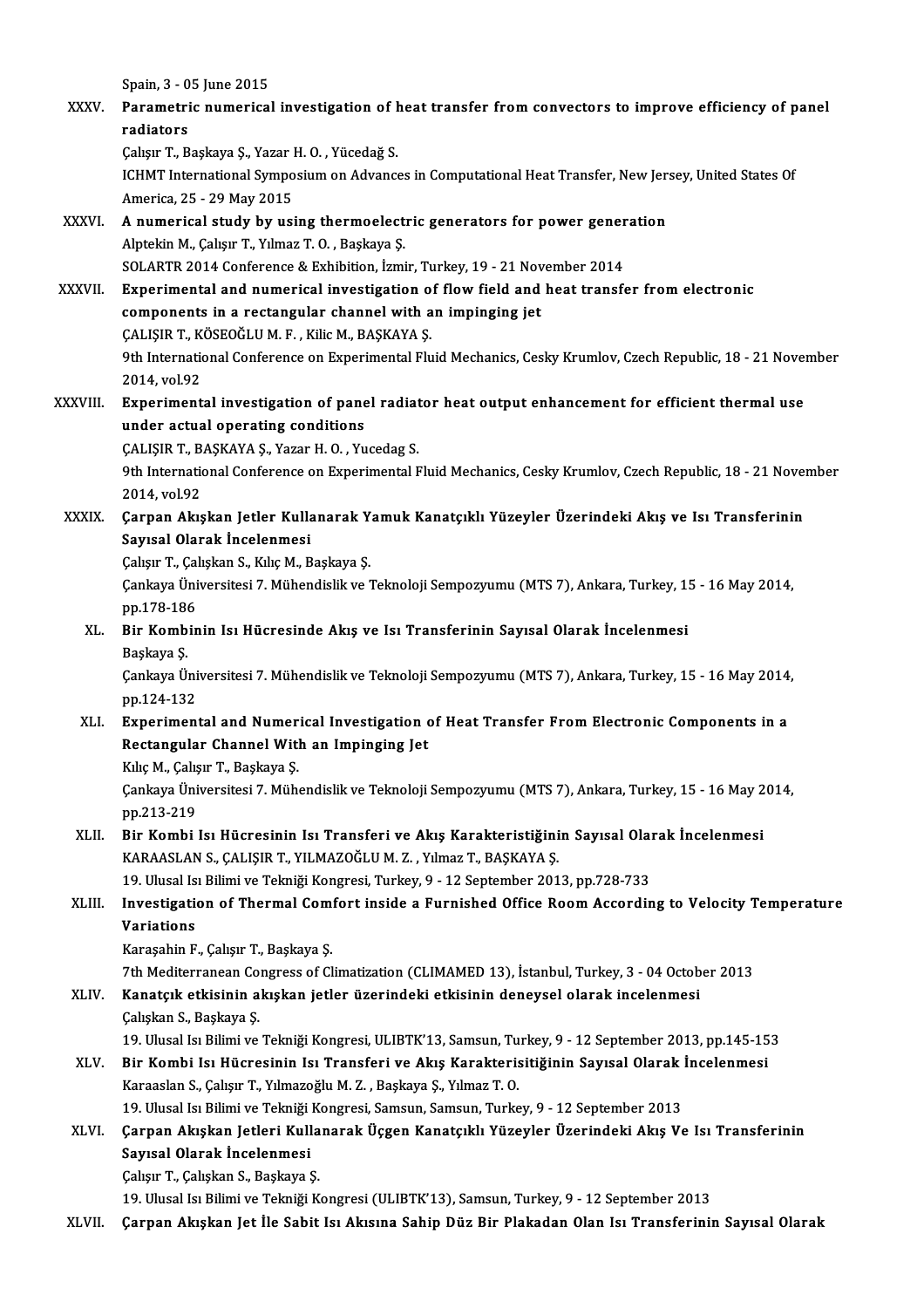İncelenmesi KılıçM.,ÇalışırT.,Başkaya Ş. 19.Ulusal IsıBilimiveTekniğiKongresi (ULIBTK'13),Samsun,Turkey,9 -12 September 2013 Kılıç M., Çalışır T., Başkaya Ş.<br>19. Ulusal Isı Bilimi ve Tekniği Kongresi (ULIBTK'13), Samsun, Turkey, 9 - 12 September 2013<br>XLVIII. Experimental Study on Thermoelectric Generator Performance Applied to a Combi Boiler<br>Vil 19. Ulusal Isı Bilimi ve Tekniği Kongresi (ULIBTK'13), Samsun, T<br>Experimental Study on Thermoelectric Generator Perfor<br>Yılmazoğlu M. Z. , Karaaslan S., Çalışır T., Başkaya Ş., Yılmaz T. O.<br>12th UK Host Transfor Conforence Experimental Study on Thermoelectric Generator Performance Applied to a Combi<br>13th UK Heat Transfer Conference, London, London, United Kingdom, 2 - 03 September 2013<br>Investigation of Vertex Premeter s Effects on Heat Trans Yılmazoğlu M. Z. , Karaaslan S., Çalışır T., Başkaya Ş., Yılmaz T. O.<br>13th UK Heat Transfer Conference, London, London, United Kingdom, 2 - 03 September 2013<br>XLIX. Investigation of Vortex Promoter s Effects on Heat Transfe 13th UK Heat Transfer<br>Investigation of Vort<br>Using Impinging Jets<br>Kike M. Caker T. Paska Investigation of Vortex P<br>Using Impinging Jets<br>Kılıç M., Çalışır T., Başkaya Ş.<br>12th U.V. Heat Transfor Confe Using Impinging Jets<br>Kılıç M., Çalışır T., Başkaya Ş.<br>13th UK Heat Transfer Conference (UKHTC2013), London, United Kingdom, 2 - 03 September 2013<br>Evnorimental study on the beat transfer under impinging ist errey for lew is Kılıç M., Çalışır T., Başkaya Ş.<br>13th UK Heat Transfer Conference (UKHTC2013), London, United Kingdom, 2 - 03 September 2013<br>1. Experimental study on the heat transfer under impinging jet array for low jet to plate distanc 13th UK Heat Transfer Conference (U<br>Experimental study on the heat t<br>CALIŞKAN S., ÇALIŞIR T., BAŞKAYA Ş. Experimental study on the heat transfer under impinging jet array for low jet to plate distances<br>CALISKAN S., CALISIR T., BASKAYA S.<br>12th International Conference on Sustainable Energy Technologies (SET2013), HONG KONG, Ch ÇALIŞKAN S., ÇALIŞIR T., BAŞKAYA Ş.<br>12th International Conference on Sustainable Energy Technologies (SET2013), HONG KONG, China, 26 - 29 August<br>2013 12th International Conference on Sustainable Energy Technologies (SET20<br>2013<br>LI. Investigation of Thermoelectric Generator Locations in a Heat Cell<br>Karasslap S. Calsur T. Vilmazağlu M.Z. Vilmaz T. O. Baskave S. 2013<br>Investigation of Thermoelectric Generator Locations in a<br>Karaaslan S., Çalışır T., Yılmazoğlu M. Z. , Yılmaz T. O. , Başkaya Ş.<br>The 6th PSU NSU International Conference on Engineering and 1 The 6th PSU NSU International Conference on Engineering and Technology (ICET 2013), NoviSad, Novi-Sad, Serbia,<br>15 - 17 May 2013 Karaaslan S., Çalışır T., Yılmazoğlu M. Z., Yılmaz T. O., Başkaya Ş. The 6th PSU NSU International Conference on Engineering and Technology (ICET 2013), NoviSad, Novi-Sad, Ser<br>15 - 17 May 2013<br>LII. Sınırlandırılmış Çarpan Akışkan Jetler İle Sabit Isı Akısına Sahip Elektronik Devre Elemanlar 15 - 17 May 2013<br>Sınırlandırılmış Çarpan Akışkan Jetler İle Sabit I<br>Olan Isı Transferinin Sayısal Olarak İncelenmesi Sınırlandırılmış Çarpan A<br>Olan Isı Transferinin Sayı<br>Kılıç M., Çalışır T., Başkaya Ş.<br>6 Mühandislik ve Talmalaji S 6.MühendislikveTeknoloji Sayısal Olarak İncelenmesi<br>19.Mühendislik ve Teknoloji Sempozyumu, Ankara, Turkey, 25 - 26 April 2013, pp.123-128<br>19. Mühendislik ve Teknoloji Sempozyumu, Ankara, Turkey, 25 - 26 April 2013, pp.123 Kılıç M., Çalışır T., Başkaya Ş.<br>6. Mühendislik ve Teknoloji Sempozyumu, Ankara, Turkey, 25 - 26 April 2013, pp.123-128<br>LIII. Modeling of exergy efficiency performances of counter flow Ranque-Hilsch vortex tubes with<br>diffe 6. Mühendislik ve Teknoloji Sempozyumu, Anl<br>Modeling of exergy efficiency performat<br>different geometric constructions using<br>Perber A, XII MAZ X, Dineer K, Özen D, PASK Modeling of exergy efficiency performances of<br>different geometric constructions using<br>Berber A., YILMAZ Y., Dincer K., Özen D., BAŞKAYA Ş.<br>12th International Multidissiplinery Scientific CooCor different geometric constructions using<br>Berber A., YILMAZ Y., Dincer K., Özen D., BAŞKAYA Ş.<br>12th International Multidisciplinary Scientific GeoConference and EXPO, SGEM 2012, Varna, Bulgaria, 17 - 23 June<br>2012, vol.4, pp. Berber A., YILMAZ Y., Dincer K., Özen D., BAŞKAYA Ş. 12th International Multidisciplinary Scientific GeoConference and EXPO, SGEM 2012, Varna, Bulgaria, 17 - 23 Ju<br>2012, vol.4, pp.563-570<br>LIV. Experimental and numerical investigation of impinging jet array heat transfer on a 2012, vol.4, pp.563-570<br>Experimental and nume<br>shaped ribbed surface shaped ribbed surface 7th International Symposium on Turbulence Heat and Mass Transfer (THMT), Palermo, Italy, 24 - 27 September 2012, pp.272-283 Caliskan S., Baskaya Ş. LV. MODELING OF EXERGY EFFICIENCY PERFORMANCES OF COUNTER FLOWRANQUE-HILSCH VORTEX 2012, pp.272-283<br>MODELING OF EXERGY EFFICIENCY PERFORMANCES OF COUNTER FLOW RANQUE-HILSCH VORT<br>TUBES WITH DIFFERENT GEOMETRIC CONSTRUCTIONS USING ARTIFICIAL NEURAL NETWORKS<br>Rerber A. Vilmes V. Dincer K. Oser D. N., Beskaue MODELING OF EXERGY EFFICIENCY PERFORMA<br>TUBES WITH DIFFERENT GEOMETRIC CONSTRI<br>Berber A., Yilmaz Y., Dincer K., Ozen D. N. , Baskaya Ş.<br>12h International Multidiacinlinew Scientific Cooconf TUBES WITH DIFFERENT GEOMETRIC CONSTRUCTIONS USING ARTIFICIAL NEURAL NETWORKS<br>Berber A., Yilmaz Y., Dincer K., Ozen D. N. , Baskaya Ş.<br>12h International Multidisciplinary Scientific Geoconference (SGEM), Albena, Bulgaria, **Berb**<br>12h<br>564<br><sup>Vüre</sup> 12h International Multidisciplinary Scientific Geoconference (SGEM), Albena, Bulgaria, 17 - 23 June 20<br>564<br>LVI. Yüzey ısı akısı değişiminin akışkan jetler üzerindeki etkisinin deneysel olarak incelenmesi<br>Calskan S. Baskava 564<br>Yüzey ısı akısı değiş<br>Çalışkan S., Başkaya Ş.<br>19. Ulucal Isı Bilimi ve Yüzey ısı akısı değişiminin akışkan jetler üzerindeki etkisinin deneysel olarak incel<br>Çalışkan S., Başkaya Ş.<br>18. Ulusal Isı Bilimi ve Tekniği Kongresi, Zonguldak, Turkey, 7 - 10 September 2011, pp.71-79<br>Carnmalı akışkan i Çalışkan S., Başkaya Ş.<br>18. Ulusal Isı Bilimi ve Tekniği Kongresi, Zonguldak, Turkey, 7 - 10 September 2011, pp.71-79<br>LVII. Çarpmalı akışkan jetlerin en-boy oranı değişiminin ısı transferine etkisinin deneysel olarak<br>i 18. Ulusal Isi I<br>Çarpmalı ak<br>incelenmesi<br>Calıskan S. Ba Çarpmalı akışkan je<br>incelenmesi<br>Çalışkan S., Başkaya Ş.<br>19. Ulucal Isı Bilimi ve incelenmesi<br>Çalışkan S., Başkaya Ş.<br>18. Ulusal Isı Bilimi ve Tekniği Kongresi, Zonguldak, Turkey, 7 - 10 September 2011, pp.124-136<br>Evnorimental Investisation of Thermal Comfort Inside en Office Beem Calışkan S., Başkaya Ş.<br>18. Ulusal Isı Bilimi ve Tekniği Kongresi, Zonguldak, Turkey, 7 - 10 September 20<br>19. Experimental Investigation of Thermal Comfort Inside an Office Room 18. Ulusal Isı Bilimi ve Tekniği Kongresi, Zonguldak, Turkey, 7<br>Experimental Investigation of Thermal Comfort Inside<br>ÇALIŞKAN S., YILMAZOĞLUM. Z. , ATILGAN A. İ. , BAŞKAYA Ş.<br>Clima 2010 10th PEHVA World Congress, Antalya Q Experimental Investigation of Thermal Comfort Inside an Of<br>CALISKAN S., YILMAZOĞLU M. Z. , ATILGAN A. İ. , BAŞKAYA Ş.<br>Clima 2010 10th REHVA World Congress, Antalya, 9 - 12 May 2010<br>PIILE PASED MAMDANI TYPE EUZZY MODELLING CALIŞKAN S., YILMAZOĞLU M. Z. , ATILGAN A. İ. , BAŞKAYA Ş.<br>Clima 2010 10th REHVA World Congress, Antalya, 9 - 12 May 2010<br>LIX. RULE-BASED MAMDANI-TYPE FUZZY MODELLING OF THERMAL PERFORMANCE OF WALL TYPES<br>MOST USED IN R Clima 2010 10th REHVA World Congress, Antalya, 9 - 12 Ma<br>RULE-BASED MAMDANI-TYPE FUZZY MODELLING OF<br>MOST USED IN RESIDENTIAL BUILDINGS IN TURKEY<br>Teaun M. Dinger K. Beekaun S RULE-BASED MAMDANI-TY<br>MOST USED IN RESIDENTIA<br>Tosun M., Dincer K., Baskaya Ş.<br>10th International Multidiscipli 10th International International Multidisciplinary Scientifics International Tosun M. Dincer K., Baskaya S.<br>10th International Multidisciplinary Scientific GeoConference SGEM 2010, Albena, Bulgaria, 20 - 26 June 2010,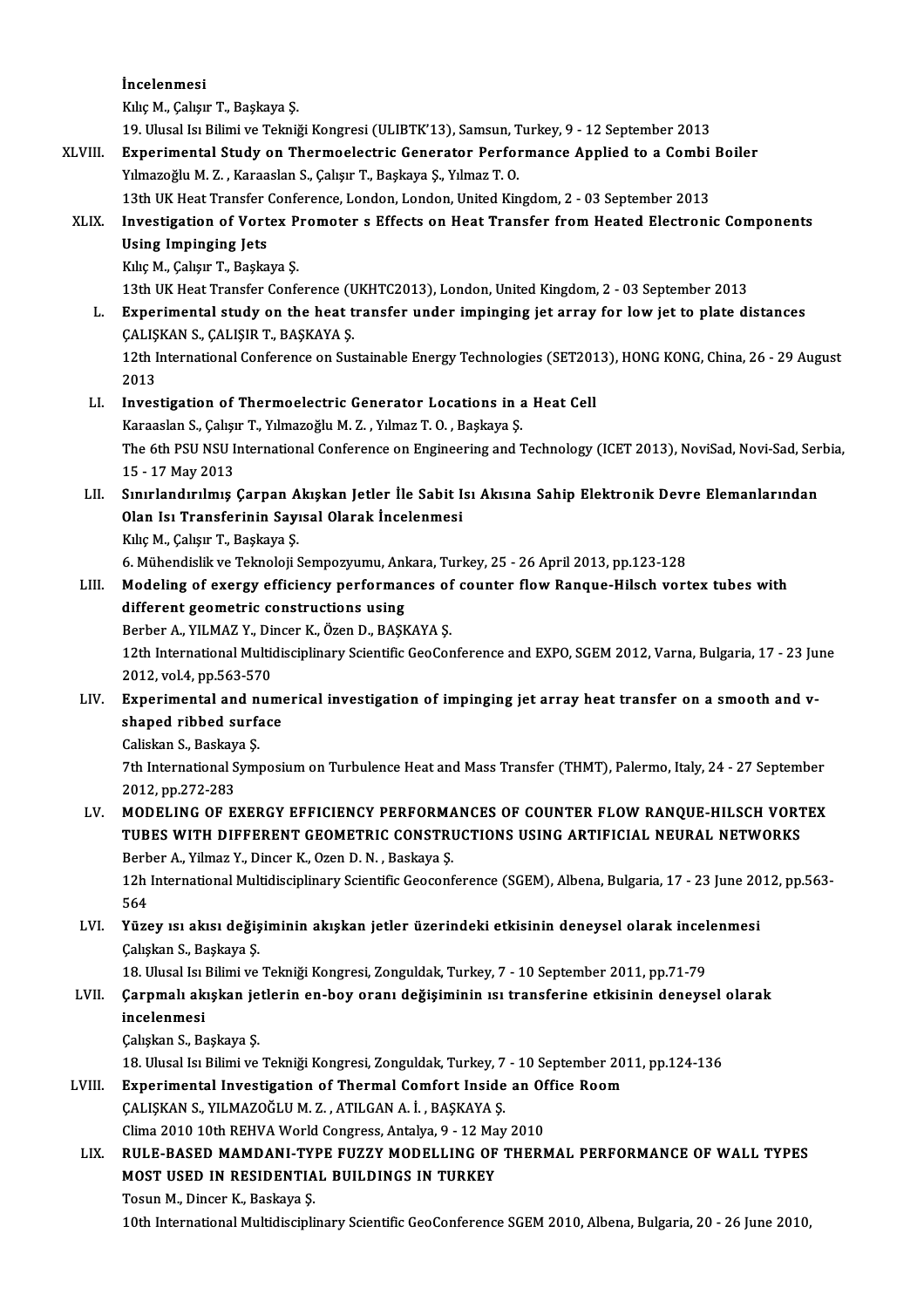pp.331-332

pp.331-332<br>LX. LDA ve basınç ölçümleri ile çarpan jetlerin akış alanının belirlenmesi<br>Kösesğlu M.E. Baskava S pp.331-332<br><mark>LDA ve basınç ölçümler</mark><br>Köseoğlu M. F. , Başkaya Ş.<br>17. Illusal Ja Bilimi ve Telm LDA ve basınç ölçümleri ile çarpan jetlerin akış alanının belirlenmesi<br>Köseoğlu M. F., Başkaya Ş.<br>17. Ulusal Isı Bilimi ve Tekniği Kongresi, Sivas, Turkey, 24 - 27 June 2009, pp.248-162<br>Farklı geometriye sahin kanatarkları

- Köseoğlu M. F. , Başkaya Ş.<br>17. Ulusal Isı Bilimi ve Tekniği Kongresi, Sivas, Turkey, 24 27 June 2009, pp.248-162<br>LXI. Farklı geometriye sahip kanatcıkların basınç düşüşü ve ısıl performanslarının deneysel olarak<br>inc 17. Ulusal Isi I<br>Farklı geom<br>incelenmesi<br><sup>Poskovo S</sup> Farklı geo<br>incelenme<br>Başkaya Ş.<br>17 Husel l incelenmesi<br>Başkaya Ş.<br>17. Ulusal Isı Bilimi ve Tekniği Kongresi, Sivas, Turkey, 24 - 27 June 2009, pp.198-208
	-

Başkaya Ş.<br>17. Ulusal Isı Bilimi ve Tekniği Kongresi, Sivas, Turkey, 24 - 27 June 2009, pp.198-208<br>LXII. Karşıt akışlı Ranque-Hilsch vorteks tüpünde L/D=10, 12, 14, 15 oranlarının vorteks tüp<br>norformansına atkisinin da 17. Ulusal Isı Bilimi ve Tekniği Kongresi, Sivas, Turkey, 24 - 2<br>Karşıt akışlı Ranque-Hilsch vorteks tüpünde L/D=10,<br>performansına etkisinin deneysel olarak incelenmesi<br>Peskava S Karşıt akı<br>performa<br>Başkaya Ş.<br>17 Husalı performansına etkisinin deneysel olarak incelenmesi<br>Başkaya Ş.<br>17. Ulusal Isı Bilimi ve Tekniği Kongresi, Sivas, Turkey, 24 - 27 June 2009, pp.175-186

LXIII. Karşıt akışlı Ranque-Hilsch vorteks tüpünün performansına tapa hareketinin etkisinin yapay sinir 17. Ulusal Isı Bilimi ve Tekniği Kongr<br>Karşıt akışlı Ranque-Hilsch vorte<br>ağları yöntemi ile modellenmesi<br>Baskava S Karşıt akı<br>ağları yör<br>Başkaya Ş.

5.Uluslararası İleriTeknolojiler Sempozyumu (IATS'09),Karabük,Turkey,13 -15May2009,pp.45-54

## Başkaya Ş.<br>5. Uluslararası İleri Teknolojiler Sempozyumu (IATS'09), Karabük, Turkey, 13 - 15 May 2009, pp.45-54<br>1. LXIV. Mobilyalı bir ofis odası içindeki sıcaklık dağılımının iklimlendirme şartlarına göre değişiminin<br> 5. Uluslararası İleri Teknolojiler<br>Mobilyalı bir ofis odası içind<br>deneysel olarak incelenmesi<br><sup>Boolmun S</sup> Mobilyalı<br>deneysel<br>Başkaya Ş.<br>H. Husel İl deneysel olarak incelenmesi<br>Başkaya Ş.<br>II. Ulusal İklimlendirme Kongresi, Antalya, Turkey, 15 - 18 November 2007, pp.111-125<br>Termelynemik suu kristellen isin farklı kanarlı bel kalibresyen yöntemlerinin k

Başkaya Ş.<br>II. Ulusal İklimlendirme Kongresi, Antalya, Turkey, 15 - 18 November 2007, pp.111-125<br>LXV. Termokromik sıvı kristaller için farklı kararlı hal kalibrasyon yöntemlerinin karşılaştırılması<br>Köseoğlu M. F. , Baş II. Ulusal İklimlendirme Kor<br>Termokromik sıvı krista<br>Köseoğlu M. F. , Başkaya Ş.<br>16 Hlusal Isı Bilimi ve Telm Termokromik sıvı kristaller için farklı kararlı hal kalibrasyon yöntemlerinin karşıl<br>Köseoğlu M. F. , Başkaya Ş.<br>16. Ulusal Isı Bilimi ve Tekniği Kongresi, Kayseri, Turkey, 30 May - 02 June 2007, pp.178-189<br>Carnmalı akıska

### Köseoğlu M. F. , Başkaya Ş.<br>16. Ulusal Isı Bilimi ve Tekniği Kongresi, Kayseri, Turkey, 30 May - 02 June 2007, pp.178-189<br>13. Carpmalı akışkan jetleriyle laminar akış şartlarında, artan ısı akısı etkisiyle oluşan karışık t 16. Ulusal Isı Bilimi ve Tekniği Kongresi, Kayseri, 7<br>Çarpmalı akışkan jetleriyle laminar akış şar<br>ısı transferine etkisinin sayısal incelenmesi<br><sup>Väsooğlu M. E. Boskava S</sup> Çarpmalı akışkan jetleri<br>ısı transferine etkisinin<br>Köseoğlu M.F., Başkaya Ş.<br>16 Hlucel ku Bilimi ve Telm 151 transferine etkisinin sayısal incelenmesi<br>Köseoğlu M. F. , Başkaya Ş.<br>16. Ulusal Isı Bilimi ve Tekniği Kongresi, Kayseri, Turkey, 30 May - 02 June 2007, pp.45-54

### LXVII. Karşıt akışlı Ranque-Hilsch vorteks tüpün performansına tapa açısı etkisinin bulanık mantık yöntemi 16. Ulusal Isı Bilimi<br>Karşıt akışlı Ranq<br>ile modellenmesi<br><sup>Boolrava S</sup> Karşıt akı<br>ile modell<br>Başkaya Ş.<br>16 Husell

Başkaya Ş.<br>16. Ulusal Isı Bilimi ve Tekniği Kongresi, Kayseri, Turkey, 30 May - 02 June 2007, pp.245-253

# Başkaya Ş.<br>16. Ulusal Isı Bilimi ve Tekniği Kongresi, Kayseri, Turkey, 30 May -<br>1. LXVIII. Altı nozullu vorteks tüpünün performansının incelenmesi

16. Ulusal l<br>**Altı nozul**<br>Başkaya Ş.<br>4. Uluslara

4.Uluslararası İleriTeknolojiler Sempozyumu,Konya,Turkey,28 September 2005,pp.212-218 Başkaya Ş.<br>4. Uluslararası İleri Teknolojiler Sempozyumu, Konya, Turkey, 28 September<br>LXIX. Bulanık mantık yöntemiyle vorteks tüp performansının incelenmesi<br>Baskaya S

# 4. Uluslara<br><mark>Bulanık m</mark><br>Başkaya Ş.<br>15. Ulusel l

Başkaya Ş.<br>15. Ulusal Isı Bilimi ve Tekniği Kongresi, Trabzon, Turkey, 7 - 09 September 2005, pp.211-219

## Başkaya Ş.<br>15. Ulusal Isı Bilimi ve Tekniği Kongresi, Trabzon, Turkey, 7 - 09 September 2005, pp.211-219<br>1931- LXX. Soğutma kulesi performansına etki eden bazı parametrelerin deneysel olarak incelenmesi<br>1933- Köseqğlu 15. Ulusal Isı Bilimi ve Tekr<br>S**oğutma kulesi perform**<br>Köseoğlu M. F. , Başkaya Ş.<br>15. Ulusal Isı Bilimi ve Tekr Soğutma kulesi performansına etki eden bazı parametrelerin deneysel olarak incele<br>Köseoğlu M. F. , Başkaya Ş.<br>15. Ulusal Isı Bilimi ve Tekniği Kongresi, Trabzon, Turkey, 7 - 09 September 2005, pp.212-221<br>Verteks türlerde e

## Köseoğlu M. F. , Başkaya Ş.<br>15. Ulusal Isı Bilimi ve Tekniği Kongresi, Trabzo<br>LXXI. Vorteks tüplerde enerji ve ekserji analizi 15. Ulusal I<br>**Vorteks ti**<br>Başkaya Ş.<br>15. Ulusal I

Başkaya Ş.<br>15. Ulusal Isı Bilimi ve Tekniği Kongresi, Trabzon, Turkey, 7 - 09 September 2005, pp.199-207

## Başkaya Ş.<br>15. Ulusal Isı Bilimi ve Tekniği Kongresi, Trabzon, Turkey, 7 - 09 September 20<br>LXXII. Dört nozullu vorteks tüpünün performansının deneysel incelenmesi 15. Ulusal I<br>**Dört nozu**<br>Başkaya Ş.<br>15. Ulusal I

Başkaya Ş.<br>15. Ulusal Isı Bilimi ve Tekniği Kongresi, Trabzon, Turkey, 7 - 09 September 2005, pp.15-24

### LXXIII. İklimlendirilen bir ofis odasındaki sıcaklık dağılımının menfez ve havalandırma yöntemlerine göre 15. Ulusal Isı Bilimi ve Te<br>İklimlendirilen bir ofi<br>deneysel incelenmesi<br><sup>Boolouo S</sup> İklimlendi<br>deneysel<br>Başkaya Ş.<br>15 Husel l

Başkaya Ş.<br>15. Ulusal Isı Bilimi ve Tekniği Kongresi, Trabzon, Turkey, 7 - 09 September 2005, pp.155-164

LXXIV. Giriş ve çıkış kütlesel debilerinin bir vorteks tüpün performansına etkisinin deneysel incelenmesi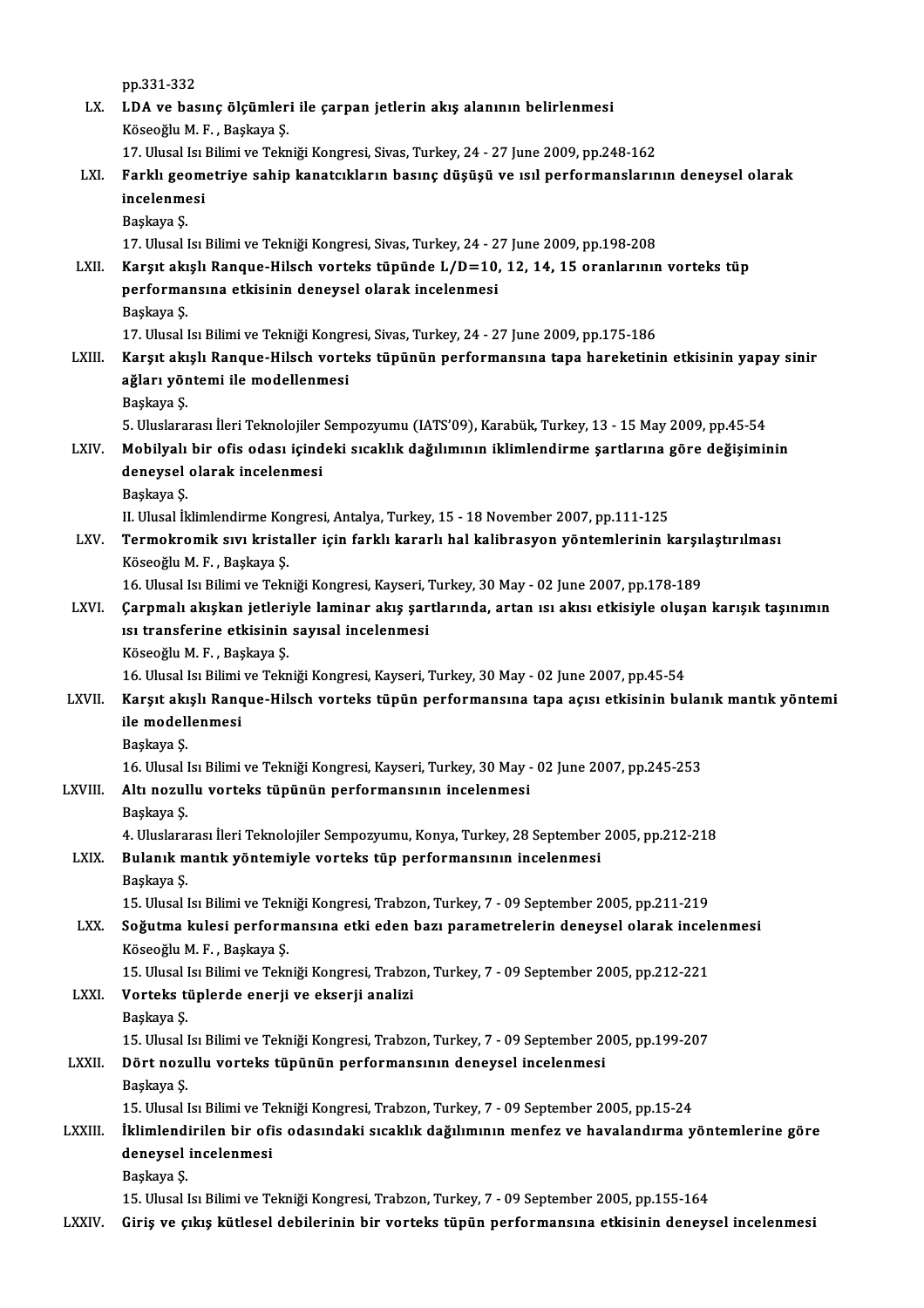|                | Başkaya Ş                                                                                                      |
|----------------|----------------------------------------------------------------------------------------------------------------|
|                | 14. Ulusal Isı Bilimi ve Tekniği Kongresi, Isparta, Turkey, 3 - 12 September 2003, pp.6-12                     |
| <b>LXXV</b>    | Alt ve üst yüzeylerine ayrık ısıtıcılar yerleştirilmiş dikdörtgen kesitli bir kanalda karışık                  |
|                | konveksiyonla gerçekleşen ısı transferinin incelenmesi                                                         |
|                | Doğan A., Başkaya Ş.                                                                                           |
|                | 14. Ulusal Isı Bilimi ve Tekniği Kongresi, Isparta, Turkey, 3 - 05 September 2003, pp.45-54                    |
| <b>LXXVI</b> . | Akıma paralel kanatçıklar yerleştirilmiş yatay kanallarda laminar karışık konveksiyon şartlarında ısı          |
|                | transferinin sayısal olarak incelenmesi                                                                        |
|                | Doğan A., Başkaya Ş.                                                                                           |
|                | 14. Ulusal Isı Bilimi ve Tekniği Kongresi, Isparta, Turkey, 3 - 05 September 2003, pp.184-195                  |
| <b>LXXVII</b>  | Numerical analysis of effects of occupants on forced ventilation inside a room                                 |
|                | Başkaya Ş                                                                                                      |
|                | V. International HVAC+R Technology Symposium, İstanbul, Turkey, 29 April - 01 May 2002, pp.78-87               |
| <b>LXXVIII</b> | Investigation of axisymmetric turbulent steam jets using laser-Doppler anemometry                              |
|                | Başkaya Ş., Gilchrist A., Fraser S.                                                                            |
|                | Proceedings of the 1995 ASME/JSME Fluids Engineering and Laser Anemometry Conference and Exhibition, Hilton    |
|                | Head, SC, USA, 13 - 18 August 1995, vol.229, pp.371-378                                                        |
| <b>LXXIX</b>   | LDA Measurements and air entrainment calculations for an axisymmetric turbulent two-phase steam                |
|                | jet                                                                                                            |
|                | Başkaya Ş                                                                                                      |
|                | Proc. of the 3rd UKALA Colloquium, Glasgow, United Kingdom, 9 - 10 February 1994, pp.74-86                     |
| <b>LXXX</b>    | LDA measurements and numerical simulation of the induced flow through a rectangular chamber                    |
|                | containing a vertical cylindrical heat source                                                                  |
|                | Başkaya Ş                                                                                                      |
|                | Proc. of SPIE - The International Society for Optical Engineering, Amsterdam, Netherlands, 11 - 14 March 1993, |
|                | pp 248-261                                                                                                     |
| <b>LXXXI</b>   | Investigation of combustion and emission behaviour of combustors used for domestic heating in                  |
|                | <b>Turkey</b>                                                                                                  |
|                | Başkaya Ş                                                                                                      |
|                | 1st Int. Conf. on Combustion Technologies for a Clean Environment, Vila-Nova-De-Gaia, Portugal, 12 - 16 June   |
|                | 1991, pp 124-134                                                                                               |
| <b>LXXXII.</b> | Katı yakıtlı kalorifer kazanlarının yanma ve emisyon özelliklerinin iyileştirilmesi                            |
|                | Başkaya Ş                                                                                                      |
|                | Yanma ve Hava Kirliliği Kontrolu I. Ulusal Sempozyumu, Ankara, Turkey, 6 - 08 March 1991, pp.147-156           |
|                |                                                                                                                |

#### Supported Projects

Supported Projects<br>BAŞKAYA Ş., Industrial Thesis Project, Kendinden Beslemeli Isıtma Uygulaması İçin Termoelektrik Jeneratörler<br>Vesthemla Jal Hüsre Teserumı 2013 - Centinues Uapput Carrygode<br>BAŞKAYA Ş., Industrial Thesis Project, Kendinden<br>Vasıtasıyla Isıl Hücre Tasarımı, 2013 - Continues<br>BASKAYA S. Breject Sunnerted by Higher Educat BAŞKAYA Ş., Industrial Thesis Project, Kendinden Beslemeli Isıtma Uygulaması İçin Termoelektrik Jeneratörler<br>Vasıtasıyla Isıl Hücre Tasarımı, 2013 - Continues<br>BAŞKAYA Ş., Project Supported by Higher Education Institutions,

Vasıtasıyla Isıl Hücre Tasarımı, 2013 - Continues<br>BAŞKAYA Ş., Project Supported by Higher Education Institutions, Akışkan Jetleri Kullanılarak Oluşturulan Konveksiyonla<br>Isı Transferinin Deneysel İncelenmesi, 2005 - Continu BAŞKAYA Ş., Project Supported by Higher Education Institutions, Akışkan Jetleri Kullanılarak Oluşturulan Konveksiyonla<br>Isı Transferinin Deneysel İncelenmesi, 2005 - Continues<br>BAŞKAYA Ş., CB Strateji ve Bütçe Başkanlığı (Ka

Isı Transferinin Deneysel İncelenmesi, 2005 - Continues<br>BAŞKAYA Ş., CB Strateji ve Bütçe Başkanlığı (Kalkınma Bakanlığı) Projesi, ÇARPMALI AKIŞKAN JETLERİ KULLANILA<br>ELEKTRONİK ELEMANLARIN SOĞUTULMASININ DENEYSEL VE SAYISAL BAŞKAYA Ş., CB Strateji ve Bütçe Başkanlığı (Kalkınma Bakanlığı) Projesi, ÇARPMALI AKIŞKAN JETLERİ KULLANILARAK<br>ELEKTRONİK ELEMANLARIN SOĞUTULMASININ DENEYSEL VE SAYISAL OLARAK İNCELENMESİ, 2004 - Continues<br>BAŞKAYA Ş., Pro ELEKTRONİK ELEMANLARIN SOĞUTULMASININ DENEYSEL VE SAYISAL OLARAK İNCELENMESİ, 2004 - Continues<br>BAŞKAYA Ş., Project Supported by Higher Education Institutions, Klimatize Edilen Bir Ofis Odasının Dağılımının Menfez v<br>Havalan

BAŞKAYA Ş., Project Supported by Higher Education Institutions, Klimatize Edilen Bir Ofis Odasının Dağılımının Menfez v<br>Havalandırma Yöntemlerine Göre Deneysel İncelenmesi, 2003 - Continues<br>BAŞKAYA Ş., Project Supported by geliştirilmesi,2000 -Continues BAŞKAYA Ş., Project Supported by Higher Education Institutions, Gaz katı iki fazlı akışında izokinetik örnek alma sistemi<br>geliştirilmesi, 2000 - Continues<br>BAŞKAYA Ş., Project Supported by Higher Education Institutions, Hav

geliştirilmesi, 2000 - Continues<br>BAŞKAYA Ş., Project Supported by Higher Education Institu<br>dağılımının deneysel olarak incelenmesi., 1999 - Continues<br>Colare T. Baskaya S., Project Supported by Higher Educatio BAŞKAYA Ş., Project Supported by Higher Education Institutions, Hava setlerinde sıcaklık, basınç, hız ve konsantr<br>dağılımının deneysel olarak incelenmesi., 1999 - Continues<br>Çalışır T., Başkaya Ş., Project Supported by High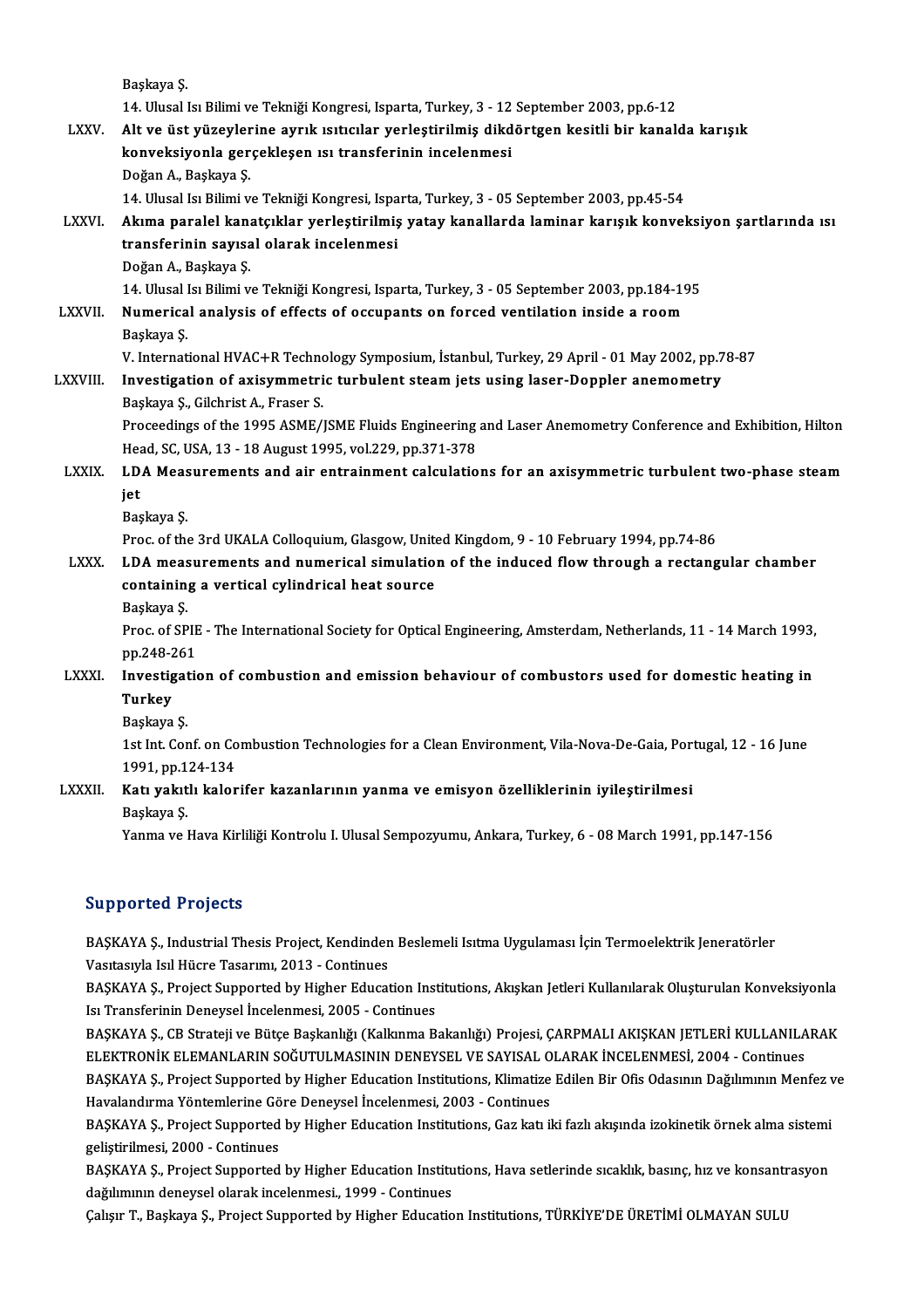RADYANTPANEL SİSTEMİNİNDENEYSELVESAYISALOLARAKARAŞTIRILMASI,2018 -2019

RADYANT PANEL SİSTEMİNİN DENEYSEL VE SAYISALOLARAK ARAŞTIRILMASI, 2018 - 2019<br>BAŞKAYA Ş., Project Supported by Higher Education Institutions, KANATLI VE BORULU BİR ISI DEĞİŞTİRİCİDE BUZ<br>OLUSUMUNUN ISU, VE HİDRODİNAMİZ RERE OLUŞUMUNUN ISIL VE HİDRODİNAMİK PERFORMANS ÜZERİNE ETKİSİNİN DENEYSEL OLARAK İNCELENMESİ, 2017 -<br>2019 **BAŞKA**<br>OLUŞI<br>2019 OLUŞUMUNUN ISIL VE HİDRODİNAMİK PERFORMANS ÜZERİNE ETKİSİNİN DENEYSEL OLARAK İNCELENMESİ, 2017 -<br>2019<br>BAŞKAYA Ş., CB Strateji ve Bütçe Başkanlığı (Kalkınma Bakanlığı) Projesi, MUTAŞ tan profesyonel şeflere Türkiye de ilk<br>a

2019<br>BAŞKAYA Ş., CB Strateji ve Bütçe Başkanlığı (Kalkınma Bakanlığı) Projesi, MUT<br>akıllı kombi fırın teknoloji yenileme ve uluslararasılaşma projesi, 2015 - 2016<br>Baskava S. Industrial Thesis Project, BANEL BADYATÖR ISU, V BAŞKAYA Ş., CB Strateji ve Bütçe Başkanlığı (Kalkınma Bakanlığı) Projesi, MUTAŞ tan profesyonel şeflere Türkiye de ilk<br>akıllı kombi fırın teknoloji yenileme ve uluslararasılaşma projesi, 2015 - 2016<br>Başkaya Ş., Industrial

akıllı kombi fırın teknoloji yenileme ve uluslararasılaşma projesi, 2015 - 2016<br>Başkaya Ş., Industrial Thesis Project, PANEL RADYATÖR ISIL VERİMİNİN İYİLEŞTİRİLMESİ YÖNÜNDE S<br>VE KONVEKTÖRÜN AYRI VE BİRLİKTE SAYISAL VE DENE Başkaya Ş., Industrial Thesis Project, PANEL RADYATÖR ISIL VERİMİNİN İYİLEŞTİRİLMESİ YÖNÜNDE SU F<br>VE KONVEKTÖRÜN AYRI VE BİRLİKTE SAYISAL VE DENEYSEL OLARAK ARAŞTIRILMASI, 2014 - 2016<br>BAŞKAYA Ş., Project Supported by Other

VE KONVEKTÖRÜN AYRI VE BİRLİKTE SAYISAL VE DENEYSEL OLARAK ARAŞTIRILMASI, 2014 - 2016<br>BAŞKAYA Ş., Project Supported by Other Private Institutions, Soba kapasite ve verim deneyi, 2015 - 2015<br>BAŞKAYA Ş., Project Supported by

BAŞKAYA Ş., Project Supported by Other Private Institutions, Soba kapasite ve verim deneyi, 2015 - 2015<br>BAŞKAYA Ş., Project Supported by Higher Education Institutions, PARTICLE IMAGE VELOCIMETRY (PIV) VE LAZER-<br>DOPPLER ANE BAŞKAYA Ş., Project Supported by Higher I<br>DOPPLER ANEMOMETRİSİ (LDA) LABORA<br>ÇALIŞMADA İLK KULLANIMI, 2014 - 2015<br>Caları T. Baskaya S. Brajast Supported by DOPPLER ANEMOMETRISI (LDA) LABORATUVARI ALTYAPISININ GELIŞTIRILEREK TAMAMLANMASI VE BIR BILIMSEL<br>ÇALIŞMADA İLK KULLANIMI, 2014 - 2015<br>Çalışır T., Başkaya Ş., Project Supported by Higher Education Institutions, PARTICLE IMA

ÇALIŞMADA İLK KULLANIMI, 2014 - 2015<br>Çalışır T., Başkaya Ş., Project Supported by Higher Education Institutions, PARTICLE IMAGE VELOCIMETRY PIV VE LAZ<br>DOPPLER ANEMOMETRİSİ LDA LABORATUVARI ALTYAPISININ GELİŞTİRİLEREK TAMAM Çalışır T., Başkaya Ş., Project Supported by<br>DOPPLER ANEMOMETRİSİ LDA LABORATI<br>ÇALIŞMADA İLKKULLANIMI, 2014 - 2015<br>Çalısır T. Baskaya S. TUBITAK Project Car DOPPLER ANEMOMETRISİ LDA LABORATUVARI ALTYAPISININ GELİŞTİRİLEREK TAMAMLANMASI VE BİR BİLİMSEL<br>ÇALIŞMADA İLKKULLANIMI, 2014 - 2015<br>Çalışır T., Başkaya Ş., TUBITAK Project, Çarpmalı Akışkan Jetlerle Kanal İçine Yerleştirilm

ÇALIŞMADA İLKKULLANIMI, 2014 - 2015<br>Çalışır T., Başkaya Ş., TUBITAK Project, Çarpmalı Akışkan Jetlerle Kanal İçin<br>Olan Isı Transferinin Sayısal ve Deneysel Olarak İncelenmesi, 2013 - 2014<br>VII MAZOČLUM Z., BASKAYA S., Indus Çalışır T., Başkaya Ş., TUBITAK Project, Çarpmalı Akışkan Jetlerle Kanal İçine Yerleştirilmiş Elemanlardan Konveksiyonl<br>Olan Isı Transferinin Sayısal ve Deneysel Olarak İncelenmesi, 2013 - 2014<br>YILMAZOĞLU M. Z. , BAŞKAYA Ş

Olan Isı Transferinin Sayısal ve Deneysel Olarak İncelenmesi, 2013 - 2014<br>YILMAZOĞLU M. Z. , BAŞKAYA Ş., Industrial Thesis Project, Kendinden Beslemeli Isıtma Uygulaması için Termoelektrik<br>Jeneratörler Vasıtasıyla Isıl Hüc YILMAZOĞLU M. Z. , BAŞKAYA Ş., Industrial Thesis Project, Kendinden Beslemeli Isıtma Uygulaması için Termoelektrik<br>Jeneratörler Vasıtasıyla Isıl Hücre Dizaynı, 2012 - 2014<br>Çalışır T., Yılmazoğlu M. Z. , Başkaya Ş., Project

Jeneratörler Vasıtasıyla Isıl Hücre Dizaynı, 2012 - 2014<br>Çalışır T., Yılmazoğlu M. Z. , Başkaya Ş., Project Supported by Highe<br>Karakteristiklerinin Deneysel Olarak Tespit Edilmesi, 2012 - 2013<br>Calısır T. Baskaya S. Project Çalışır T., Yılmazoğlu M. Z. , Başkaya Ş., Project Supported by Higher Education Institutions, Termoelektrik Jeneratörler<br>Karakteristiklerinin Deneysel Olarak Tespit Edilmesi, 2012 - 2013<br>Çalışır T., Başkaya Ş., Project Su

Karakteristiklerinin Deneysel Olarak Tespit Edilmesi, 2012 - 2013<br>Çalışır T., Başkaya Ş., Project Supported by Higher Education Institutions, 5627 Sayılı Enerji V.<br>Kompresör Atık Isı Potansiyelinin Belirlenmesinin Deneysel Çalışır T., Başkaya Ş., Project Supported by Higher Education Institutions, 5627 Sayılı Enerji Verimliliği Kanunu Gereği<br>Kompresör Atık Isı Potansiyelinin Belirlenmesinin Deneysel Olarak İncelenmesi, 2012 - 2013<br>Çalışır T.

Kompresör Atık Isı Potansiyelinin Belirlenmesi<br>Çalışır T., Başkaya Ş., Project Supported by Hig<br>Deneysel Ve Sayısal İncelenmesi, 2012 - 2013<br>BASKAVA S., Project Supported by Higbor Edu Çalışır T., Başkaya Ş., Project Supported by Higher Education Institutions, Sanayi Tipi Fırınlarda Atık Isı Geri Kazanımı<br>Deneysel Ve Sayısal İncelenmesi, 2012 - 2013<br>BAŞKAYA Ş., Project Supported by Higher Education Insti

Deneysel Ve Sayısal İncelenmesi, 2012 - 2013<br>BAŞKAYA Ş., Project Supported by Higher Education Institutions, FARKLI GEOMETRİLERE SAHİP HAVA JETLERİ İLE<br>SOĞUTULAN PLAKALARDAN OLAN ISI TRANSFERİNİN DENEYSEL VE SAYISAL OLARA BAŞKAYA Ş., Project Supported by Higher Education Institutions, FARKLI GEOMETRİLERE SAHİP HAVA JETLERİ İLI<br>SOĞUTULAN PLAKALARDAN OLAN ISI TRANSFERİNİN DENEYSEL VE SAYISAL OLARAK İNCELENMESİ, 2010 - 2012<br>BAŞKAYA Ş., Projec SOĞUTULAN PLAKALARDAN OLAN ISI TRANSFERİNİN DENEYSEL VE SAYISAL OLARAK<br>BAŞKAYA Ş., Project Supported by Higher Education Institutions, Farklı Geometrik Yapıl<br>Hilsch Vorteks Tüpünde Sıcaklık Ayrışımının Deneysel Olarak İnce

BAŞKAYA Ş., Project Supported by Higher Education Institutions, Farklı Geometrik Yapılardaki Karşıt Akışlı Ranque-<br>Hilsch Vorteks Tüpünde Sıcaklık Ayrışımının Deneysel Olarak İncelenmesi, 2009 - 2012<br>BAŞKAYA Ş., Project Su Hilsch Vorteks Tüpünde Sıcaklık Ayrışımının Deneysel Olarak İncelenmesi, 2009 - 2012<br>BAŞKAYA Ş., Project Supported by Higher Education Institutions, DİZİLİ HAVA JETLERİ<br>OLAN ISI TRANSFERİNİN DENEYSEL VE SAYISAL OLARAK İNCE BAŞKAYA Ş., Project Supported by Higher Education Institutions, DİZİLİ HAVA JETLERİ İLE SOĞUTULAN PLAKALARDAN<br>OLAN ISI TRANSFERİNİN DENEYSEL VE SAYISAL OLARAK İNCELENMESİ, 2009 - 2011<br>BAŞKAYA Ş., Project Supported by Highe

OLAN ISI TRANSFERİNİN DENEYSEL VE SAYISAL OLARAK İNCELENMESİ, 2009 - 2011<br>BAŞKAYA Ş., Project Supported by Higher Education Institutions, Laminar Karışık Konveksiyon Ş<br>Kanatçıklar Yerleştirilmiş Kapalı Kanallarda Isı Trans Kanatçıklar Yerleştirilmiş Kapalı Kanallarda Isı Transferinin Deneysel İncelenmesi, 2003 - 2006<br>Memberships / Tasks in Scientific Organizations

TÜBİTAK, TEYDEB, Ulaştırma, Savunma, Enerji ve Tekstil Teknolojileri Grubu (USETEG) Danışma Kurulu, Member of Advisory Board, 2019 - Continues, Turkey

#### **Scientific Refereeing**

INTERNATIONAL JOURNALOFHEATANDMASSTRANSFER,SCI Journal, June 2020

#### **Citations**

Total Citations (WOS):1127 h-index (WOS):18